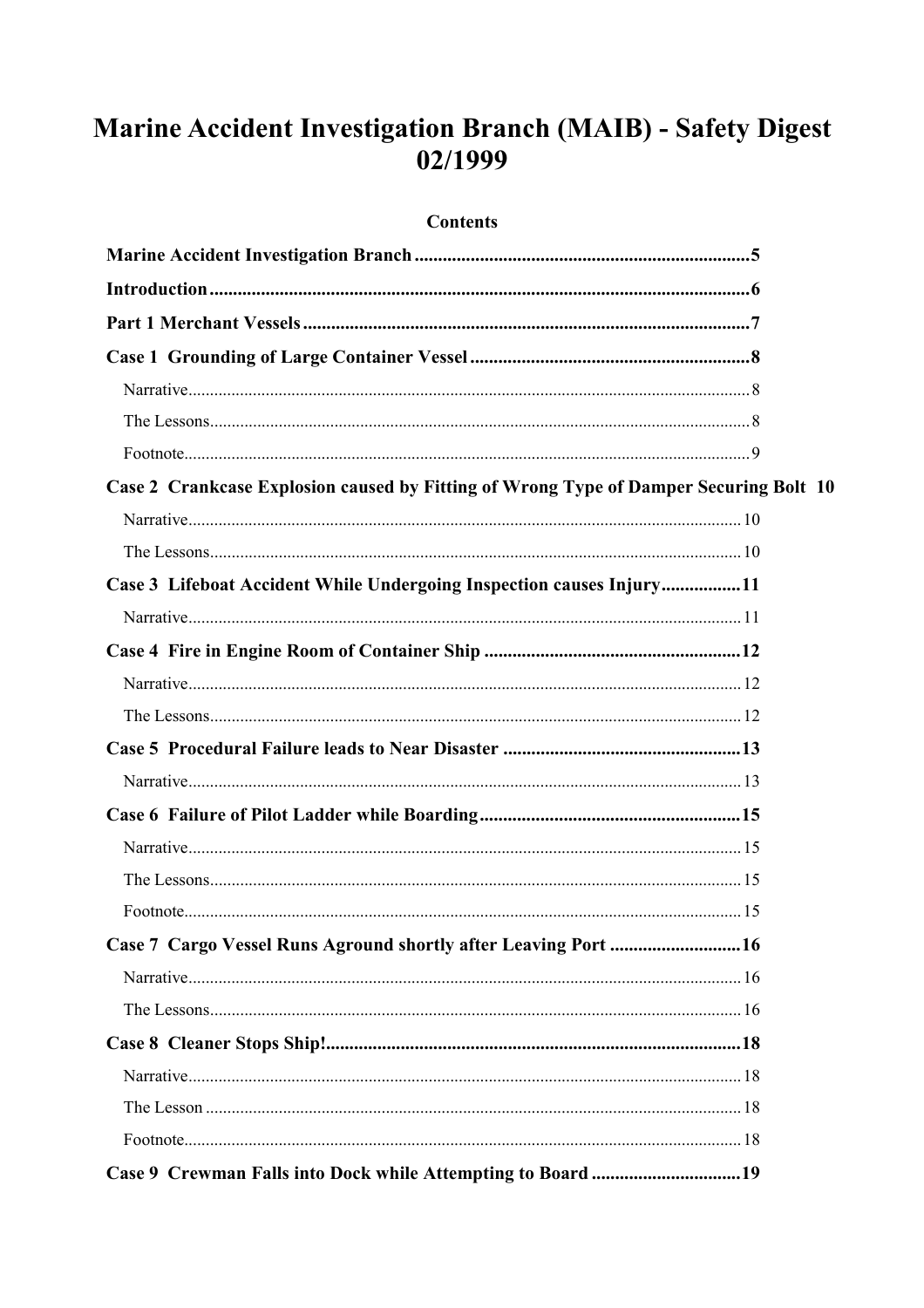| Case 10 Bulk Carrier runs Aground after Master Falls Asleep on Watch21      |  |
|-----------------------------------------------------------------------------|--|
|                                                                             |  |
|                                                                             |  |
|                                                                             |  |
| Case 11 Failure of Battery Charging Arrangements causes Loss of Steering 23 |  |
|                                                                             |  |
|                                                                             |  |
|                                                                             |  |
|                                                                             |  |
|                                                                             |  |
|                                                                             |  |
|                                                                             |  |
|                                                                             |  |
|                                                                             |  |
|                                                                             |  |
|                                                                             |  |
|                                                                             |  |
|                                                                             |  |
| Case 15 A Collision and Near Miss in the North Sea. Dredgers Involved29     |  |
|                                                                             |  |
|                                                                             |  |
|                                                                             |  |
|                                                                             |  |
|                                                                             |  |
|                                                                             |  |
|                                                                             |  |
|                                                                             |  |
|                                                                             |  |
|                                                                             |  |
|                                                                             |  |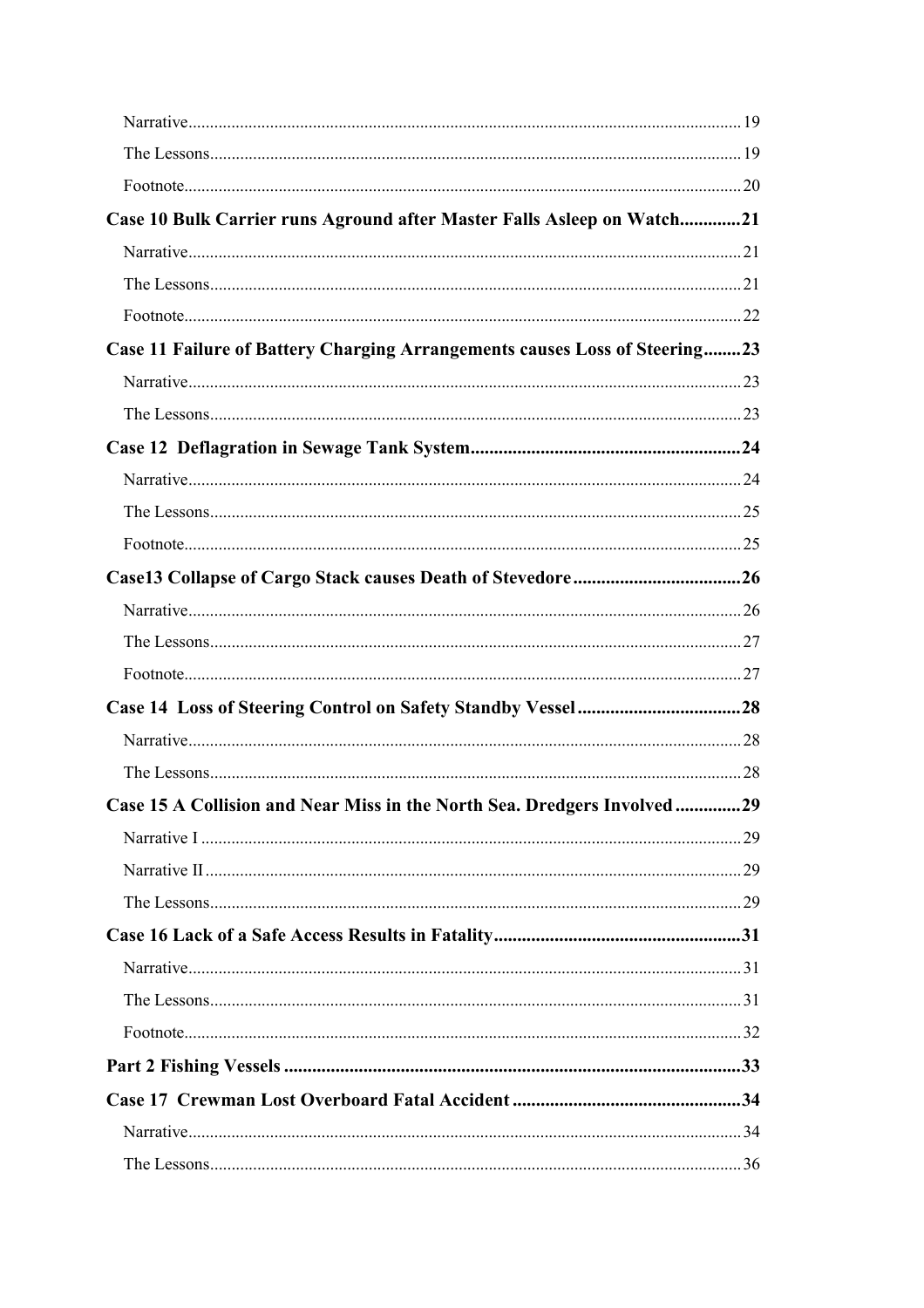| Case 21 Two Recent Flooding Cases Vessels Saved by the Bilge Alarm 42 |  |
|-----------------------------------------------------------------------|--|
|                                                                       |  |
|                                                                       |  |
|                                                                       |  |
| Case 22 Fishing Vessel Runs aground after Main Engine Failure44       |  |
|                                                                       |  |
|                                                                       |  |
|                                                                       |  |
|                                                                       |  |
|                                                                       |  |
|                                                                       |  |
|                                                                       |  |
|                                                                       |  |
|                                                                       |  |
|                                                                       |  |
|                                                                       |  |
|                                                                       |  |
|                                                                       |  |
|                                                                       |  |
|                                                                       |  |
|                                                                       |  |
| Case 26 Yacht Knocked Down in Bay of Biscay. One Man Lost52           |  |
|                                                                       |  |
|                                                                       |  |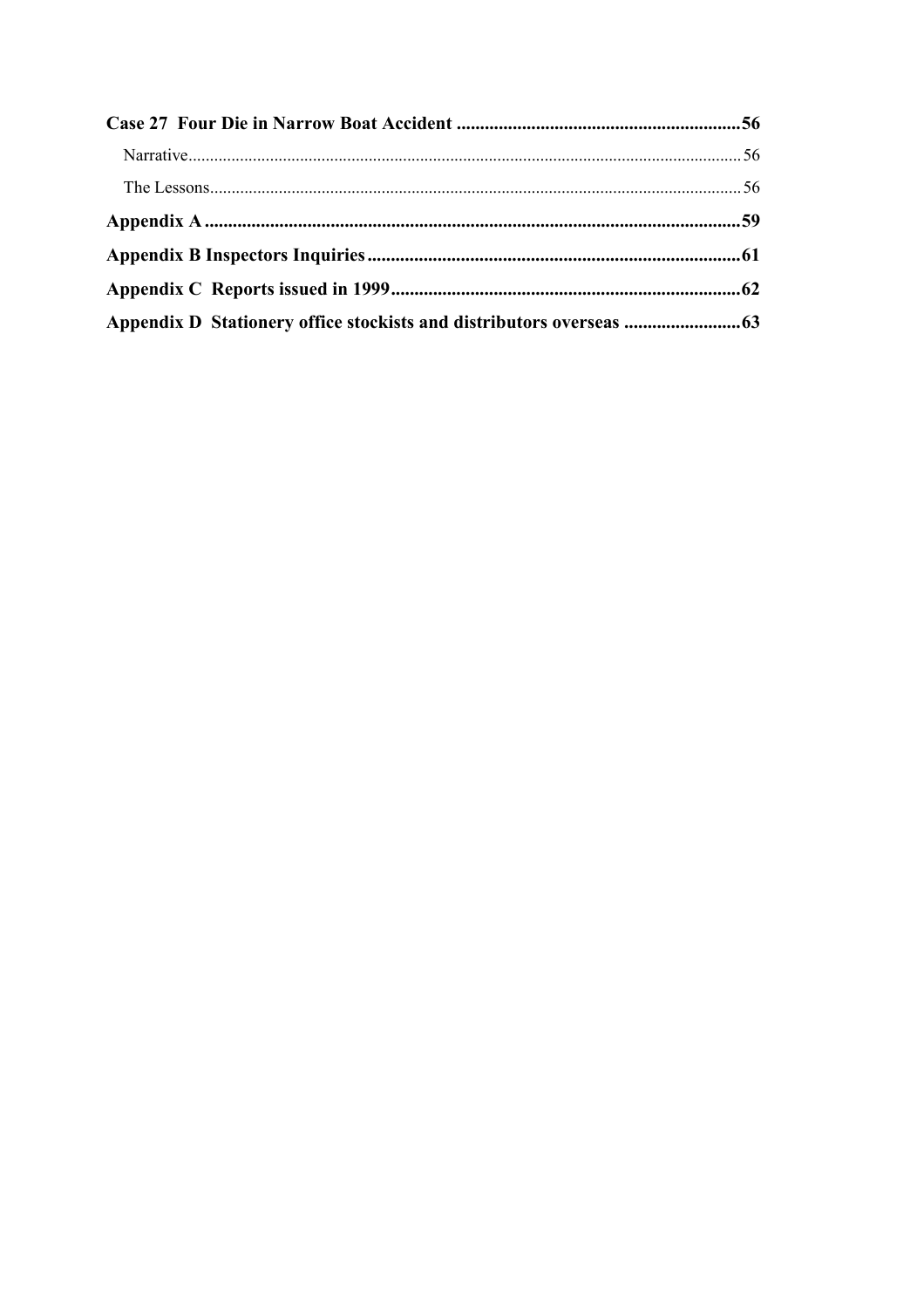## <span id="page-4-0"></span>**Marine Accident Investigation Branch**

The Marine Accident Investigation Branch (MAIB) is an independent part of the Department of the Environment, Transport and the Regions and is completely separate from the Maritime and Coastguard Agency (MCA). The Chief Inspector of Marine Accidents is responsible to the Secretary of State for the Environment, Transport and the Regions. The offices of the Branch are located at Carlton House, Carlton Place, Southampton, SO15 2DZ.

This Safety Digest draws the attention of the marine community to some of the lessons arising from investigations into recent accidents. It contains facts which have been determined up to the time of issue.

This information is published to inform the shipping and fishing industries, the pleasure craft community and the public of the general circumstances of marine accidents and to draw out the lessons to be learned. The sole purpose of the Safety Digest is to prevent similar accidents happening again. The content must necessarily be regarded as tentative and subject to alteration or correction if additional evidence becomes available. The articles do not assign fault or blame nor do they determine liability. The lessons often extend beyond the events of the incidents themselves to ensure the maximum value can be achieved.

Extracts can be published without specific permission providing the source is duly acknowledged.

The publications home page contains information on how and where you can obtain publications produced by the Department for Transport.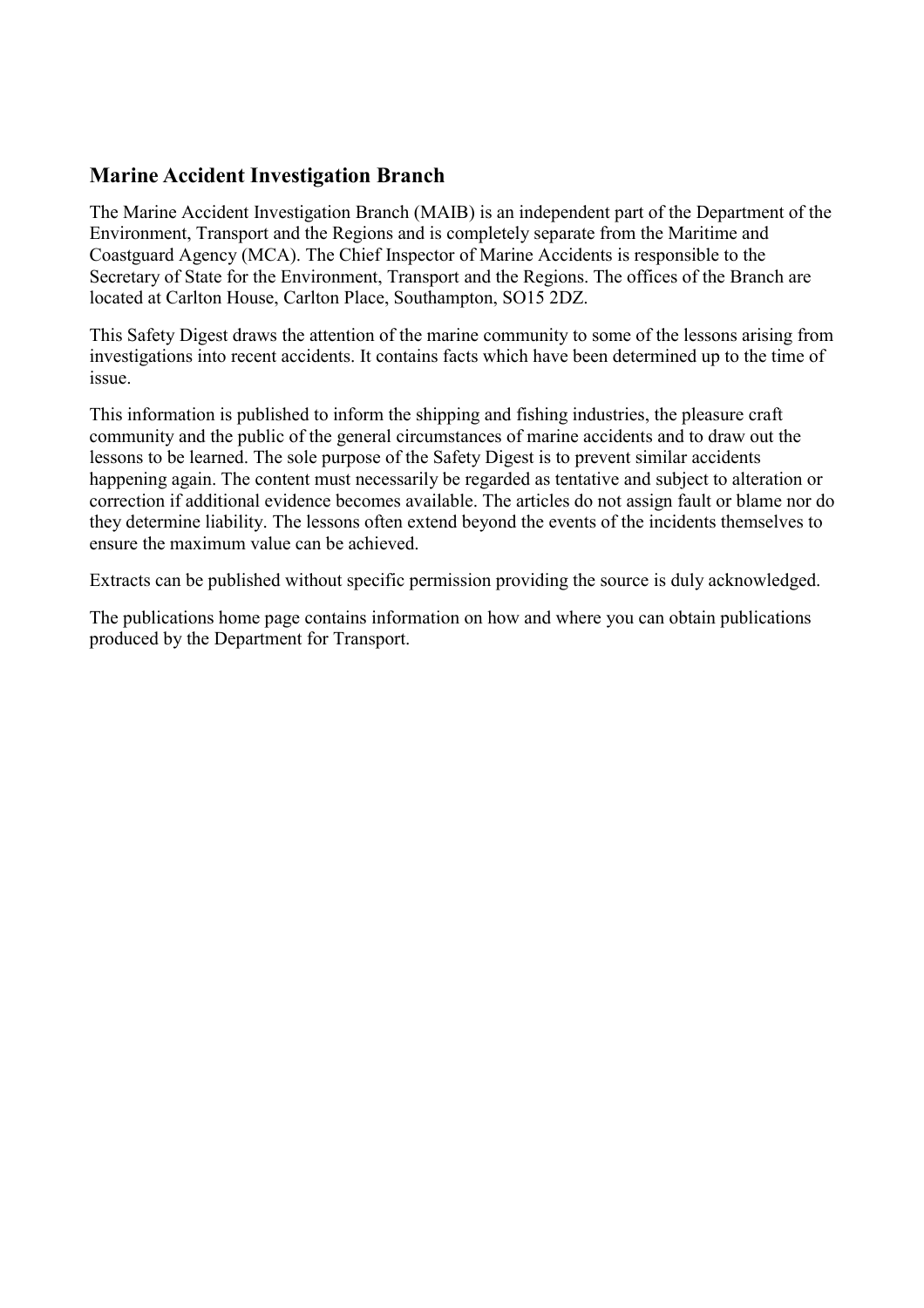## <span id="page-5-0"></span>**Introduction**

As the Chief Inspector of Marine Accidents I am charged with investigating as many accidents as I can to determine their causes with the specific aim of preventing them happening again. Part of this process involves promulgating the lessons learned and making whatever recommendations are considered appropriate.

It also involves trying to identify anything that appears to feature repeatedly as a cause. The most obvious is the human factor and my inspectors are focusing more and more attention on this aspect to try and understand why errors are made. This edition of the Safety Digest contains several accounts of incidents where this is done so we can draw attention to the human issues involved.

The challenge we face is describing such incidents without appearing to apportion blame. People are understandably very sensitive to implied criticism and we are careful to draw out the lessons in such a way that we depersonalise them as far as we are able without detracting from some of the very important lessons to be learned. Feedback on past editions suggests we have got the formula about right and most people understand why we often extend the lessons beyond those that naturally fall out from the incident described. Learning from the experiences of others is an essential feature of seafaring and the MAIB will continue in its efforts to present a cross section of incidents so that as many people as possible can benefit from the results of our investigations.

One benefit of reading a number of reports in quick succession is that your eye catches sight of a word or phrase that keeps on repeating itself. While reviewing some accident reports recently I was struck by the number of times the word assume featured. It soon became apparent that in many instances a contributory factor to whatever the eventual incident was involved someone assuming something was going to happen, or had been done. The officer of the watch of the stand on vessel assumed the give way vessel would do just that, or an engineer officer assumed his colleague had checked something. Very often it seems that the assumption is far from justified. Readers with long memories can relate this observation to past incidents such as the capsizing of the Herald of Free Enterprise when an assumption was made that the bow doors were shut.

As people absorb the lessons from this edition it might be instructive to count the number of times the word assume features. While this might have some academic appeal, the mariner should develop an element of caution when assumptions start to be made at sea. It doesnt matter if you are on the bridge, in the wheelhouse or cockpit, in the engine room, galley, storeroom or on deck but, the moment you assume something has been done and you are not absolutely sure, allow the mental alarm bells to start ringing. Many accidents in the past have started with similar assumptions being made. The sensible mariner will back his instinct and make a double check that all is well.

Your increased alertness may well prevent an accident.

**John Lang Chief Inspector of Marine Accidents October 1999**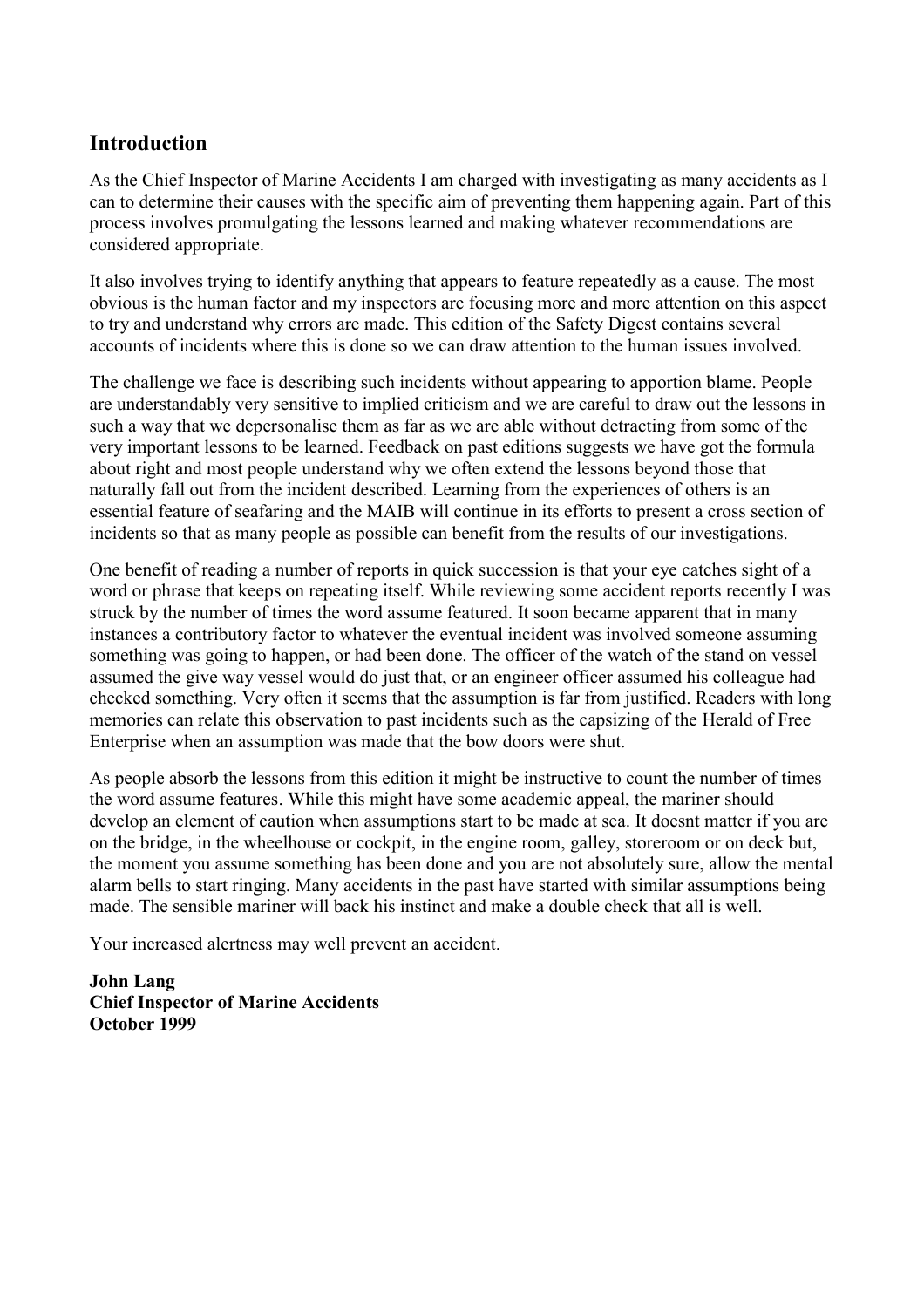## <span id="page-6-0"></span>**Part 1 Merchant Vessels**

As this edition of the Safety Digest was being prepared for publication, two large merchant ships, the Bahamas registered cruise ship Norwegian Dream and the Panamanian container vessel Ever Decent, collided in good visibility in the northern approaches to the Dover Strait.

The accident is being investigated by the two flag states involved and it would be entirely wrong to speculate on what the inquiries will reveal. There are, however, three certainties about the accident; it should never have happened in the first place, it did, and every mariner wants to know what went wrong. Had the owners, masters and the officers of the watches been asked a few hours before the event whether two well found vessels, equipped with the latest technology and manned by competent crews could collide, they would probably have thought it inconceivable that either of their vessels could be involved. And yet they were.

We will have to wait and find out what the investigators discover but shipowners throughout the world will, once again, be reviewing their procedures and asking themselves the same question. Could such a thing happen to one of my ships? The uncomfortable reality is that it could. No matter how good the regulations, preparations, the training, the technology, formal safety assessments and precautions, collisions still occur.

As with all collisions the same questions will be asked. Who was to blame, why were the Regulations for the Prevention of Collision at Sea seemingly ignored, are the regulations adequate, was human error involved, was there a technical failure, should there be more control for busy shipping lanes? It is not up to the marine accident investigator to apportion blame, but he will wish to find out what happened and why. If human error was involved, a key feature of the investigation will be to establish why.

In the meantime shipowners, masters and officers of the watch will be reflecting whether there is anything more they can do to minimise the risk of collision.

The Dover Strait and its approaches are, we are reminded on a daily basis, one of the busiest waterways in the world. The northern approaches are especially complex with major terminals to both east and west. Crossing, joining or leaving, the main north/south transit lanes demands immense concentration, technical competence and a thorough understanding of the regulations. It is not a dangerous area but it can be busy, especially if visibility is poor, and fishermen and yachts are present.

We do not yet know how many people were on the bridges of both Norwegian Dream and Ever Decent, but of all the waterways in the world where pilotage is not compulsory, the area that embraces the Dover Strait, the Thames estuary and the approaches to the ports of Belgium and the Netherlands is one of the busiest for an officer of the watch. Not only does he have to be sure of his position; shoals and sandbanks abound, but the volume of shipping can be high. Any decision to prevent collision must be made on reliable information, in good time and after a full assessment has been made. It is, very probably, one of those few occasions when safe navigation is better conducted by two people rather than one. The permutations are wide. It could be master and mate, pilot and mate or two certificated officers of the watch. At the time of writing nobody knows the causes of the Norwegian Dream/Ever Decent collision but can any ship owner or manager put hand on heart and say, with total conviction, that such an accident could never possibly happen in his ship? If the answer is 'no' then, peeling the outcome of the investigation, an appraisal has to be made about how best to minimise the risk of collision in these waters.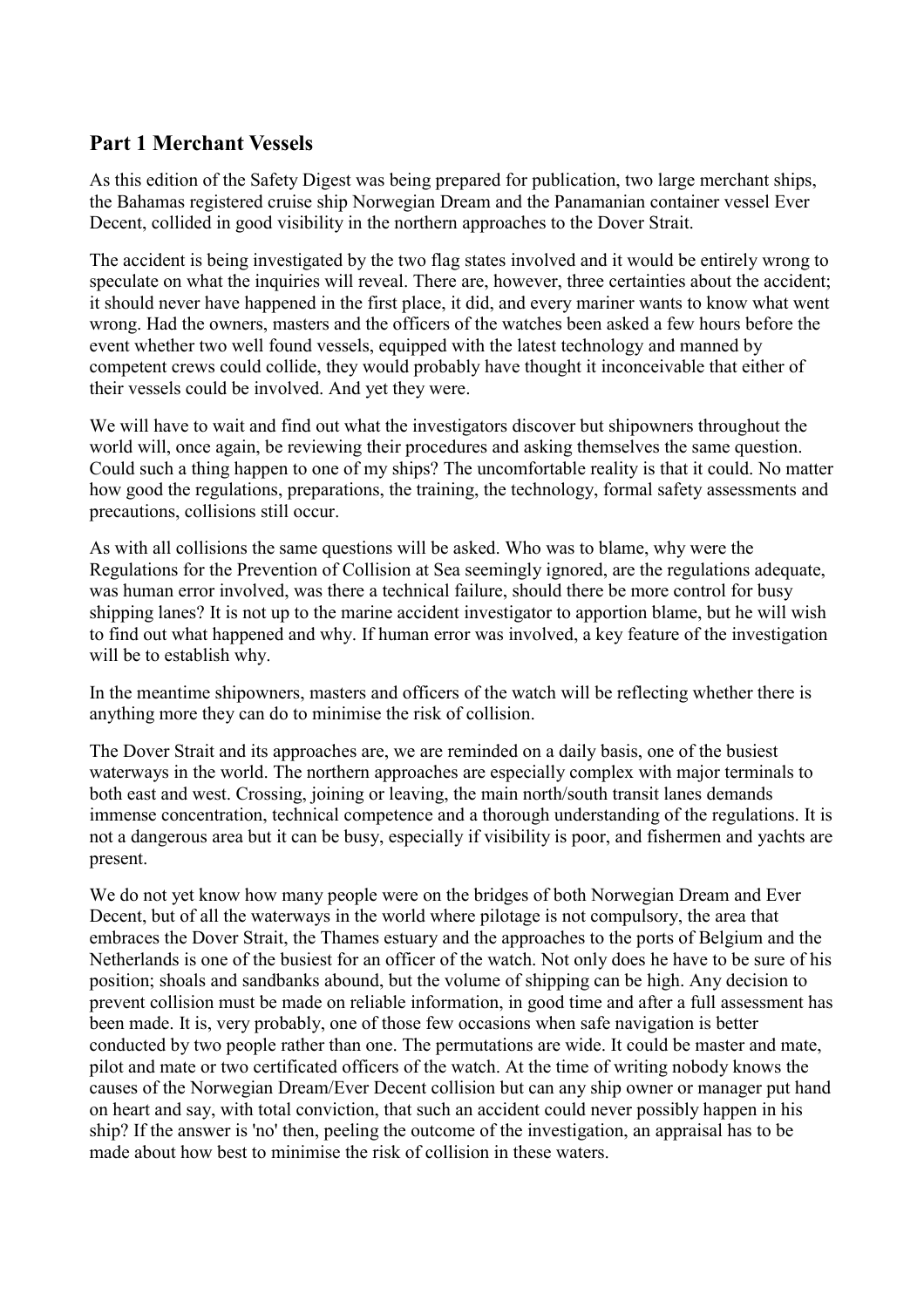## <span id="page-7-0"></span>**Case 1 Grounding of Large Container Vessel**

## **Narrative**

The 65,475 gt container vessel *NOL Cyprine* with an overall length of 274m and a draught of 11m was inbound for the port of Felixstowe. The vessel was well found and all systems were in good working order.

There was a north-westerly wind of 12 knots. It was daylight, the visibility was good and the spring tide was running at half-ebb in a north-easterly direction across the approach channel.

The pilot boarded the vessel four miles north-east of the Sunk light float. Once on board he discussed and agreed the inward passage plan with the master. However, neither the pilot nor the ports VTS informed the master that Nos 3 and 4 main channel buoys were off station by 50m to the north and south respectively to facilitate on-going dredging operations. This made the channel appear wider by 100m.

The pilot had been informed by VTS that two vessels were outward bound and he also knew that another large container vessel was in the process of sailing. In view of this the pilot decided to proceed slowly along the channel until the outbound container vessel had rounded Landguard Point.

Speed was reduced from half to slow ahead as *NOL Cyprine* approached the first of the two outward bound vessels that was on a reciprocal course and in the middle of the channel. Both vessels were approaching the point where the buoys had been repositioned. There was no communication between them and neither the pilot nor the VTS contacted the outward bound vessel to draw attention to the fact that by keeping to the centre of the channel, she was making *NOL Cyprine* stay well to starboard. Although the radar echo of *NOL Cyprine* was, by now, overlapping the northern edge of the channel, VTS did not advise the pilot that he was very close to the edge. *NOL Cyprine* was still proceeding very slowly and the pilot assumed he was safe.

After passing the outward bound vessel to port and No 3 buoy to starboard, *NOL Cyprine*s bow began swinging to starboard. Full port helm and bow thrust were applied and the main engine speed was increased but the swing to starboard continued. Moments later *NOL Cyprine* grounded on the north side of the channel.

Initial attempts to refloat her on a rapidly falling tide were unsuccessful but, with the assistance of four tugs she was successfully refloated on the next high tide. The vessel was undamaged and there was no pollution.



Select the thumbnail to view the accompanying chart (134KB)

## **The Lessons**

**1. Always bear in mind the likely effects of the tidal stream when navigating in narrow channels or close to the shore, especially when it is a cross tide. Its effect is aggravated when proceeding at slow speed.**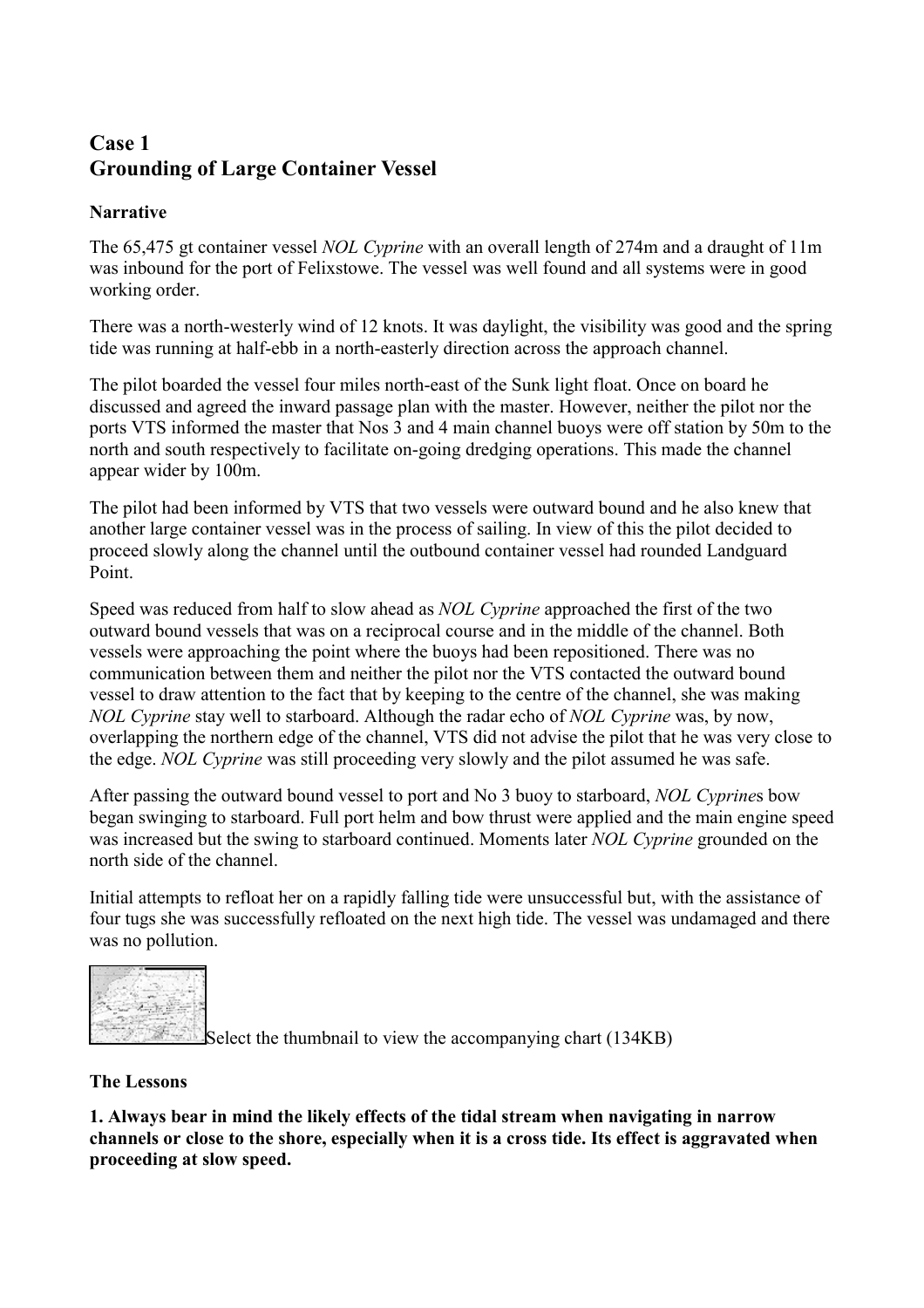<span id="page-8-0"></span>**2. Mariners will need no reminding of the interaction effects between vessels passing each other in a narrow channel. The effect is exaggerated if one vessel is propelling at a speed slower than the other. The slower vessel may well find her handling characteristics are affected when she clears the pressure area that forms between them as they pass.**

**3. In the interests of safety, bridge teams must be made aware if any navigational buoy or mark is out of position or is not displaying the charted characteristic. In this case, neither the pilot nor the VTS advised the master that Nos 3 and 4 buoys were out of position. Without this information the bridge team was unable to provide adequate navigational support to either the master or pilot.** 

**4. VTS operators should be aware of the greater risks faced by vessels when navigating in the vicinity of an area where navigation marks have been repositioned. Greater attention should be paid to their movements and if any vessel navigates in a manner to cause concern, a VTS operator can do no wrong by alerting the pilot or master to the matter. The pilot concerned may well have cause to be grateful, especially if he is on a deep draught vessel.** 

#### **Footnote**

This accident was investigated by the Harwich Haven Authority who concluded that errors of judgment were made by steering the vessel so close to the northern edge of the deep water channel without making sufficient allowance for the north setting tide.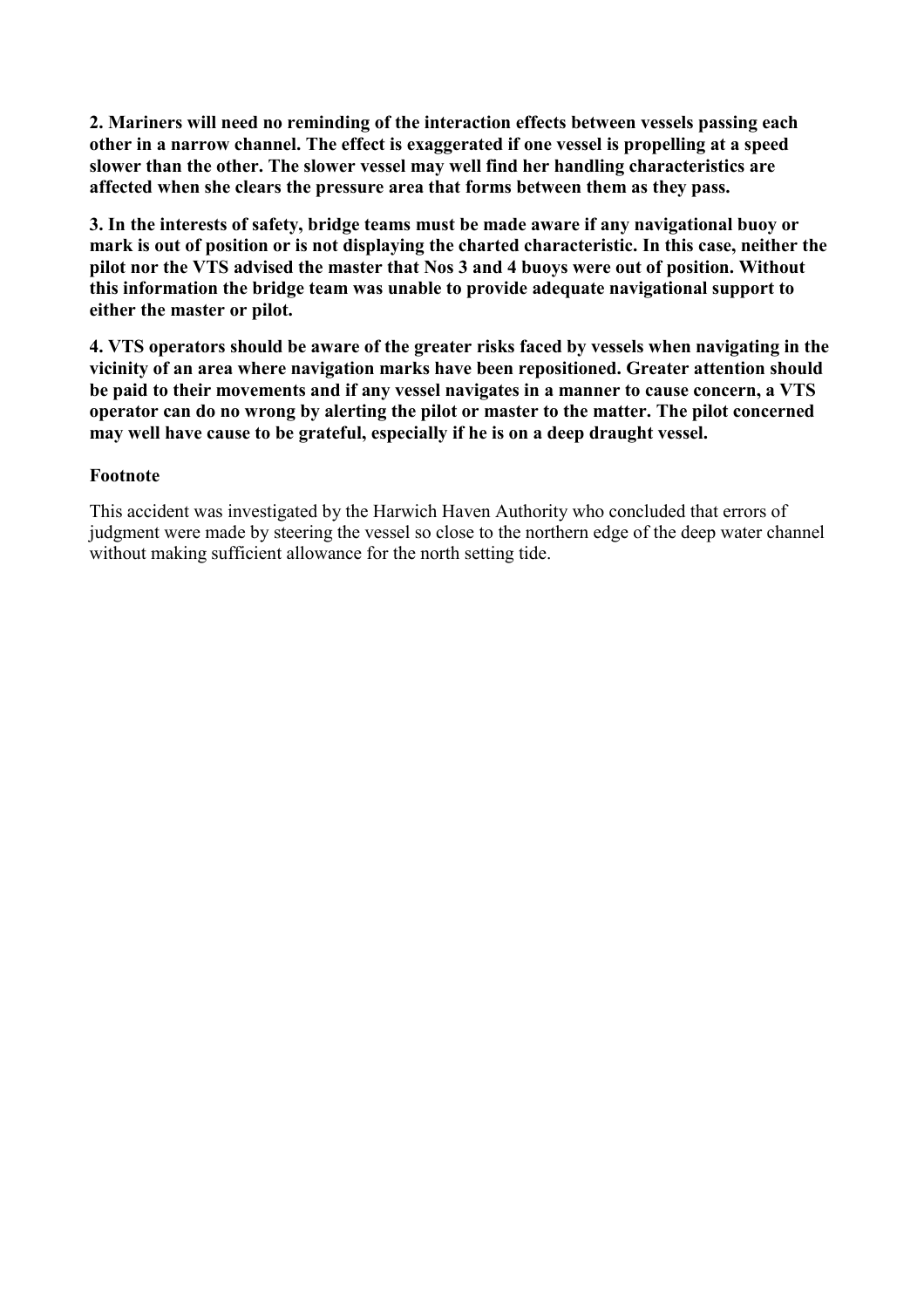## <span id="page-9-0"></span>**Case 2 Crankcase Explosion caused by Fitting of Wrong Type of Damper Securing Bolt**

## **Narrative**

The 8,007 gt passenger ro-ro vessel *European Trader* was on passage in the Irish Sea, both main engines were operating at service speed with electrical power being supplied by shaft generators. At 0055 the port main engine crankcase oil mist alarm sounded, followed shortly afterwards by an explosion and a fire. With the port main engine damaged and stopped, and the starboard main engine shut down so the fire could be tackled, the vessel experienced a blackout until the emergency generator cut in.

The fire, which had burnt electric cabling and a plastic container next to the crankcase doors, was extinguished by the crew using portable extinguishers. The coastguard was informed and a Pan Pan message was relayed to all ships. The fire was declared out at 0126 and steps were taken to see what services could be made available. Full electrical power was restored at 0300, which together with full use of starboard main engine, enabled the vessel to resume passage to port under her own power.

A subsequent investigation into the cause of the explosion found that a nut securing the viscous damper at the forward end of the engine crankshaft had become loose and had rubbed against the inside of the crankcase housing. This caused a hot spot which had caused the oil film in the area to evaporate and create an oil mist. The hot spot eventually provided the ignition source for the explosion. Simultaneously with the explosion, the loose bolt nut had jammed causing the damper assembly to twist and the remaining three bolt heads to shear. The damper had come off and smashed the crankcase casing releasing a fireball into the engine room which then set fire to combustibles in the immediate area.

The primary cause of the incident was excessive clearance on the securing bolts these should have been fitted bolts. Ordinary bolts or those with excessive clearance, can lead to fretting and the eventual fracture of the castellated nut securing split pin.

### **The Lessons**

**1. At regular intervals and at all crankcase inspections, always check that all bolts are tight and that any nuts fitted or designed for securing devices have the device correctly fitted in place.** 

**2. At every overhaul, carefully examine all bolts removed for signs of wear or fretting. Each bolt should be marked to ensure it is refitted in original position.**

**3. From section 9.5.1 of the** *Code of Safe Working Practices***:** *All personnel should be made fully aware of the precautions necessary to prevent fire in machinery spaces in particular the maintenance of clean conditions, the prevention of oil leakage and the removal of all combustible materials from vulnerable positions***.**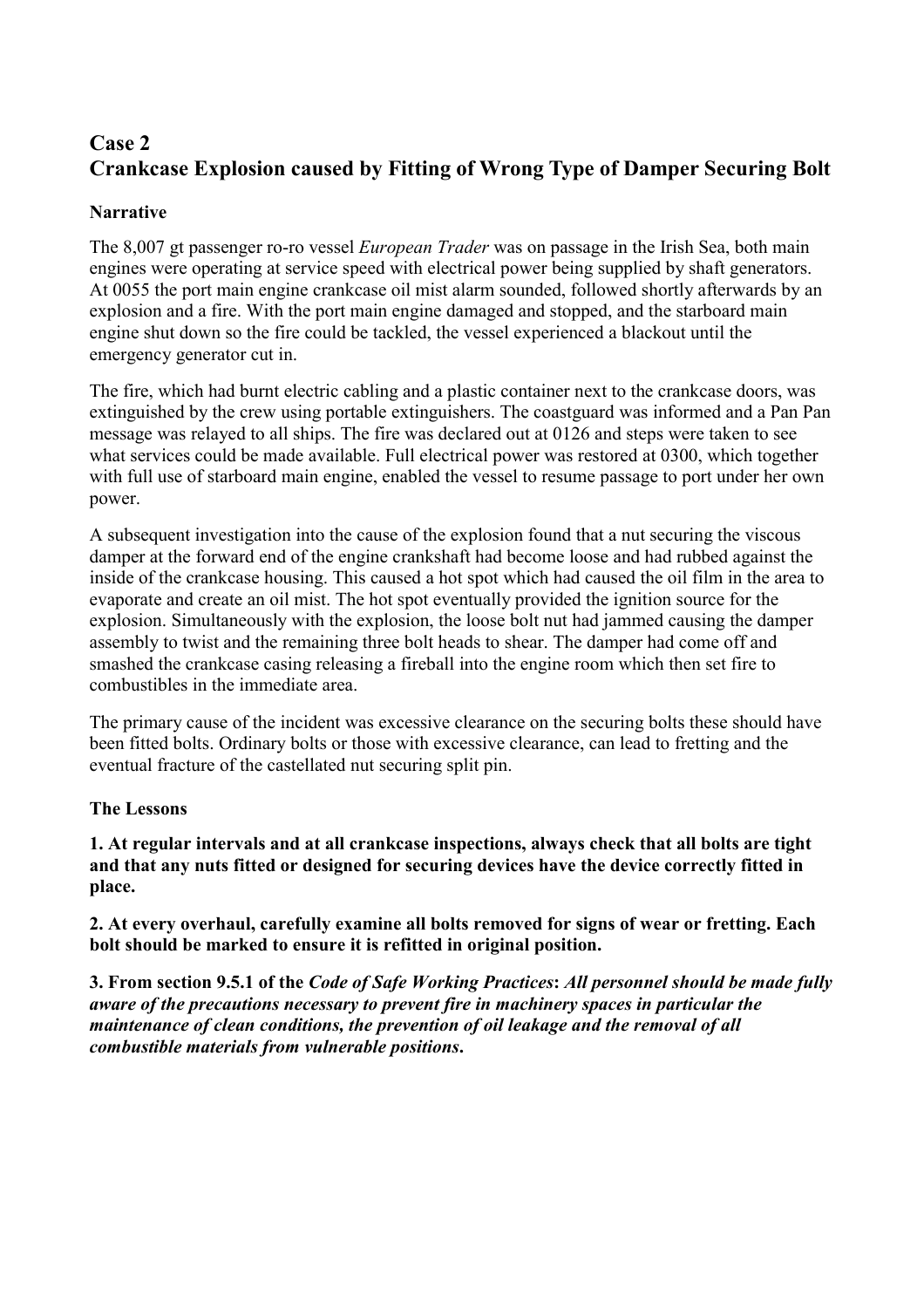## <span id="page-10-0"></span>**Case 3 Lifeboat Accident While Undergoing Inspection causes Injury**

## **Narrative**

The Bahamian flag bulk carrier *Maersk Pomor* was alongside in Gladstone, Queensland, undergoing a Port State Control inspection. The crew were Russian nationals. As part of the inspection, the surveyor requested that the engine of the free-fall lifeboat be started and its ahead and astern movement tested.

The third engineer boarded the lifeboat, started the engine, operated it in the ahead and astern modes and stopped the engine once the test was complete. The survey then asked for the rudder to be operated to both port and starboard.

After unsuccessfully trying to turn a spoked wheel adjacent to the coxswains seat the engineer restarted the engine. He again tried to turn the spoked wheel. This time he succeeded but, instead of turning the rudder, he launched the lifeboat. He was thrown to the bottom boards.

The ships rescue boat was launched, the lifeboat retrieved and taken alongside the wharf where the third engineer was transferred to an ambulance. He had suffered a crush fracture to the spine and concussion.

### **The Lessons**

**1. This very simple error could have had much more serious consequences. Its fundamental cause was a ships officer having to operate equipment with which he was unfamiliar.** 

**2. Few officers would be brave enough to admit to a Port State Control inspector that they did not know how to carry out sucha straightforward directive. This officer assumed the spoked wheel was the helm and turned it. He was wrong and suffered the consequences. If you ever find yourself in the embarrassing position of having to admitignorance to someone in authority, do so. It is infinitely better than injuring or killing yourself or someone else. The onboard training regime had failed to ensure the crew were fully conversant with the lifeboats free-fall controls.** 

**3. The labelling and instructions for the lifeboat release gear, although clear, were in English. The crew spoke Russian.**

**4. If you are serving in a vessel where you might be required to know how to operate the freefall controls, and your knowledge is wanting, it will pay dividends to find out now - and before you are invited to demonstrate your skills at the next Port State Control inspection.**

**5. If serving in a vessel where signs are written in a language that is totally incomprehensible to you, insist on having written in a suitable language. Generally speaking this is not a problem for English speakers, but it can be a nightmare for others. English speaking owners, managers of ships' officers should be aware of this when manning vessels with a crew whose narrative is not that in which signs are written.**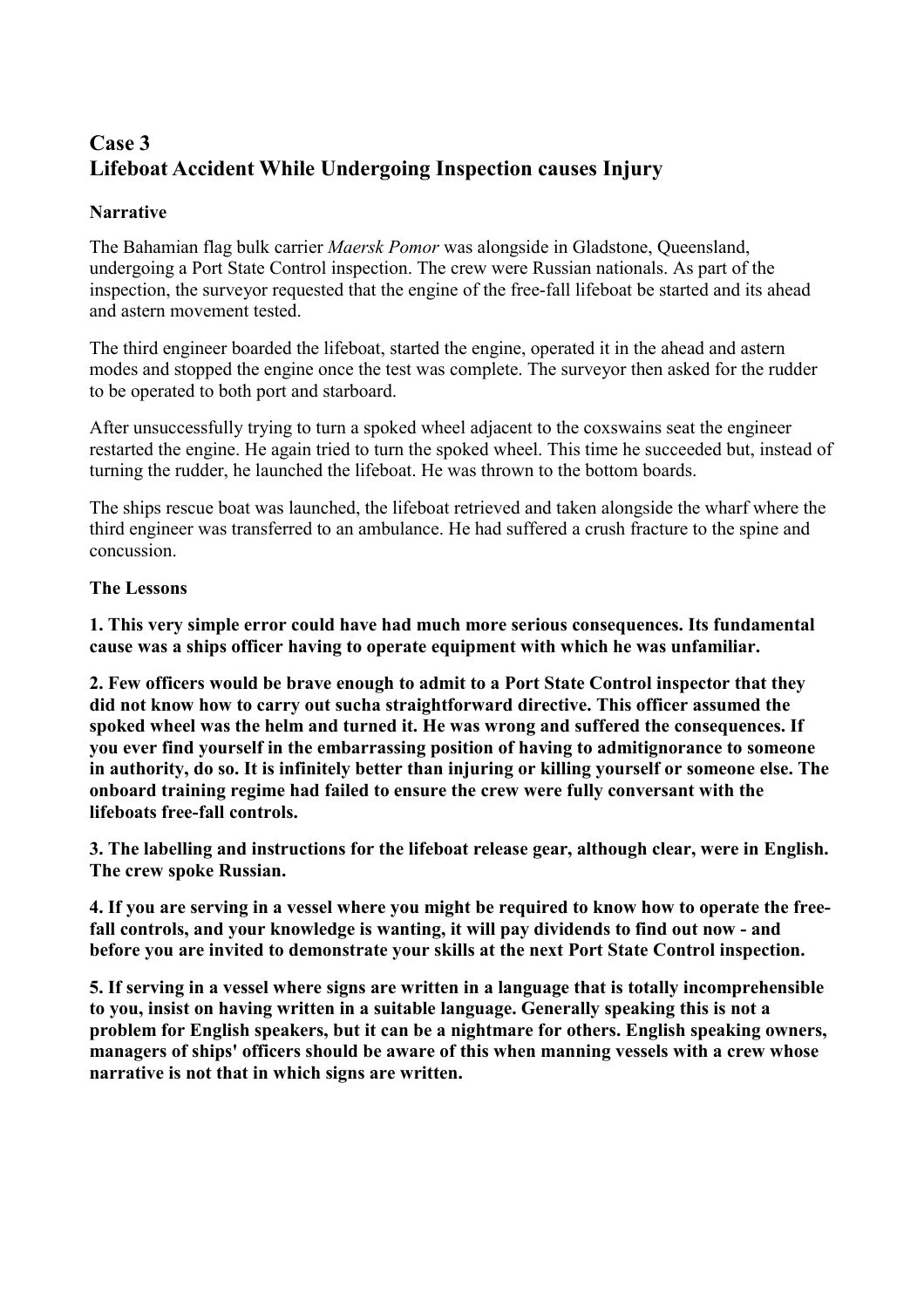## <span id="page-11-0"></span>**Case 4 Fire in Engine Room of Container Ship**

### **Narrative**

On 24 August 1998, the 50,350 gt container ship *Repulse Bay* was on passage from Rotterdam to Port Said. At 1902 alarms sounded indicating low air pressure on the main engines exhaust valve springs and a fire in the engine room. At the same time the main engine slowed down automatically.

An investigation found several small fires on the main engines exhaust manifold and oil spraying on to it from a broken pipe on No 7 unit. The engineers stopped the main engine and lubricating oil pumps, and promptly tackled the fires with foam fire extinguishers. They were successful.

Bolts securing the exhaust valve actuator housing to the cylinder head were found to have fractured enabling it to move freely. This caused the attached oil pipe to fail and oil to impinge on a small unlagged area of the exhaust manifold around welded support brackets and ignite.

After replacing the exhaust valve, actuator securing bolts and the oil pipe, the remaining spilt oil was cleaned up. The main engine was then restarted and *Repulse Bay* resumed her passage.

### **The Lessons**

**Failure of any component on a diesel engine has the potential to cause significant damage.** 

**Although regarded as static items, the securing bolts on this exhaust valve actuator were subjected to cyclic loads and were therefore working under conditions where fatigue could become a problem.** 

**Metallurgical tests showed that these bolts had failed due to fatigue. Some of the precautions which can be taken to reduce this type of failure are:**

**1. An engine manufacturer may specify the material, method of manufacture and working life of critical bolts and studs. If so, it is important to use specified components and ensure they are renewed when specified working life is expired.** 

**2. The pre-loading of bolts, studs etc has a significant effect on the level of stress induced in service. Too low a pre-load is as likely to promote fatigue failure as too high. If a manufacturer recommends a pre-loading specification, its guidance should be followed.** 

**3. Wear of damage to threads, even if apparently minor, can generate stress concentrations that will, in turn, reduce a component's resistance to fatigue.**

**4. Where the manufacturer makes no recommendations, or none are available, there are some easily visible features which should disqualify bolts and studs being fitted to critical engine assemblies. These are: rough surface finish, corrosion, sharp internal corners, worn or damaged threads, sign of fretting from previous service and distortion such as bending. Some of these features are also applicable to mating threaded components such as nuts.**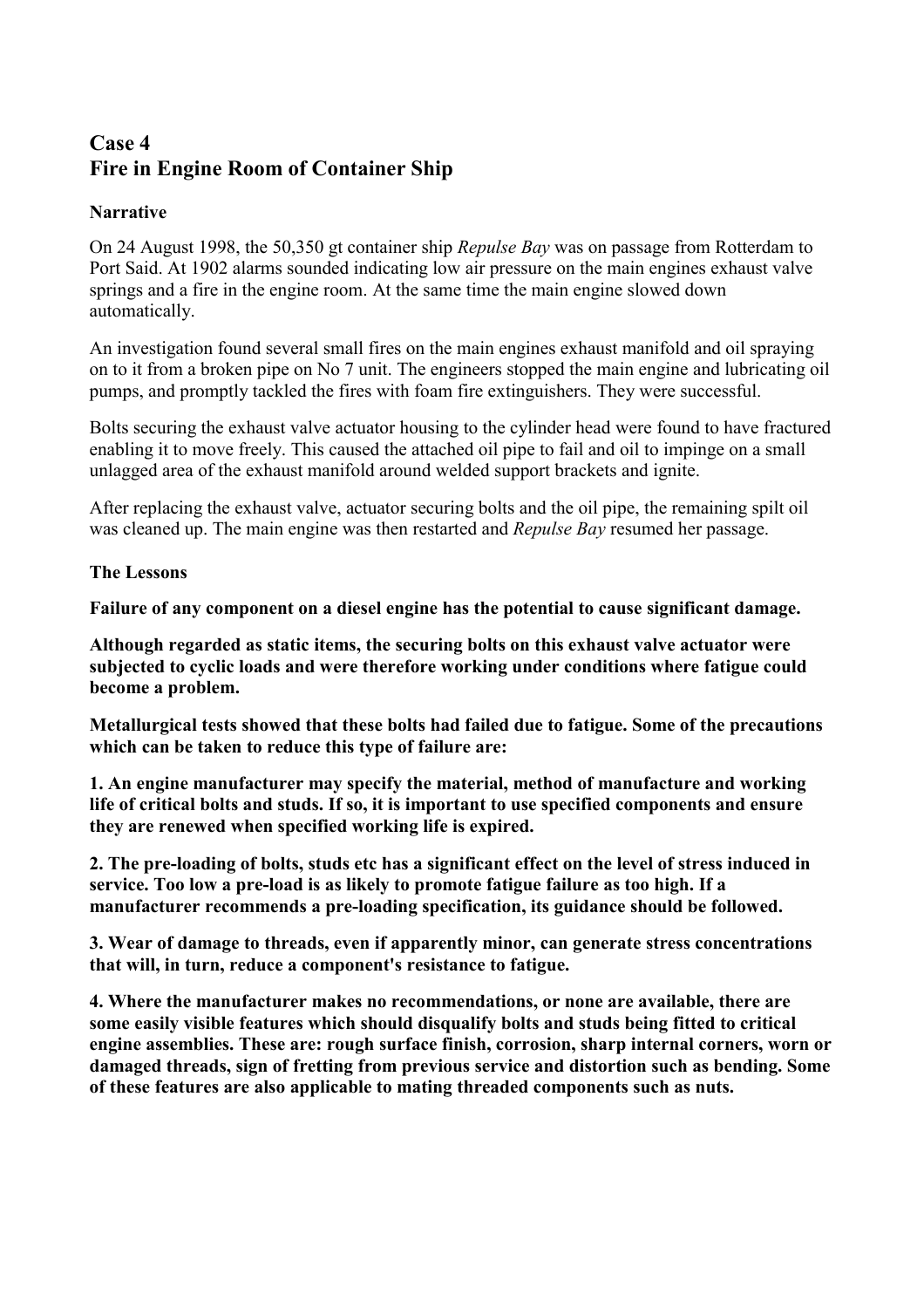## <span id="page-12-0"></span>**Case 5 Procedural Failure leads to Near Disaster**

## **Narrative**

This 1,871 gt twin screw passenger ro-ro vessel *Claymore* is fitted with two marine diesels, each driving through a gearbox to a controllable pitch propeller. She was securely moored at number two Linkspan in Heysham harbour and was loading traffic over the stern ramp.

At about 0330 during a break in the loading, the master and chief officer went down to the shore end of the linkspan leaving the second officer on the bridge. The chief engineer was working in the bow thrust space while the second engineer was preparing the main engines for departure. The master and chief officer suddenly noticed that the ship was beginning to move forward. They shouted to the bosun to lift the ramp clear of the linkspan. They were just in time; the mooring lines began to part. This was at about 0340. Realising that the main engines had been started with the pitch set at full ahead, the chief officer contacted the second officer on the bridge who reacted immediately by moving the pitch control lever to neutral taking propulsive power off the propellers.

The vessel had by now cleared the berth and was drifting slowly down the dock. Fortunately the weather was fine with only a light breeze. As the master and chief officer reboarded the vessel via the pilot boat, the second officer started the steering gear and dropped the anchor at about 0350. Once on board, the master and chief engineer tested the pitch controls, raised the anchor, and manoeuvred the vessel back into her berth. A subsequent examination found no damage to either vessel or linkspan.

The direct cause of the incident was starting the main engines with the controllable pitch propellers set in the ahead position. The company has a standard procedure for starting main engines which includes carrying out a full functional test of the pitch control mechanism. This is designed to identify any fault in the system before the main engines are started.

All interlocks on the control system were tested on this occasion and found to function correctly. The only way to start the main engines with the pitch at full ahead was for there to be no control air on the system. The second engineer states that control air was available but that immediately prior to starting the main engines, he had blown through the control air lines to drain off any moisture. This action may have temporarily lowered the pressure and volume of control air to pitch control allowing it to move to the full ahead position under the emergency control air failure fail safe condition.

### **The Lessons**

**1. Procedures laid down in a Ships Operational Manual are designed to ensure a safe method of operation and should be followed to the letter. Failure to do so can, as this case shows, lead to an emergency and possible injury and damage.** 

**2. Before attempting to start the main engines, the bridge should be told and asked to confirm that all is clear aft. This action not only alerts the bridge as to what is happening in the engine room but it also allows them to monitor the controls on the bridge.** 

**3. If, as in this case, there is a possibility that draining the air line immediately before starting the main engines can cause a temporary loss of pressure in the control air supply resulting in**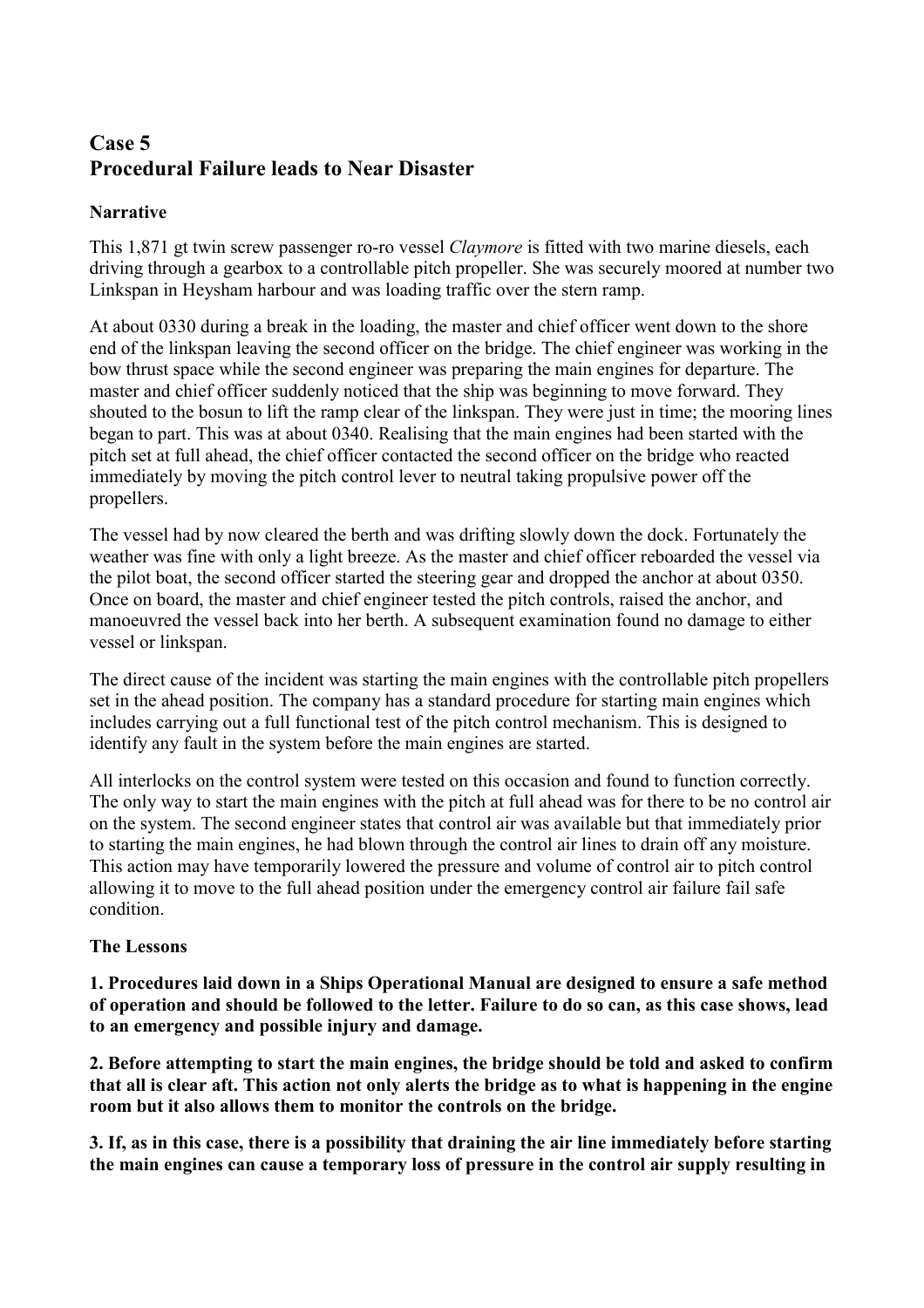**movement of the pitch control, it is essential that the dangers are brought to the attention of all engineering staff.**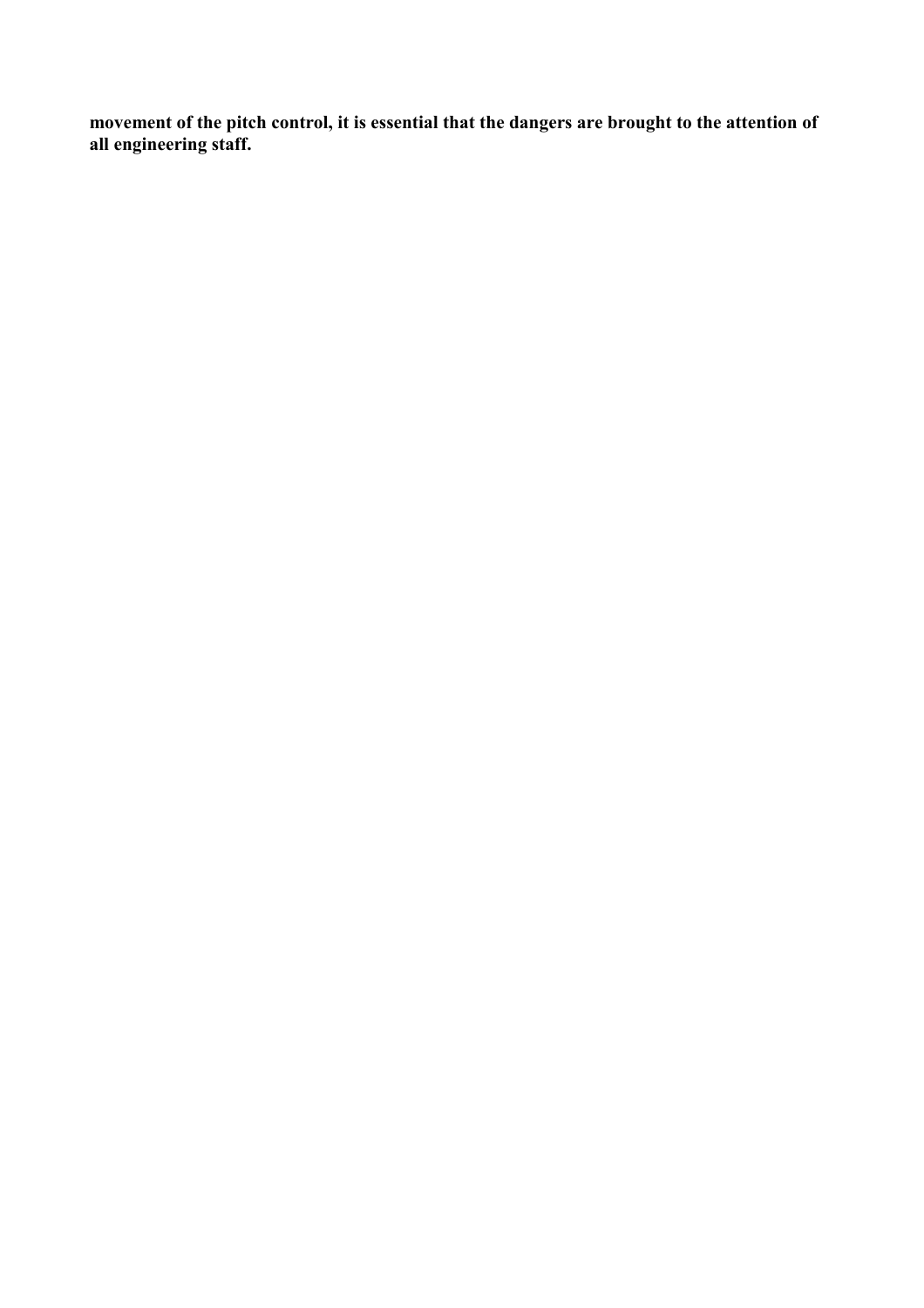## <span id="page-14-0"></span>**Case 6 Failure of Pilot Ladder while Boarding**

## **Narrative**

The 9,088 gt ro-ro vessel *Merle* was on passage from Belfast to Heysham.

She operated between the two ports on a regular basis and the master held a Pilot Exemption Certificate. *Merle* was subject to frequent security checks by Royal Marines when entering or leaving port and this entailed the vessel being boarded while underway in the confines of Belfast Lough. It also involved having to rig the pilot ladder frequently. Because of this the security services eventually instructed the master to have a means of boarding available at all times.

To meet this requirement the master had the pilot ladder rigged just forward of the accommodation to a point on deck, and at the correct length to reach the water. It could be recovered by a block and tackle suspended on the superstructure. When not in use the ladder was suspended upside down between the deck attachment and the block.

The ladder was not at risk from any physical damage but was exposed to the weather at all times.

On the day in question the Royal Marines informed the master that the vessel would be boarded. The master instructed his crew to lower the pilot ladder and the three man boarding party came alongside *Merle* shortly afterwards in their 7m Rigid Inflatable Boat (RIB).

Once in position the first two marines started to climb while the third prepared to follow. When they were halfway up the ladder one of the manila side ropes parted, catapulting them both into the RIB below where they became entangled in the broken ladder.

Both marines were injured.

The reason why the manila side ropes parted was that they had been over-exposed to the weather and had weakened over a period of time.

### **The Lessons**

**1. Any cordage will weaken if continually exposed to the elements. When a pilot ladder, or indeed anything similar, is left in an exposed position for prolonged periods, it must be examined frequently and replaced at regular intervals. Rain, seawater, sunlight and general exposure will take its toll on any equipment left exposed to the elements. A cover will provide some protection.** 

**2. It may prove helpful if a record is kept of such equipment and when the cordage is replaced.** 

### **Footnote**

Regulations regarding transfer arrangements can be found in *Statutory Instrument* 1999 No 17 *The Merchant Shipping (Pilot Transfer Arrangements) Regulations* 1999.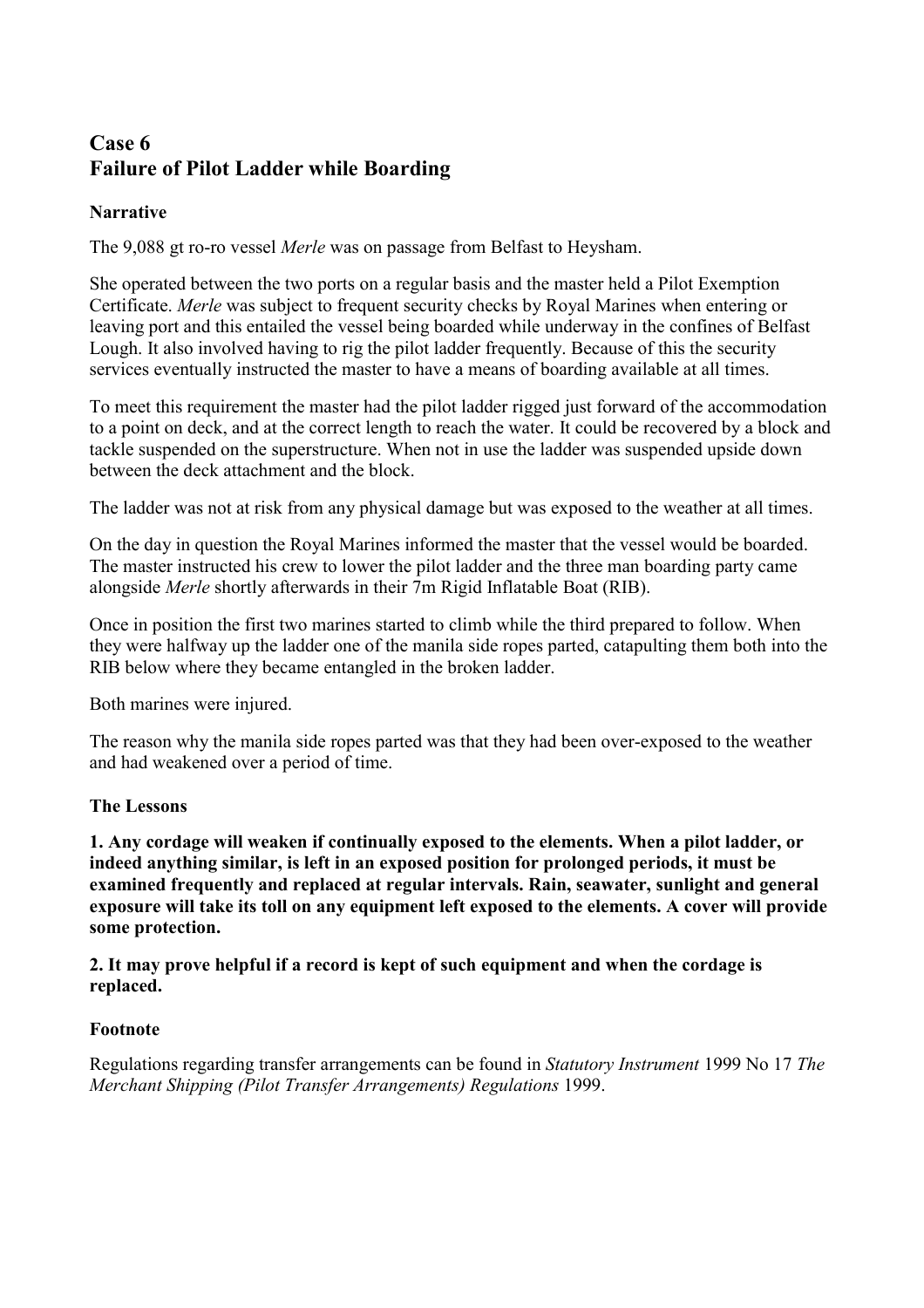## <span id="page-15-0"></span>**Case 7 Cargo Vessel Runs Aground shortly after Leaving Port**

## **Narrative**

The 1,059 gt cargo vessel *Oakland* completed loading in the port of Buckie in the early evening. The chief officer secured the vessel for sea and she sailed a couple of hours later in the dark. The weather conditions were favourable, the wind was south-westerly force 34 and the visibility was good.

The master, an experienced shiphandler, piloted the vessel himself. After leaving the berth, he personally manoeuvred *Oakland* out of harbour. The chief officer joined the master on the bridge shortly before clearing the northern breakwater.

Once clear of the breakwater the course to steer to make for the open sea was 295° leaving the shoreline and some rocks to port and the West Muck rocks to starboard. From his previous experience and earlier advice from the pilot who had brought the vessel into port, the master knew that this course cleared the south rocks by about 350m and West Muck rocks by about 150m.

A light beacon which marked the West Muck rocks and lay some two and three quarter cables to the north-west of the northern breakwater was not lit. Neither the master, nor the mate was aware of this.

Once clear of the harbour the master became distracted by the working lights of a vessel at anchor about a mile distant and thought he was to port of his intended track. He altered course to starboard to regain it and, once he thought he was back on track, altered back to port. Moments later *Oakland* grounded on the West Muck rocks.

The following morning *Oakland* was refloated on the rising ride with the aid of a tug. Damage was minimal and the vessel proceeded to Invergordon for further inspection.

Select the thumbnail to view the accompanying chart (300KB)

## **The Lessons**

**1. This grounding typifies the sequence of events that features in many marine accidents. An experienced master is confident of his ability to undertake what appears to be a straightforward act of pilotage, ignores the need to do any detailed planning, assumes his intended action is safe, allows himself to become distracted by something and then suffers the ultimate embarrassment of running aground. Ships in this situation tend to become the centre of attention for the media and the subject of a difficult interview with the owner. If pollution results, the consequences become even more painful. It is not a recommended course of action and can be avoided by planning.**

**2. There is nothing wrong with navigating by eye, providing the necessary preparation is done. A qualified pilot will spend many years accumulating experience as preparation. He will, furthermore, check tides, expected traffic movements and navigation warnings. The master of a vessel making an occasional visit is less likely to have had this background and has to adopt traditional pilotage and navigation techniques in addition to making the**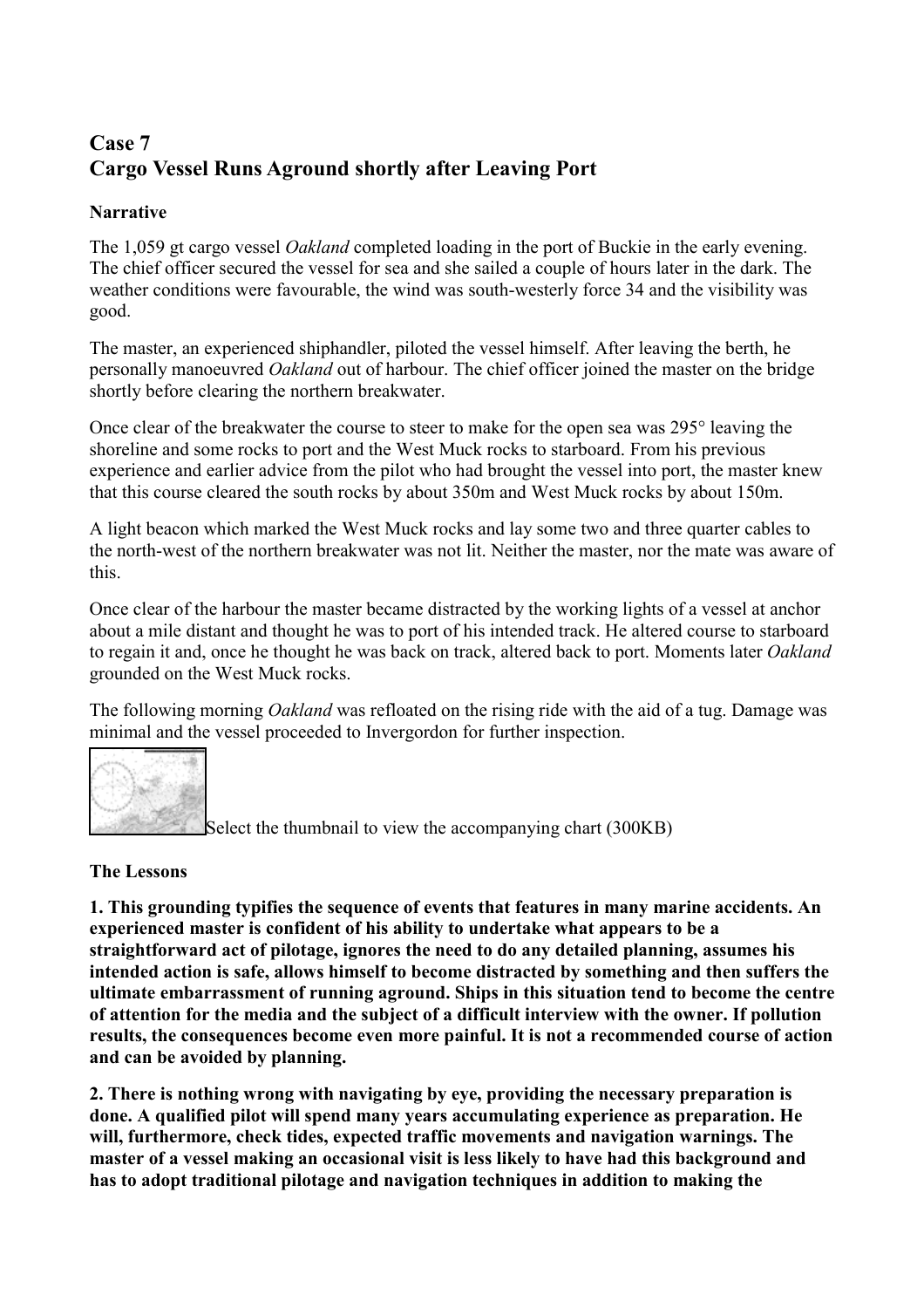**standard last minute checks. Not only does he need to study the charts, sailing directions, tidal information and notices to mariners, but he must prepare a plan with dangers highlighted, clearing bearings calculated and minimum depths predicted. Buckie has a lit transit that provides a ready use reference for ships to stay clear of the West Muck rocks.** 

**3. The straightforward analysis of this accident reveals that the master did not know precisely where he was once he had cleared the breakwater, assumed he needed to come a certain distance to starboard to regain an intended track and ran aground as a result. Had he looked astern at the leading lights he would have had an instant check on his position relative to the West Muck rocks.** 

**4. As in all accidents this was a catalogue of ifs. Had the West Muck rocks beacon been lit the master would have been aware he was steering into danger. Yet he never knew the light was unlit and doesnt seem to have registered he had not seen it once he had cleared the breakwater. If the master had employed a helmsman he would have been able to devote his full attention to conducting safe pilotage and would probably have recognised he was too far to the north side of the channel.** 

**5. A common factor in many small ship groundings is the finding that the vessel concerned is being steered by either the master or watchkeeper, not by a seaman. When navigating in shoal waters or narrow channels, a dedicated helmsman should be employed. Apart from being seamanlike it is called for in the STCW Code. With minimal manning there is a great temptation to avoid using ratings as helmsmen and many of them never gain the necessary experience. When the need arises they may not necessarily have the appropriate skills. Train your ratings as helmsmen and use them. Steering is one of the oldest skills of seamen and is just as important today as it ever was.** 

**6. When conducting your own pilotage always check with the harbour authorities to ensure you know of any local notices to mariners.**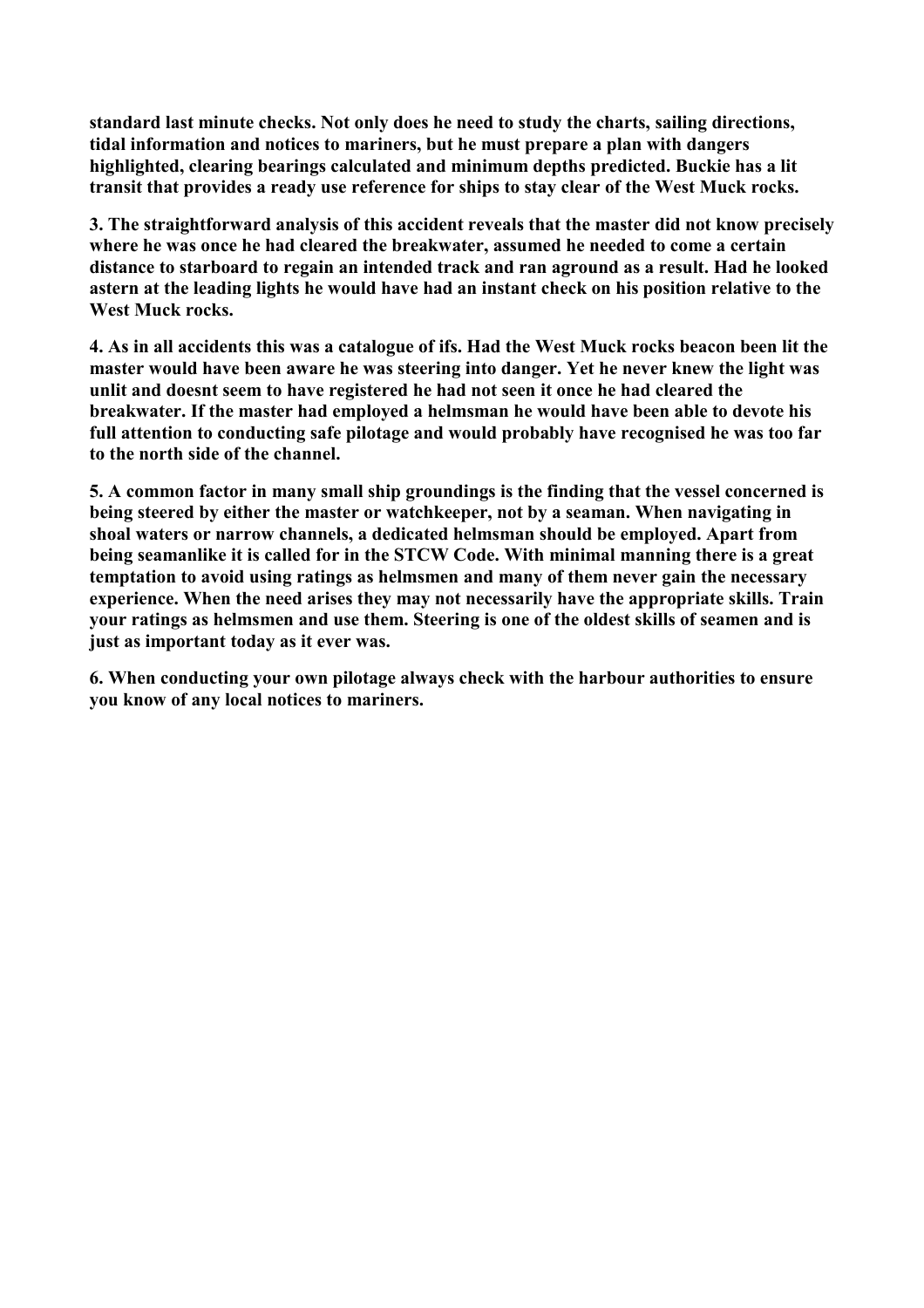## <span id="page-17-0"></span>**Case 8 Cleaner Stops Ship!**

## **Narrative**

The *Island Commodore*, an 18 knot, twin engined ro-ro cargo vessel was on a reduced speed passage from Jersey to Portsmouth using one main engine. Electrical power was being supplied from a generator driven off the main engine gear box. The weather was good with a calm sea. At 1330, the watchkeeping motorman started to clean the top of an electrical cabinet. To gain access to it, he stood on top of a sounding pipe and leant over a fuel oil booster pump. In doing so he accidentally activated its emergency stop button.

The fuel booster pump stopped causing the main engine fuel pressure to fall. This, in turn, caused the main engine to slow and eventually stop. When the main engine started to slow down, the generator breaker on the main switchboard tripped resulting in a black out. Emergency power came on automatically but all the vessels main power systems shut down.

The watchkeeping engineer, who was in the stores at the time, returned immediately to the engine control room to restart the auxiliary plant and restore power. Once this was achieved, the main engine was restarted. The vessel continued her passage. Once everything had been restored to normal, the cause of the failure was investigated.

When it was discovered that the motorman had inadvertently activated the emergency stop button a protective cover was fitted to prevent it happening again. It allowed easy access but prevented accidental operation. Similar covers were fitted to the pumps in the sister vessel.

## **The Lesson**

**1. All emergency stops should be fitted with a brightly coloured protective cover. The design of the cover should make it easy to see, easy to operate, but its function is to prevent accidental operation.** 

### **Footnote**

This incident highlights the need for an active Safety Committee and regular zone inspections. Experience already indicates that these can be very effective in preventing accidents. This unprotected stop switch was a perfect example of what should attract peoples attention so that the appropriate action can be taken. Safety committees should examine all new regulations, operating requirements and the implications of new equipment to see whether any affect the risk profile. Regular committee meetings and zone inspections should be a feature of the safety regime in any vessel.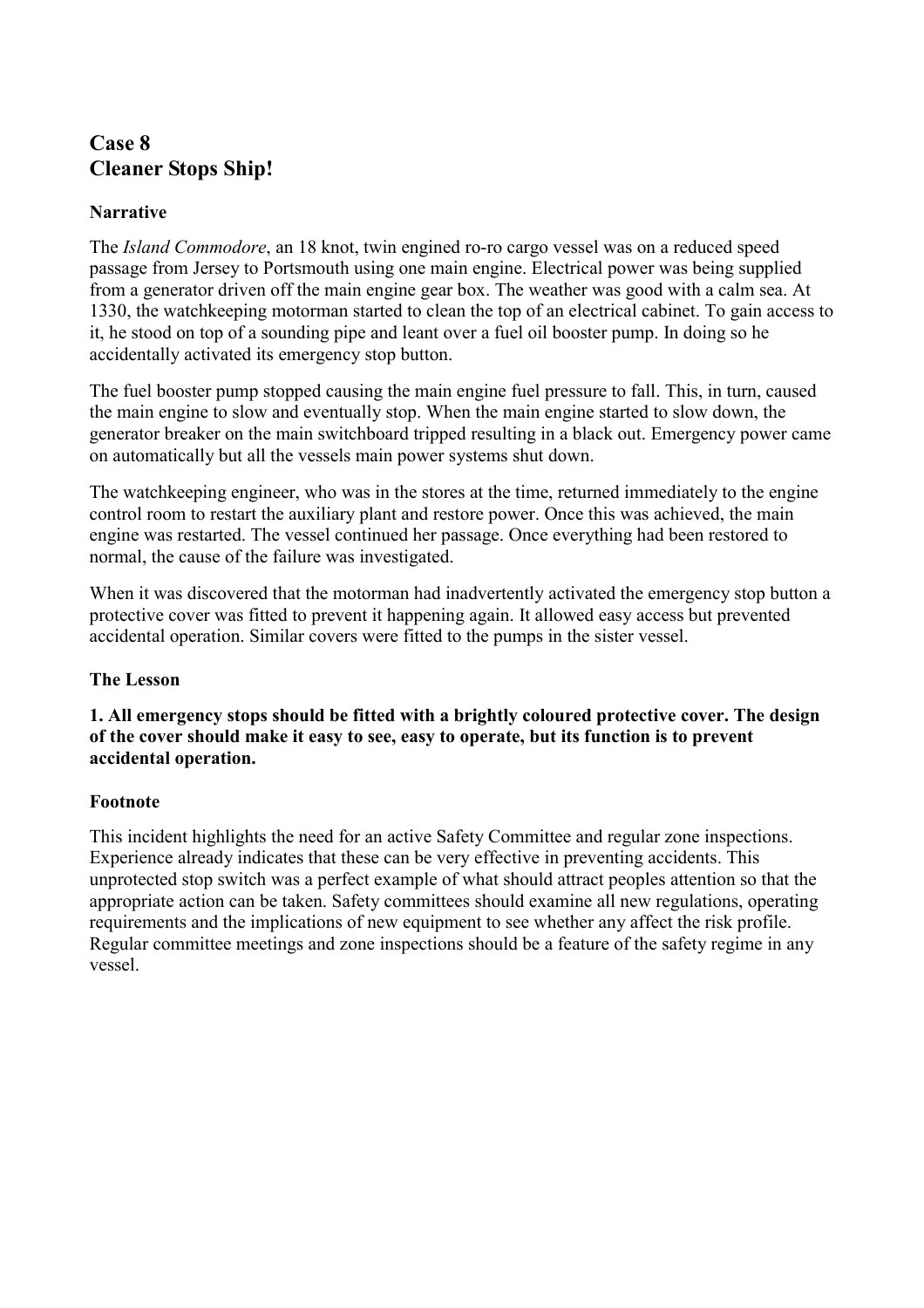## <span id="page-18-0"></span>**Case 9 Crewman Falls into Dock while Attempting to Board**

### **Narrative**

The 60m offshore supply vessel *Northern Mariner* was moored alongside in Heysham Harbour one evening. The vessel was engaged in supplying offshore gas installations and was a regular visitor to the harbour.

Due to the extreme rise and fall of the tide, the gangway could be rigged in one of two positions and required frequent adjustment by the crew.

It was normal practice for the crew to lower the gangway onto the dockside at around midnight and leave it there until 0700. The master judged it impracticable for the night watchman to keep on adjusting it as the tide rose and fell. When the gangway was lowered, the ends of the two rope lashings used to secure it when rigged, were retained on board to allow easy recovery in the morning.

On this particular evening three crew members from a safety standby vessel, who were effectively passengers being transferred to their own vessel offshore, went ashore for a few drinks at the local pub. Before setting off, the master reminded them to be back on board before midnight for safety and security reasons.

Two of the three returned shortly after midnight and lowered the gangway onto the dockside. The third man had indicated an intention to visit a night club but was unable to say when he would be back.

At 0100 the third crewman returned to find the gangway was so positioned that it was resting halfway up the side of the hull. One of its securing ropes had got caught on board so that when the tide rose, it had lifted the inboard end with it.

Under the influence of alcohol, the lone seaman approached the gangway thinking it was rigged and climbed up it. On reaching the top, he toppled off and fell into the dock.

His shouts were heard and help came. He was sent to hospital where he remained until the following day. Fortunately, he only suffered from mild hypothermia and bruising to the neck and shoulder.

### **The Lessons**

**1. It is hard to imagine a crew anywhere that wont have tales to tell about people returning onboard after a good run ashore. Some will be hilarious, others more sobering and, occasionally, there will be the tragic recollection of someone being badly injured or, worse still, losing a life. This one had a relatively happy ending but it could have been very different and all because some basic precautions were not taken.** 

**2. It is the owners and masters responsibility to provide a safe means of access to and from the vessel at all times when alongside. This includes the provision of adequate lighting. If this is impracticable access should be banned. If again, there are reasons why this cannot be implemented, suitable warnings must be clearly displayed.**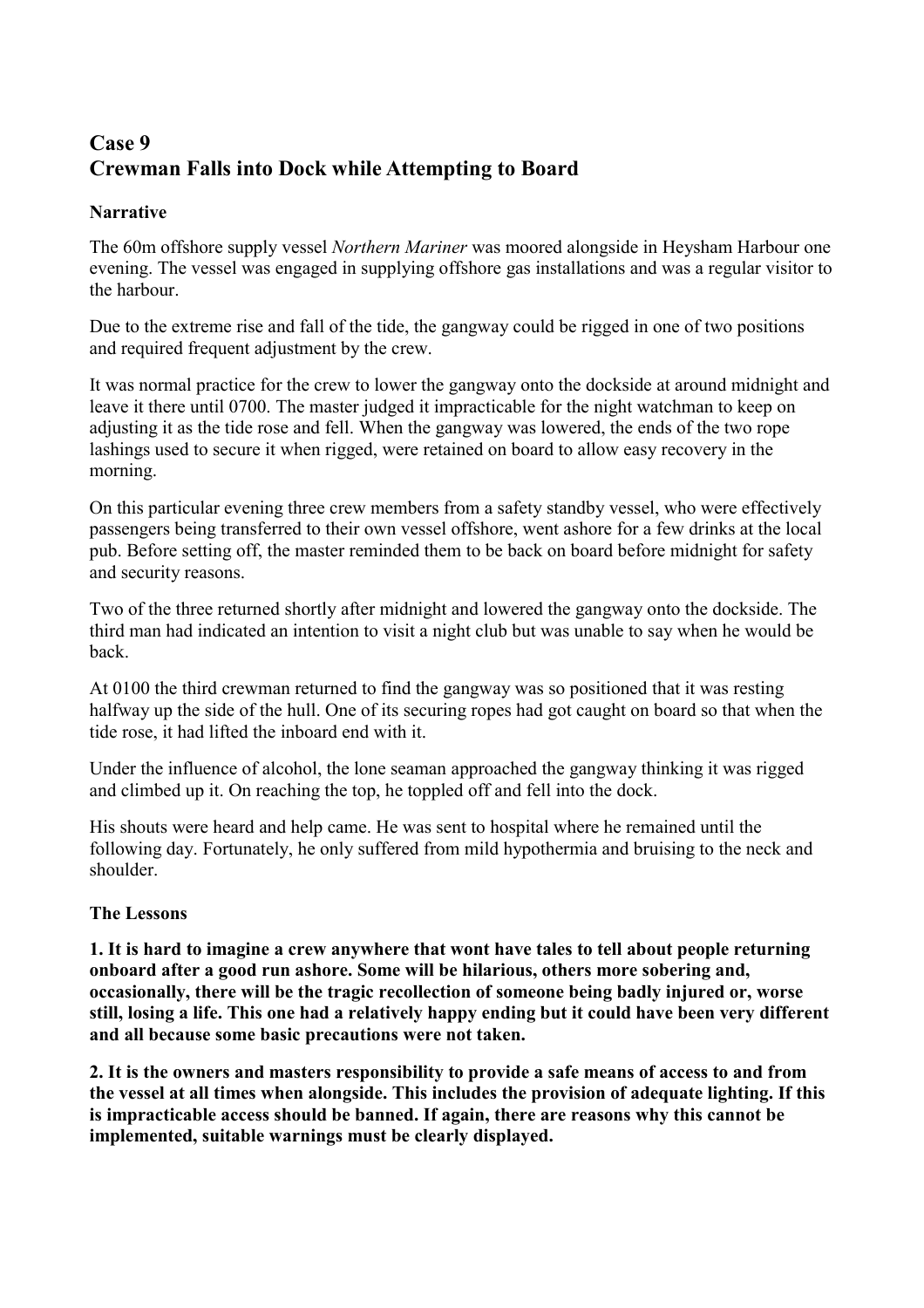<span id="page-19-0"></span>**3. Although there may have been reasons in this case for doing so, the practice of landing the gangway at night should be avoided. If a gangway has to be adjusted continually to match the rise and fall of the tide, somebody should be detailed off to tend the gangway at all times. There may be times when the vessel has to be evacuated or boarded in an emergency and the time taken to rig the gangway could be crucial.** 

**4. Returning to any vessel under the influence of alcohol is dangerous. Alcohol impairs your judgement. Even with the best rigged access arrangements, accidents can happen. If going ashore for a drink, moderation is the key word.** 

#### **Footnote**

Guidance to the Regulations regarding a safe means of access required on board vessels can be found in Chapter 6 and 18 of the *Code of Safe Working Practices for Merchant Seamen*.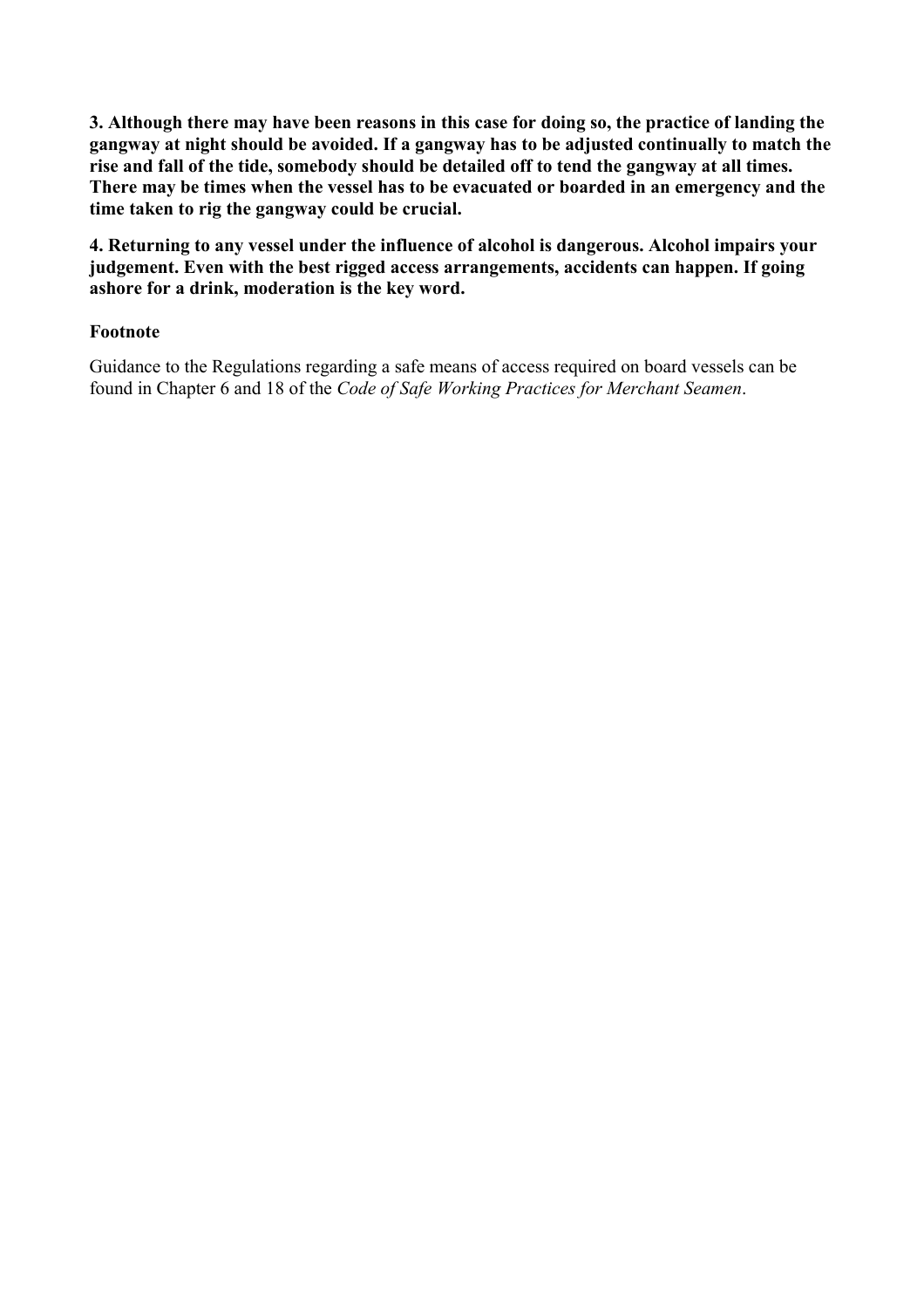## <span id="page-20-0"></span>**Case 10 Bulk Carrier runs Aground after Master Falls Asleep on Watch**

## **Narrative**

The 1,602 gt dry bulk carrier *Sea Humber* was on passage from Glasgow to Belfast in ballast.

The master and the mate were the only qualified watchkeepers on board. The bridge watches were split on a five hours on, five off basis. During the seven days prior to the incident, the master had worked for a total of 106 hours. This included watchkeeping, shifting ship, loading cargo, pilotage and being present on the bridge in heavy weather.

On the morning prior to arrival at Belfast the master came on watch at 0330 and relieved the mate. The weather was fine and clear with good visibility and a SSE wind of force 3. No lookout was posted; one was only used in poor visibility. The vessel was steering 213° on autopilot and the master intended altering course to 236° into Belfast Lough shortly after 0430.

After fixing the ships position at 0430, the master returned to his seat in the wheelhouse to watch the radar and promptly fell asleep. With nobody awake on the bridge the vessel maintained her course across Belfast Lough and ran aground at full speed on Grey Point on the southern shore at 0455. The master was thrown to the deck by the impact.

*Sea Humber* was detected as an unidentified contact on Belfast Port Radar as she approached the Lough and was called up on VHF radio. As she was still outside port limits there was no requirement to identify herself. When she neither replied nor altered course, it was assumed she was a fishing vessel. She then entered a radar shadow zone to the east of Grey Point and was lost to sight. Her grounding was not detected.

Following the impact the master stopped the engines and directed the crew to take soundings all round. The vessel was not taking water and was found to be aground for one third of her length. Attempts to refloat her using the engines and adjusting the ballast were made without success. At low water it was discovered that damage was confined to the forefoot and two holes in the forepeak ballast tank.

At the next high water she was refloated with the aid of a tug and escorted to a safe anchorage in Bangor Bay. She was subsequently allowed to sail to Liverpool where repairs were carried out.



Click on the thumbnail to view the accompanying chart (237KB)

## **The Lessons**

**1. This master was suffering from the cumulative effects of fatigue. He is not the first to be subjected to such a punishing routine. There will be many masters and mates in the short sea trade who, with justification on reading this narrative, will be thinking There but for the Grace of God go I.** 

**2 The lessons from this accident are just as pertinent to flag states, owners and managers as they are to masters and mates. The MAIB has consistently drawn attention to the problems faced by ships officers required to maintain a watch and watch about routine in the very tight**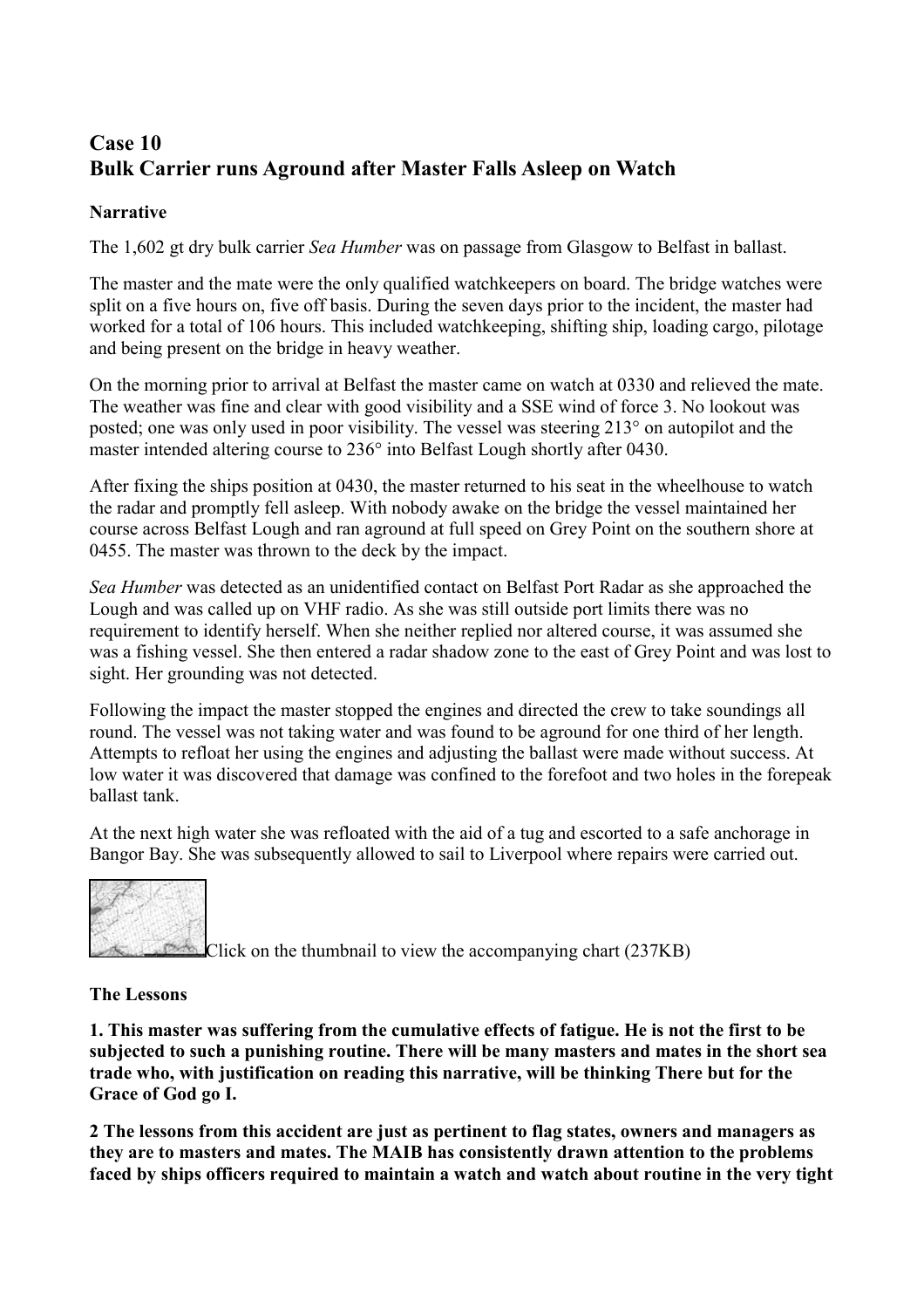<span id="page-21-0"></span>**schedule of the short sea trade and there is little more that can be said. In our opinion, an effective watchkeeping routine cannot be maintained with only two officers for long. This accident serves to reinforce our point. A very tired man who sits down at night is very likely to go to sleep. Even if he manages to stay awake, perhaps forced to by the noise of a watch alarm, his effectiveness is much reduced.** 

**3. So what lessons are there for the master or mate who finds himself in this situation? The commercial realities dictate that normally the certificated minimum number of people are employed. So what can he or, more to the point, the owner do to prevent these unnecessary accidents?** 

**4. The caring owner should make it abundantly clear that he will support any master who makes a legitimate decision to anchor his ship, or delays sailing, while he and the mate necessarily catch up on sleep. There will be cries of outrage by people who will accuse the MAIB of not understanding the realities of the short sea trade, that ships must maintain schedules and that watch alarms are the answer. If such charges are made we will respond with all the emphasis at our disposal that our main concern lies with the safety of the ships, the people who sail in them and for the protection of the environment. The sooner these ships are adequately manned to reach required schedules the better, and in the meantime, we would prefer to see masters receiving support should they decide to stop when they become so tired that they cannot maintain an effective watch.** 

**5. There is one other lesson. Lookouts. During the hours of darkness an additional person should be posted on the bridge to act as a lookout. Had one been closed up (in accordance with the STCW regulations) it is probable that this accident would not have occurred. But lookouts do not relieve fatigue, they are there to act as a pair of eyes to prevent ships colliding, or running aground.** 

### **Footnote**

Regulation 11 of *The Merchant Shipping* (Safe Manning, Hours of Work and Watchkeeping) Regulations 1997 does state that it is the masters responsibility to ensure that the watchkeeping arrangements for the ship are at all times adequate for maintaining a safe navigational watch having regard to STCW 95.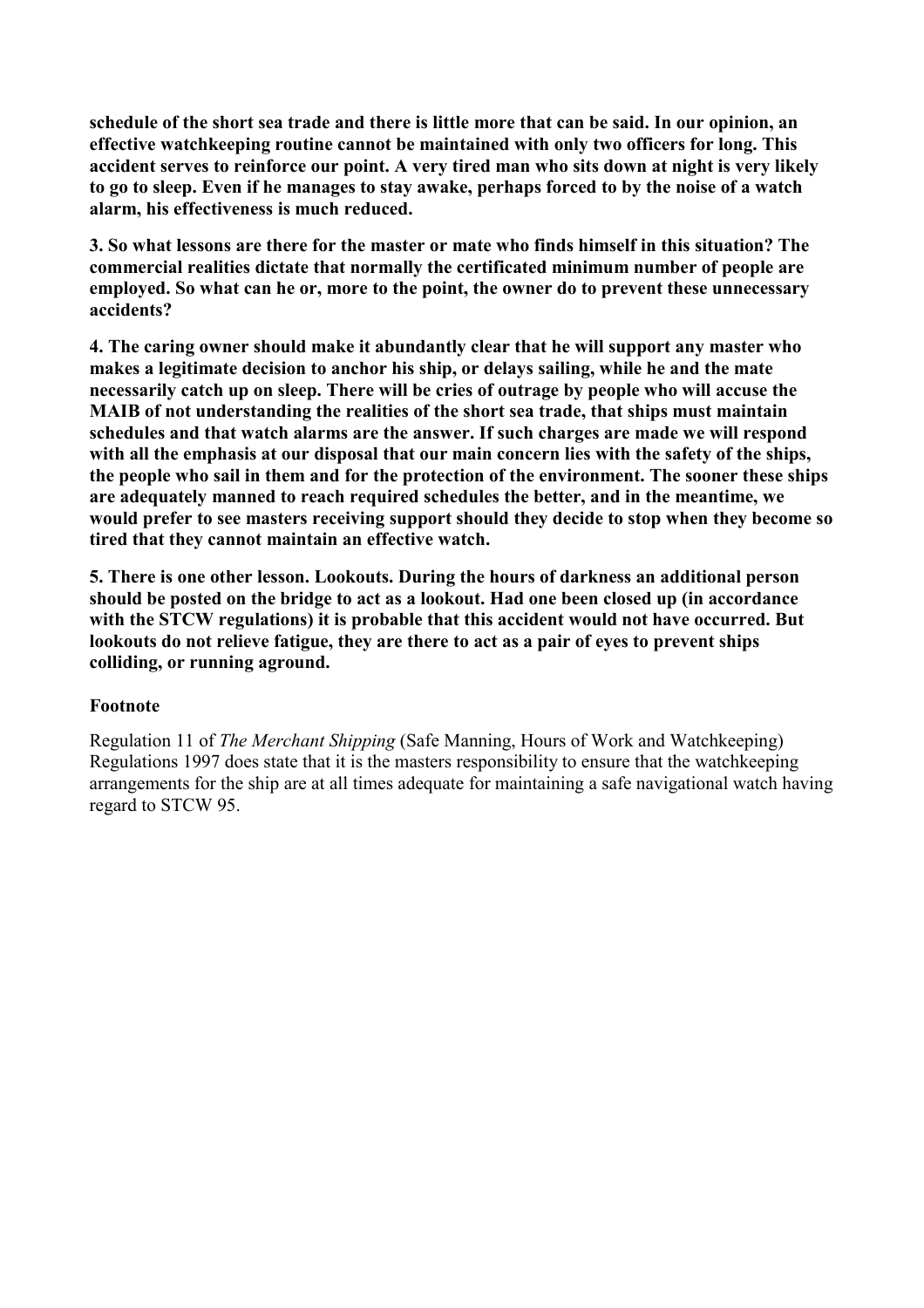## <span id="page-22-0"></span>**Case 11 Failure of Battery Charging Arrangements causes Loss of Steering**

## **Narrative**

The small ro-ro passenger ferry, *Loch Alainn*, carrying 38 passengers, four vehicles and four crew, was manoeuvring to clear its berth at Cumbrae Slip. Wind was force 56, occasionally force 7 giving seas sufficiently rough to cause moderate pitching and rolling. The loading ramp was being raised when the wheelhouse alarms sounded and steering control was lost.

With control lost, the vessel briefly made contact with its berth before drifting off parallel to the shoreline. The passengers were mustered and donned lifejackets. Two anchors were let go to hold the vessel 200m from its berth and 60m from the shore.

The coastguard was alerted and two lifeboats were quickly on scene together with other craft.

Technical staff from ashore boarded the anchored vessel and quickly established that 24 volt power supplies serving the control systems had failed because battery charging arrangements were incorrectly set. Main and emergency battery banks had gradually discharged over a period of several hours until their output was insufficient to power the control system. Once battery charging arrangements were reset and the 24 volt supply restored, *Loch Alainn* was able to weigh anchor and resume her short passage to Largs without further incident.

The incident was promptly investigated by the owners who were unable to find any positive reason for the incorrect setting of the charging arrangements. They did, however, identify a possible problem with the security of the battery room, particularly during the vessels overnight shut down periods.

### **The Lessons**

**1. Security is now recognised as a potential problem and the door to the battery room is secured by padlock with the keys in the custody of the vessels engineer or, at night when the vessel is unmanned, with shoreside security staff.** 

**2. Since the incident, the start up and shut down check lists have been amended to ensure that the 24 volt supplies are positively checked at the beginning and end of each day.** 

**3. A visual and audible alarm in the wheelhouse, to give warning of low voltage on the 24 volt system, would give warning before voltage drops to a critical level. A feasibility study was carried out by the owners and the 24 volt system has now been fitted.**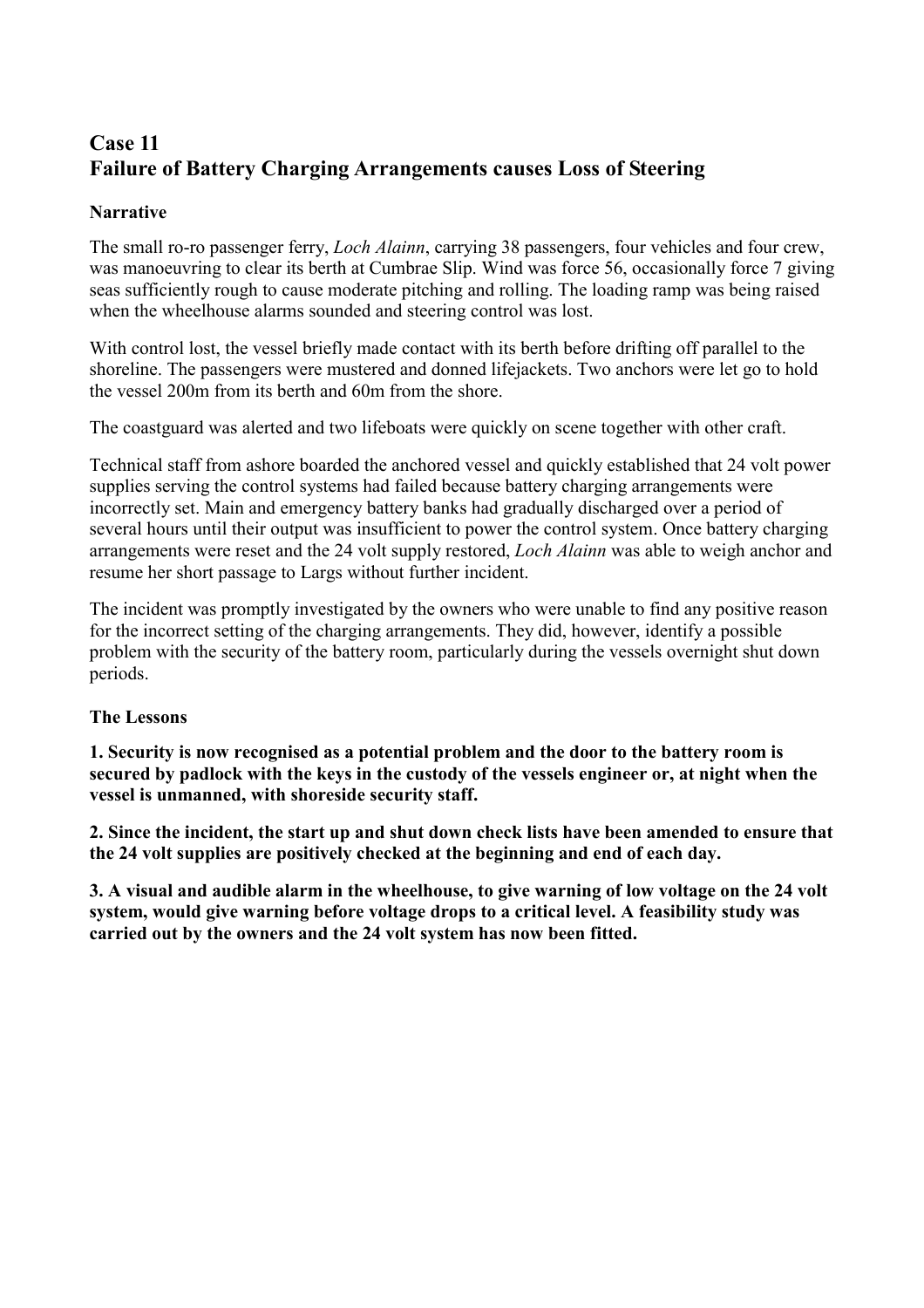## <span id="page-23-0"></span>**Case 12 Deflagration in Sewage Tank System**

## **Narrative**

The passenger vessel *Island Princess* was originally fitted with a holding tank sewage system. With extended port stays, its limited tank capacity proved to be insufficient and an Omnipure sewage treatment plant was added. It is designed to oxidise and disinfect raw sewage by means of an electrochemical reaction. It macerates raw sewage, mixes it with sea water and then passes it through two electrolytic processing cells. The resultant electrochemical reaction produces clean water suitable for discharge overboard together with hydrogen, chlorine and other gases. About 0.2 ft<sup>3</sup>/min of hydrogen gas per cell is produced and discharged overboard using a sea water eductor.

*Island Princess* was on passage towards Sydney, Australia, when a loud bang was heard and a bump felt. An inspection of the machinery space revealed that the walls of two of the tanks forming part of the Omnipure sewage system were bowed outwards. The system, which had been in use for about  $13<sup>1</sup>/2$  hours, was immediately shut down. Further inspection showed that a small number of toilet and deck scupper seals in the crew accommodation had been blown out and that a crack had developed in the sewage vent main riser pipe.

Further investigation found:

- the inlet filter on the sea water eductor was choked and was preventing the flow of sea water through the eductor;
- the vacuum breaker fitted between the treatment tank vent line and the hydrogen eductor suction manifold had been fitted the wrong way round;
- a small bore drain line had been fitted in the eductor manifold;
- a small hole was found in the water trap in the vent line between the treatment tanks.

The cause of the over-pressurisation was deflagration\* resulting from ignition of a build-up of an explosive gas mixture within the last two treatment tanks of the Omnipure sewage plant. There was visual evidence of over-pressurisation but no tell-tale indications of where ignition took place. Since hydrogen mixed with air requires very low energy levels to ignite, all potential low energy sources were examined but without any positive result.

The high pressure alarm fitted to the system did sound but only as a result of the deflagration and the subsequent over-pressurisation. It was not triggered by the initial gas build-up.

The hydrogen gas build-up in the last two sewage treatment tanks was due to a choked sea water inlet filter to the gas discharge eductor and the incorrectly fitted vacuum breaker. Additionally, the small bore drain line allowed hydrogen gas to enter the second treatment tank while the hole in the water trap allowed air to be drawn via the vent line into the last two tanks.

Following the investigation:

- The vacuum breaker was refitted correctly:
- The small drain connection fitted on the eductor manifold was removed;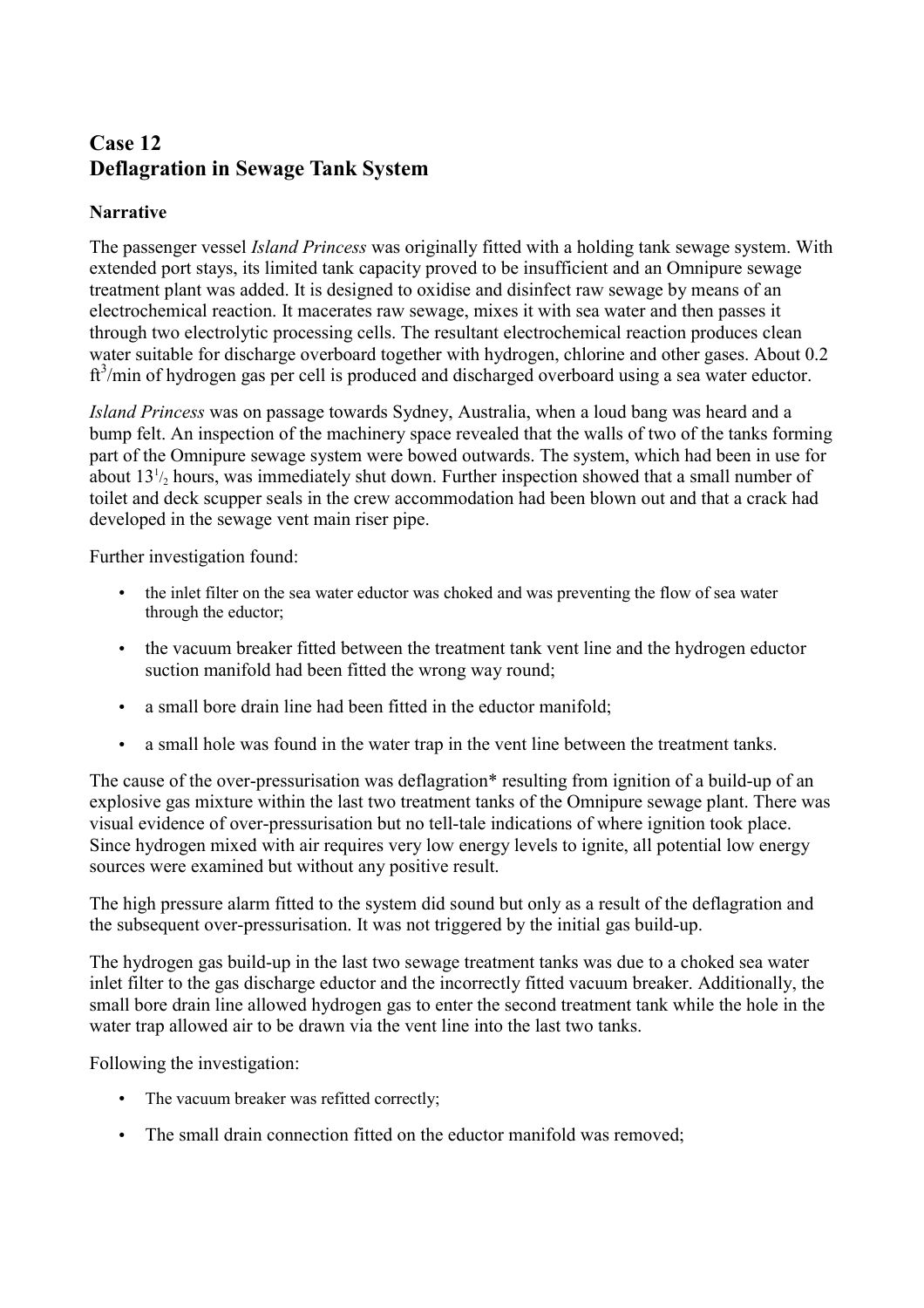- <span id="page-24-0"></span>• The eductor, sea water pump and pipe system was renewed with a larger pump, pipes and inlet filter;
- The damaged tanks were repaired.

#### **The Lessons**

**1. When new equipment is being installed, either by contractors or suppliers, always check at each stage of the installation, that items are correctly fitted.** 

**2. Sewage treatment plants are not the most interesting part of a vessel but this incident illustrates the importance of monitoring all machinery systems. Gases released during sewage treatment can be explosive under certain conditions and toxic under others. Always make yourself familiar with the operating principals of the system and know what potential problems can occur.** 

#### **Footnote**

\*Deflagration can be defined as:

A very rapid oxidation (or combustion) with the evolution of heat and light as well as the generation of a very low intensity pressure wave of moving gases.

Note that this is a low-pressure wave and not a shock wave.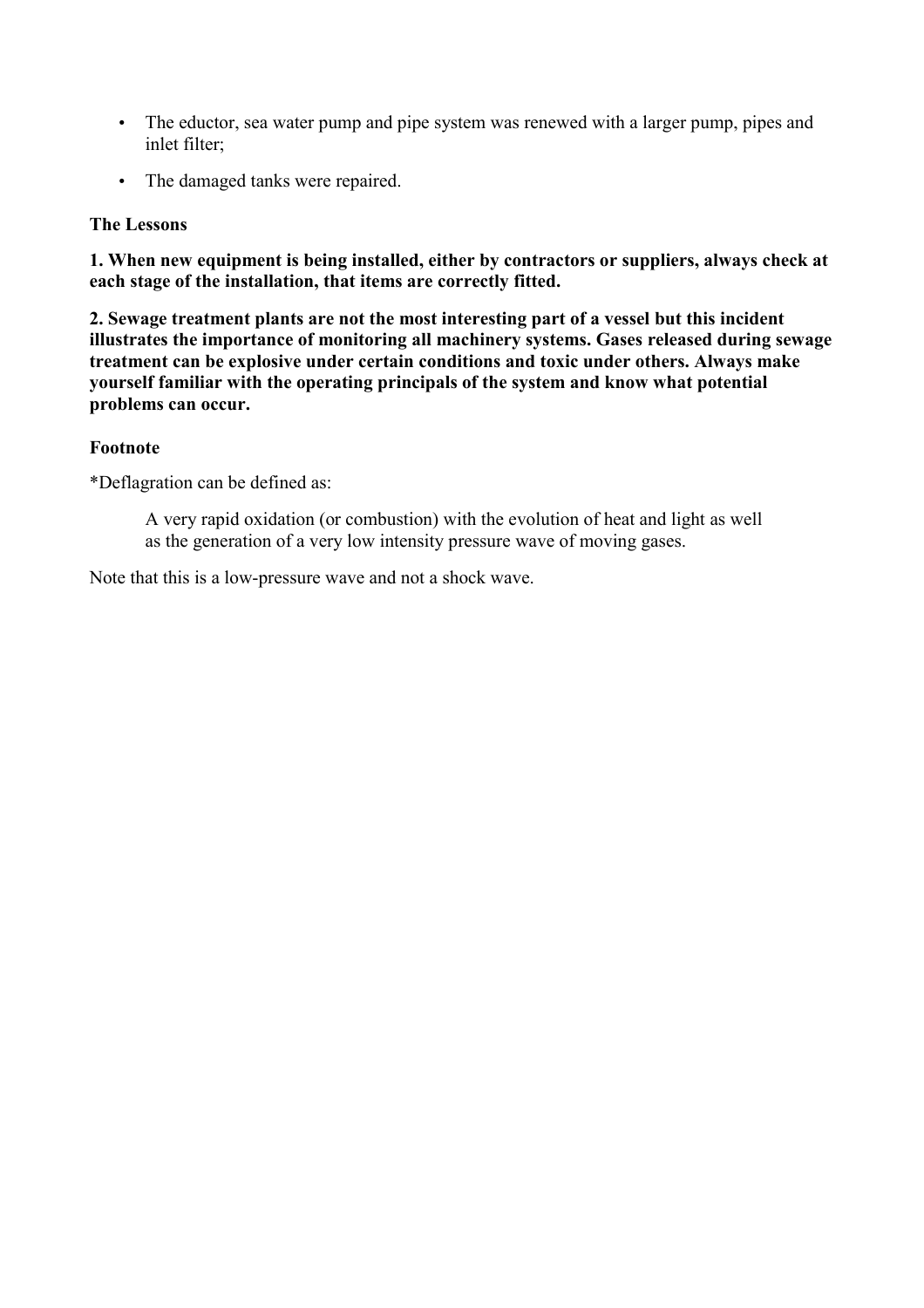## <span id="page-25-0"></span>**Case13 Collapse of Cargo Stack causes Death of Stevedore**

## **Narrative**

The Cyprus registered cargo vessel *Kim*, of 1,597 gt, arrived in Avonmouth at 0224 on 23 February 1998 with a cargo consisting of prebanded timber and granite blocks. She had a single hold and the cargo was stowed in parcels as it had arrived on the jetty at the loading port.

The discharge had, as normal, been preplanned by the Bristol Port Company based on the ships manifest and stowage plan. This culminated in the stow being inspected by a representative of Bristol Port Company to note any variance with the stowage plan, movement of the cargo during transit and any other factor. The inspection was undertaken when the hatch was opened soon after arrival and before any work started. The stow was found to be neat and tight.

The stow consisted of granite in various locations separated by stacks of timber. Some of the granite blocks were loose and others were on pallets. The timber stacks consisted of up to five bundles of timber each of rectangular cross-section, weighing approximately one tonne and measuring about 2m x 1m x 1m. Each bundle was secured with three clean steel bands. The timber within each bundle was banded in smaller parcels.

Discharge with one gang of stevedores began soon after arrival and continued until 1645 with no indication of any problem. Both timber and granite blocks were discharged during the day.

The discharge restarted the following morning at 0700 with two gangs, one working the forward end of the hold and the other the aft. A parcel of timber cargo situated under a strong back separated the work areas. The after team began discharging granite blocks using a Bobcat truck on the floor of the hold to pick up the blocks and tip them into skips ready for lifting ashore. Due to mechanical problems the Bobcat was replaced by a fork lift truck being used to discharge timber from the central area of the hold. Several bundles were unloaded leaving a dog-leg in the athwartships face and a five high stack of timber with a vertical face aligned fore and aft.

At 0815 the repaired Bobcat was returned to the hold and the after gang resumed discharging granite blocks. Apart from a break for breakfast they continued until 1015 when the top three bundles on the fore and aft face of timber suddenly collapsed. One of the stevedores was killed.

The precise cause of the accident has not been identified. It is suspected that while a load was being lifted from the hold, the stevedore had retreated under the strongback, to a position he regarded as safe. This placed him below the fore and aft face of the timber stow. Timber had not been worked in the area of the accident for at least two hours.

Something triggered the collapse of the top bundles in the stack of timber. It may have become unstable due to:

- the ship movement caused by the removal of loads during the cargo operation;
- the progressive increase in list and trim caused by ballasting, bunkering and cargo operations which were happening simultaneously;
- the movement of machinery in the vessels hold;

The stack may have collapsed due to failure of the banding of one or more bundles of timber.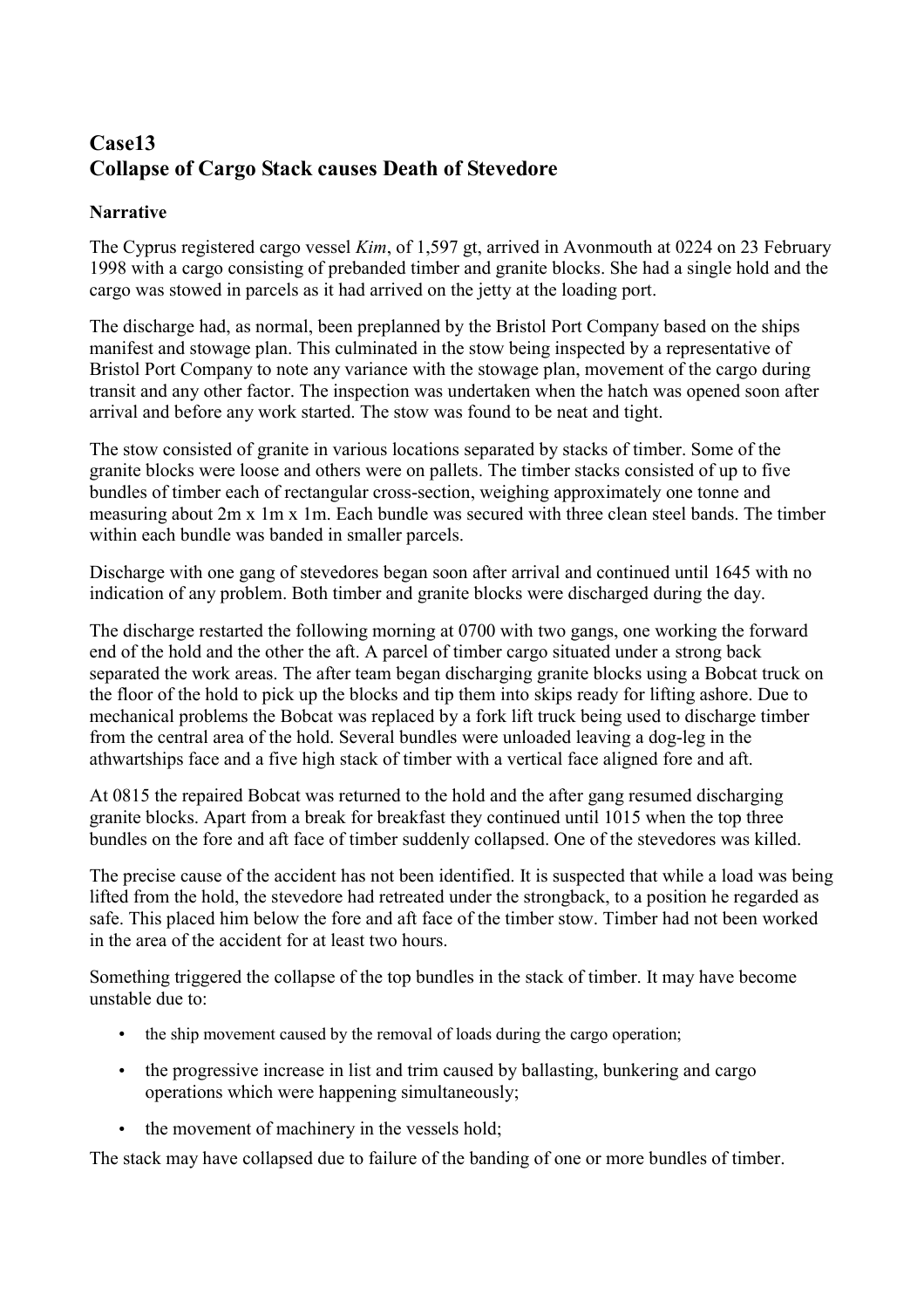### <span id="page-26-0"></span>**The Lessons**

**1. Tall stacks of cargo may become unstable due to gradual changes in the ships condition. Initially they may be held stable by slight contact with adjacent cargo but even a small change in ships attitude can break the contact and leave the stack unstable.** 

**2. Never stand under a vertical face of cargo, however safe it might appear.**

#### **Footnote**

The accident was investigated by the HSE. This account has also drawn on a report compiled by Bristol Port Company.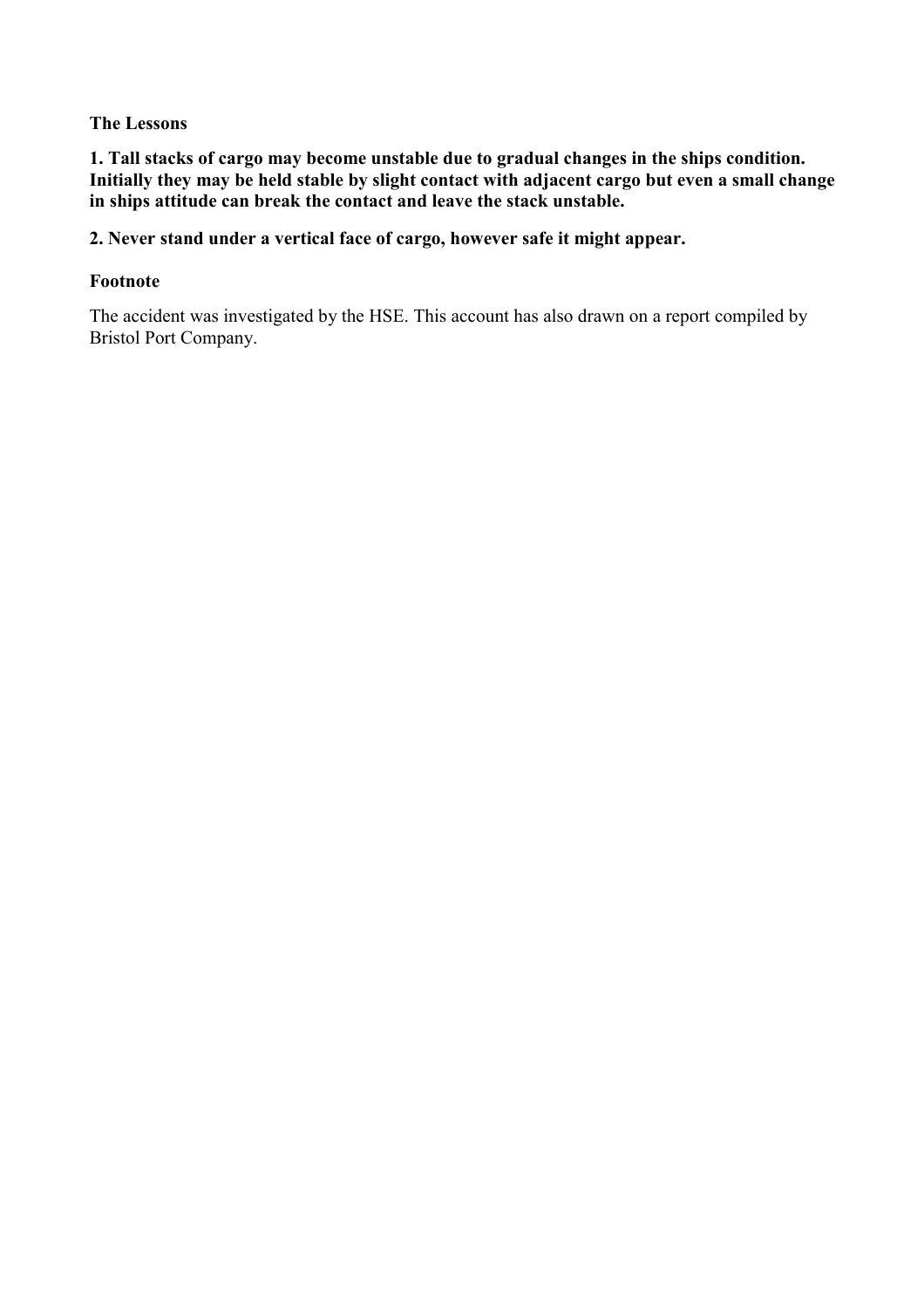## <span id="page-27-0"></span>**Case 14 Loss of Steering Control on Safety Standby Vessel**

### **Narrative**

The *Viking Sentinel* is a 673 gt purpose built safety standby vessel operating in the North Sea with a crew of 12. The vessels main propulsion system consists of two azimuth propeller units, each powered by a high speed diesel engine. It is controlled from consoles on the bridge and, for emergency purposes, locally within the engine room.

The propulsion control systems relies on a 24 volt electrical supply. Normally this is supplied from the main switchboard, via a transformer and rectifier, but an emergency supply is available from a bank of batteries maintained on a trickle charge. The emergency control in the engine room is purely mechanical and does not rely on the 24 volt system.

The vessel left Montrose early in December, following a crew change, and headed for an offshore installation where she remained on station for a little over a week. Weather conditions became very poor, with seas 89m high.

The first reported symptom of a problem was the failure of the battery charging system. The following day the vessel reported a total steering failure. Efforts to restore steering were unsuccessful and a tow was arranged. Very poor weather resulted in the tow line breaking. As a safety precaution personnel were taken off two nearby platforms. The tow was reestablished and the vessel eventually reached a Norwegian port.

Investigation established that three separate breakers serving both the 24 volt supply and the battery charger had tripped. No certain reason could be found for these breakers being open, neither was it established why the crew did not close them. Closing these breakers restored the 24 volt supply and the battery charger output. It also allowed all steering and propulsion systems to operate normally.

### **The Lessons**

**1. Emergency steering arrangements are important. They should be accorded the same high priority as other emergency systems such as life saving and firefighting equipment.** 

**2. Crews should be very familiar with the arrangements for emergency steering. When primary steering fails it is often essential that it is restored without delay. A team that has no idea how to check what part of the system has failed, is not well placed to react to a standard, albeit rare, shipboard breakdown. It becomes an emergency only when nobody knows what to do or the ship is in danger of grounding.**

**3. The crew should have ready access to instructions about what to do when things go wrong with the steering.**

**4. As with any safety system, crews should regularly practice using emergency steering arrangements.** 

**5. Failure of a safety standby vessel has potentially serious implications for those working on offshore installations.**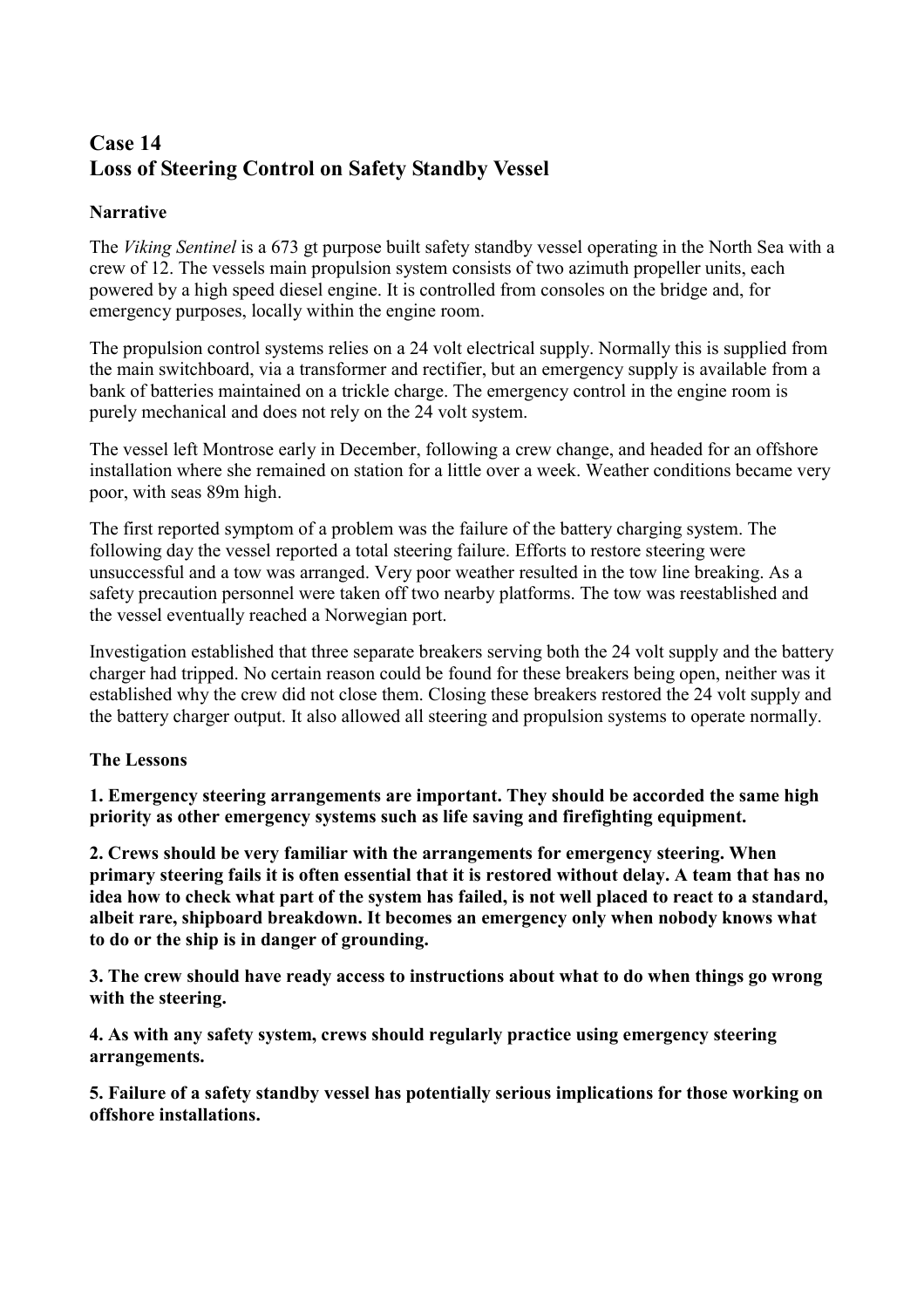## <span id="page-28-0"></span>**Case 15 A Collision and Near Miss in the North Sea. Dredgers Involved**

## **Narrative I**

The *Arco Arun*, was engaged in dredging operations on the Wash Bank at night and was correctly displaying the lights for a vessel restricted in her ability to manoeuvre.

During the evening, the watchkeeper detected another vessel 2 miles off her starboard quarter and closing. This was the 400 gt general cargo vessel *Ena* on passage from New Holland to Rotterdam. From plotting, it became apparent that the approaching vessel was on a steady bearing and taking no action to avoid a collision.

*Arco Aruns* officer of the watch sounded five short and rapid blasts several times on the ships whistle and increased the ships propeller pitch to maximum. This was followed by directing a searchlight towards the *Ena* to attract her attention.

In a last attempt to avoid a collision the watchkeeper put the helm hard to port in the hope that this action would result in *Ena* passing astern, but because *Arco Arun* was hampered by her dredging gear she was slow to respond to the manoeuvre.

Moments later *Enas* port bow glanced *Arco Aruns* starboard quarter and then continued raking along *Arco Aruns* starboard side until clear. After the incident a damage assessment was made and radio contact established between the vessels and the coastguard.

Fortunately damage to both vessels was limited. *Ena* continued on passage after standing by for a short period and *Arco Arun* made her way to the Tees for repairs. There was no pollution.

## **Narrative II**

The *Arco Bourne* was engaged in dredging operations with her dredging gear deployed on her port side. She was correctly displaying the shapes for a vessel restricted in her ability to manoeuvre but was not displaying the prescribed signals to show the safe side for others to pass. Unless there was an obstruction on one side she was under no obligation to do so.

During the morning, another vessel, the *Bastiaan Broere*, a 3,693 gt chemical tanker, approached *Arco Bourne* from astern doing 12 knots and on a very similar heading.

The master of the *Bastiaan Broere*, saw the shapes displayed by *Arco Bourne*, noted they were positioned on her starboard side and assumed it was safe to pass on the port side.

*Bastiaan Broere* overtook *Arco Bourne* at a distance of approximately 1 to 2 cables.

*Arco Bournes* master contacted Yarmouth Coastguard and reported a near miss.

Radio contact was eventually made with the master of *Bastiaan Broere* who considered that he had passed *Arco Bourne* at a safe distance and on the correct side.

### **The Lessons**

**1. A vessel engaged in dredging is restricted in her ability to manoeuvre and relies on other vessels to recognise this and take appropriate measures to keep clear. The dredger will**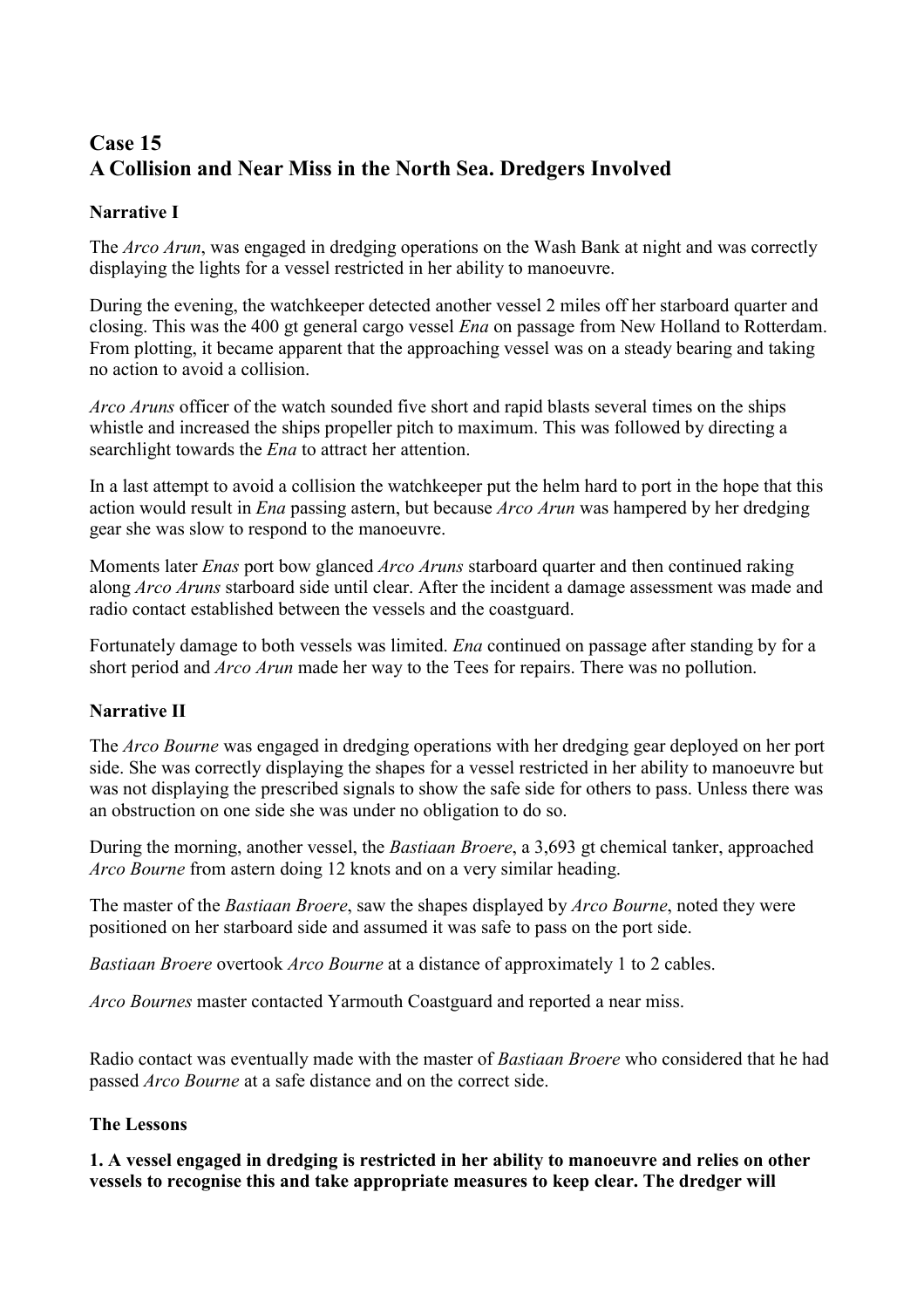**display the appropriate shapes by day and the lights by night to indicate what she is doing. The approaching vessel has a responsibility to look at those shapes or lights to determine what they signify. This is one of those occasions when eyesight very definitely takes precedence over the radar set. It is also obvious that a sound knowledge of the Rules is essential. Once these vessels have been sighted ahead it is far too late to be rummaging through the book shelves to find out what the Rules say about the shapes or lights being displayed and what they mean.** 

**2. The prescribed signals for a vessel restricted in her ability to manoeuvre do not in themselves indicate which side to pass, irrespective of where they are displayed. If such vessels** *have* **an obstruction on one side however, then additional shapes or lights** *are* **required.**

**To quote an extract from Rule 27 of the** *Collision Regulations: A vessel restricted in her ability to manoeuvre, , shall exhibit (ii) three shapes in a vertical line where they can best be seen. The highest and lowest of these shapes shall be balls and the middle one a diamond.* 

*A vessel engaged in dredging or underwater operations, when restricted in her ability to manoeuvre, shall in addition, when an obstruction exists, exhibit;* 

*(i) two all-round red lights or balls in a vertical line to indicate the side on which the obstruction exists;* 

*(ii) two all-round green lights or diamonds in a vertical line to indicate the side on which another vessel may pass.* 

**3. All dredging areas in home waters are, as a minimum, charted on the largest scale Admiralty and INT charts. Particular caution should be exercised when navigating in these areas.**

**4. In the first narrative,** *Ena* **was probably not keeping a proper lookout. It isnt known why but once again the importance of having a dedicated lookout at night is clearly demonstrated. Failure to do so breaches the regulations, is irresponsible and can lead to death and injury.** 

**5. In the second, daylight situation, the master seems to have misidentified the displayed shapes. He took a decision to keep clear at a range of between 1 and 2 cables. Others reading this narrative will have their own views about whether this was an adequate distance to pass a dredger in open water, but there was no reason why a greater distance should not have been adopted. One two cables is close, far too close. Unless there are good reasons for passing so close, a much wider berth should be given to a dredger. Apart from anything else, the wash is unlikely to be helpful.**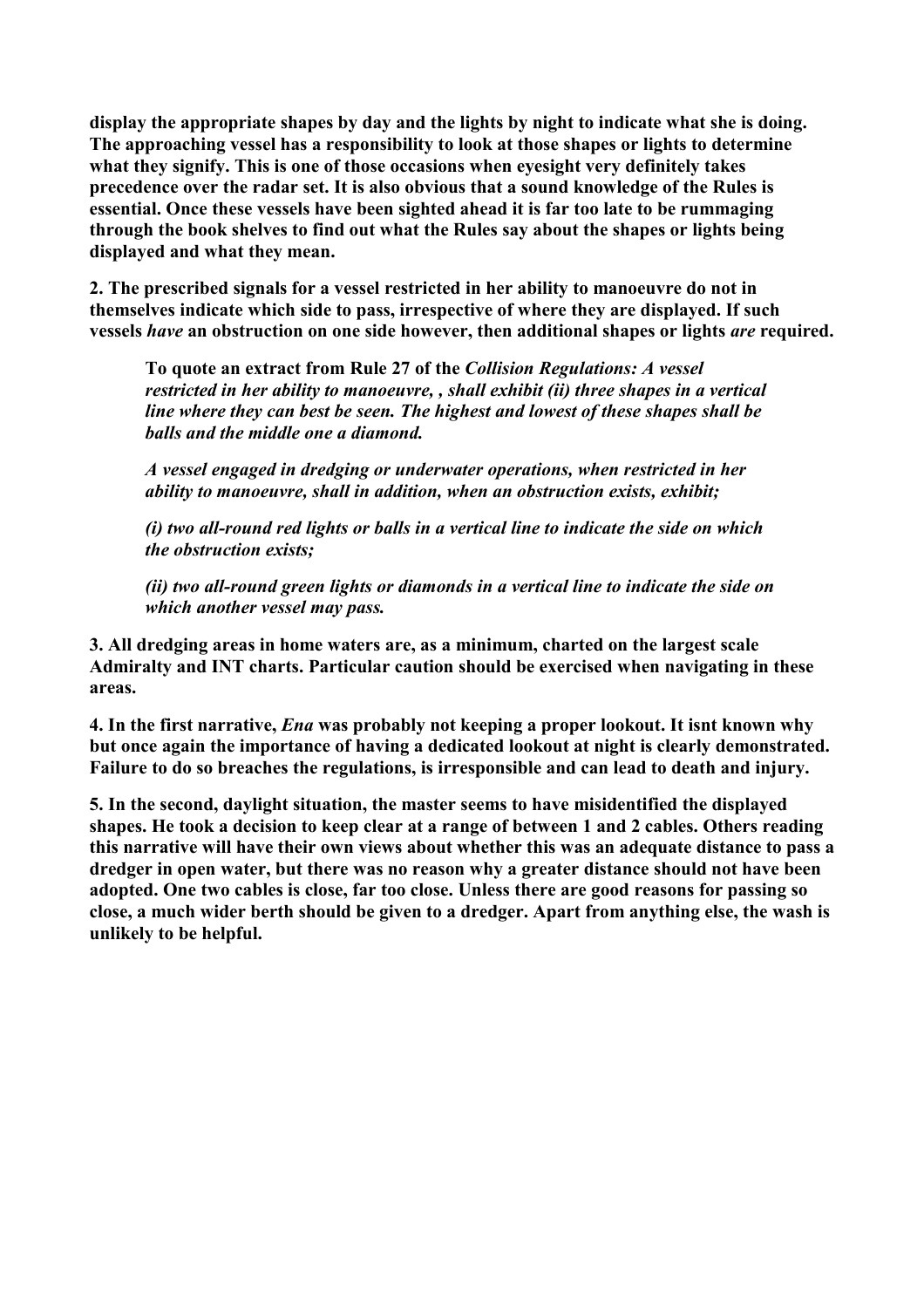## <span id="page-30-0"></span>**Case 16 Lack of a Safe Access Results in Fatality**

### **Narrative**

The 29.90m long Belgian tug *Jerome Letzer* was moored at her normal berth in Victoria Dock, Dundee. During the day the contractors experienced difficulty boarding and leaving because of the vessel movement alongside. There was no easy means of access and those on board had become used to clambering on and off by stepping onto some rubber tyre fenders and heaving themselves over the bulwark.

At the end of the day in question all bar one of the crew went ashore leaving the chief engineer and two contractors on board to progress some maintenance.

The shore contractors completed their work in the early part of the evening and went ashore leaving the chief engineer on board. Sometime later he too went ashore leaving the vessel unattended and the generators shut down. *Jerome Letzer* was left in darkness.

The following morning, a shore contractor discovered the body of the chief engineer in the dock alongside the bow.

A torch lay on the dockside, it was switched on but the batteries had discharged.

The post mortem revealed the chief engineer had died from salt water poisoning and that he had consumed a significant amount of alcohol. Heavy bruising to the head indicated he had struck a solid object.

### **The Lessons**

**1. There were no witnesses to this accident, but it is probable the chief engineer lost his footing and fell between the vessel and the dockside when he tried to climb back on board via the tyre fenders. The vessel was unattended and in darkness. Due to the rise and fall, the berthing ropes had become slack thus allowing the vessel to move in and out from the jetty. As she was less than 30m long she was not required to carry a gangway, but was still required by law to have a safe means of access. Boarding was a hazardous pursuit. At night and in darkness it was more so. A proper means of access must always be provided and owners and masters have a responsibility to ensure this is done.**

**2. Alcohol consumption in moderate quantities impairs judgement. This becomes even more of a problem when moderate gives way to heavy drinking.** 

**3. Always ensure that the means of access to the vessel is well illuminated, and a safety net is provided beneath it.** 

**4. This accident reveals a very typical human factor seen in many marine accident investigations. Very often a procedure is established, often to solve a particular problem, but without adequate thought for the risks involved. The procedure then develops into a bad habit which nobody questions. By the time it becomes the accepted practice, real dangers exist but nobody queries them until the accident occurs. Good seamanship and common sense dictates that everyone is constantly on the lookout for the bad practice and doing something to correct it before it is too late.**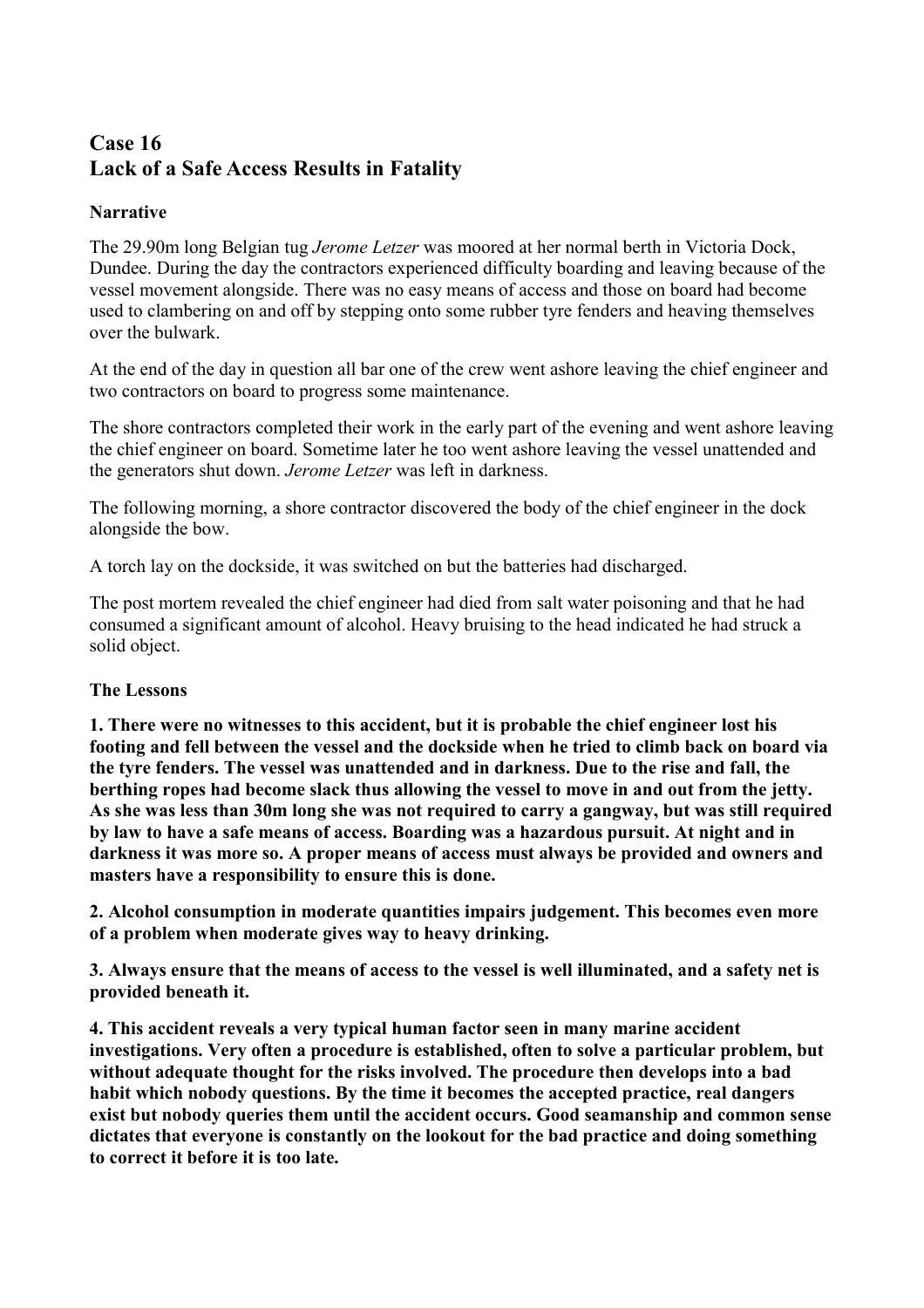#### <span id="page-31-0"></span>**Footnote**

Guidance to the Regulations regarding a safe means of access required on board vessels can be found in Chapters 6 and 18 of the *Code of Safe Working Practices for Merchant Seamen*.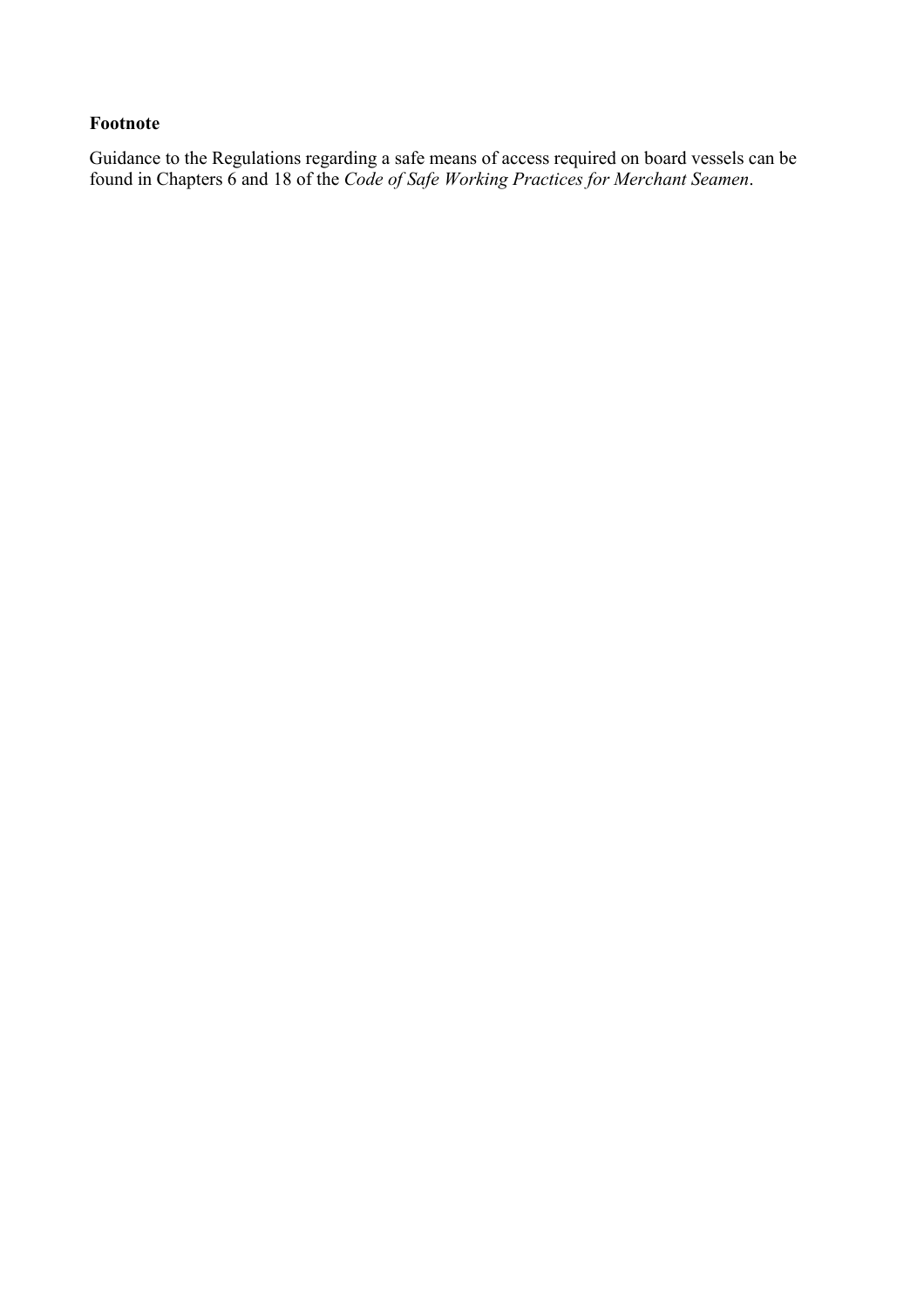## <span id="page-32-0"></span>**Part 2 Fishing Vessels**

No two accidents are ever quite the same but certain trends begin to emerge, not only when scrutinising several reports in quick succession, but by keeping a weather eye open and monitoring what fishermen themselves are saying.

The narratives that feature in this edition embrace the full spectrum of what can go wrong in the industry and are repeated so that people can learn from them. For those who persevere and read them all or, better still, discuss them with friends will note the number of occasions when flooding incidents occur. The flooding reports that feature in this edition are representative of those examined by the Branch. Many others are also received and, taken overall, certain observations can be made about why so many fishing vessels appear to experience flooding.

On first inspection it seems the common denominator is the fishing vessels age. There is every indication to suggest that the older boats experience flooding more frequently than those built in recent years. Closer scrutiny, however, reveals that while age may have a part to play it is not so much how old it is but how well certain items of equipment onboard are looked after.

Take the automatic bilge alarm. The purpose for which it is designed, built and installed is to give notice to the watchkeeper that there is excess water in either the engine room or fish hold, and, occasionally, in other compartments. To function, it must be installed correctly, switched on and checked to see it is working correctly. It is surprising the number of times a flooding accident is reported and the MAIB discovers the bilge alarm has either been switched off, has been landed for repair, or is known to be defective and nothing has been done about it. Yet on other occasions it has been instrumental in alerting the skipper to flooding down below and ensuring there was sufficient time to contain it.

It is hoped that by drawing attention to preventable problems with bilge alarms, a skipper will pay particular attention to ensuring that on his boat, it is installed, functioning properly, and switched on.

The second observation to be made from flooding reports is the number of times there is a problem with either a valve or a length of pipeline on some part of the sea water services system. This system carries a substantial quantity of water through it and if it is breached for any reason, flooding will follow unless very rapidly contained. Finding out there is a problem in a full gale while on the fishing grounds is not everyones idea of fun. It could be extremely serious and peoples lives could be placed at risk let alone the eventual consequence to the vessel involved.

The moral is obvious. Treat all seawater services with the greatest possible care. Whenever the vessel is slipped or docked examine all parts of the system to ensure there is no corrosion, that the valves open and shut correctly and that they seat properly. Use a professional surveyor, replace defective or worn parts immediately and talk to colleagues to learn of their experiences. A length of pipework with multiple right angled bends in it is far more susceptible to failure than a straight length.

If there is one item of equipment that needs more tender loving care than most on board it is any part of the seawater services. Look after it and it won't let you down.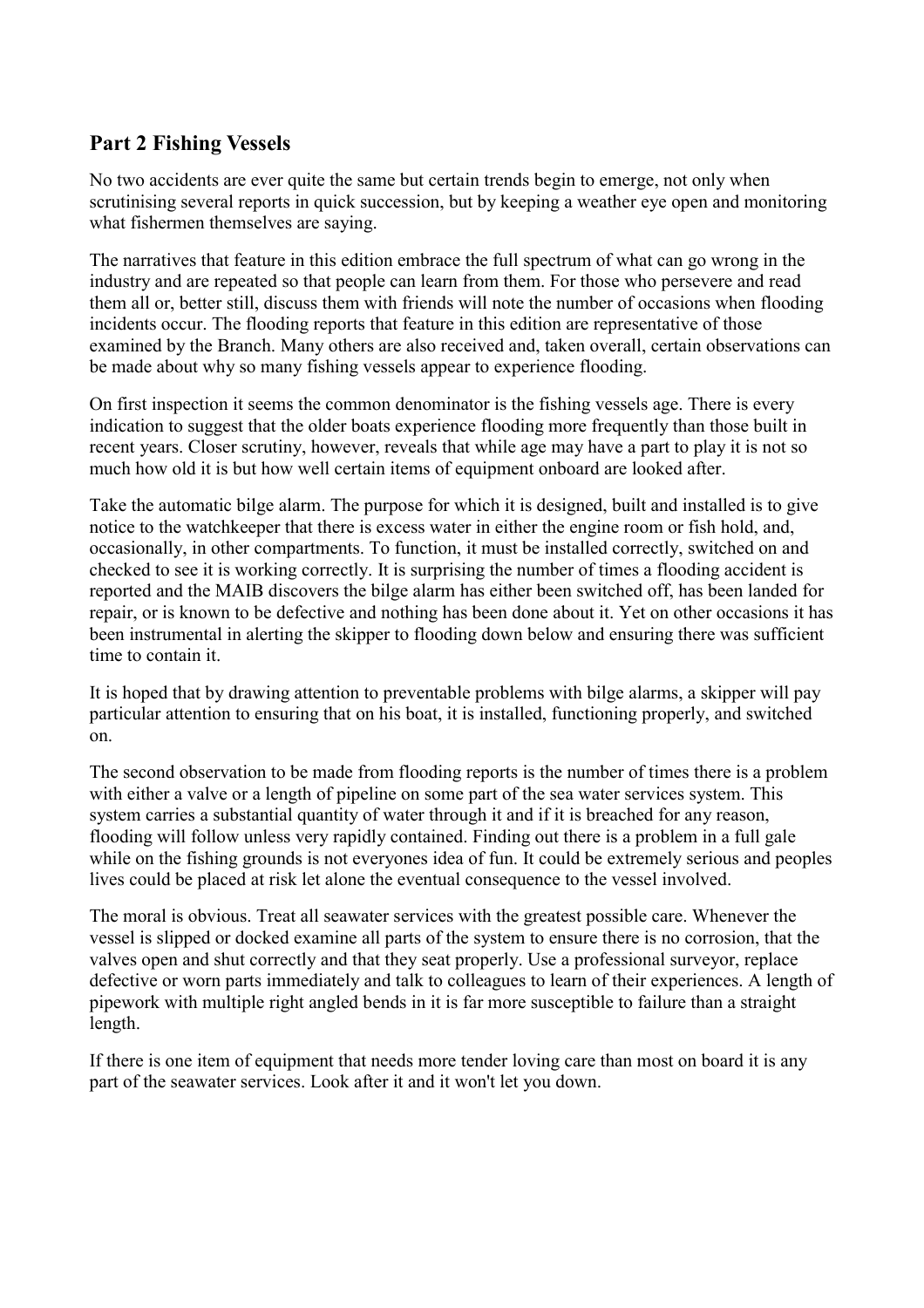## <span id="page-33-0"></span>**Case 17 Crewman Lost Overboard Fatal Accident**

### **Narrative**

The 12m tangle netter *Heart of Oak of Helford* left her base on the River Helford in the early morning. She was bound for the fishing grounds 910 miles south of Lizard Point to haul her nets which had been shot three days previously.

Some two hours later she arrived and began hauling the first fleet of nets. The skipper and his two crew members worked on deck hauling the nets. Once they had been recovered they were dropped straight into a plastic portable net bin.

Before the first fleet of nets had been hauled, the skippers attention was drawn to the presence of a French fishing trawler towing towards the remaining fleet of nets. To ward her off, and prevent any damage to the remaining nets, the skipper instructed the crew to disconnect the nets so he could pursue the French trawler.

As soon as he was able, the skipper turned towards the Frenchman. The two deckhands were preoccupied on deck; one was on the port side next to the bulwark and on his knees sorting and gutting fish. Neither man was wearing a lifejacket or buoyancy aid.

While making way in the heavy swell the vessel started to roll heavily and the partially full net bin slid from where it was stowed, starboard of amidships, to where the deckhand was working. He raised himself up to try and fend it off but was caught by the bin and lost his balance. He fell overboard.

The skipper brought the vessel around in an emergency turn to get as close as possible to the man overboard. When the vessel reached him, a lifebuoy with a line attached was thrown towards him while the remaining two crew members shouted at him to grab hold of it. He did not respond. The operation was repeated three times without success then the victim fell face downwards in the water and appeared unconscious. Shortly after he disappeared beneath the sea surface His body was not recovered.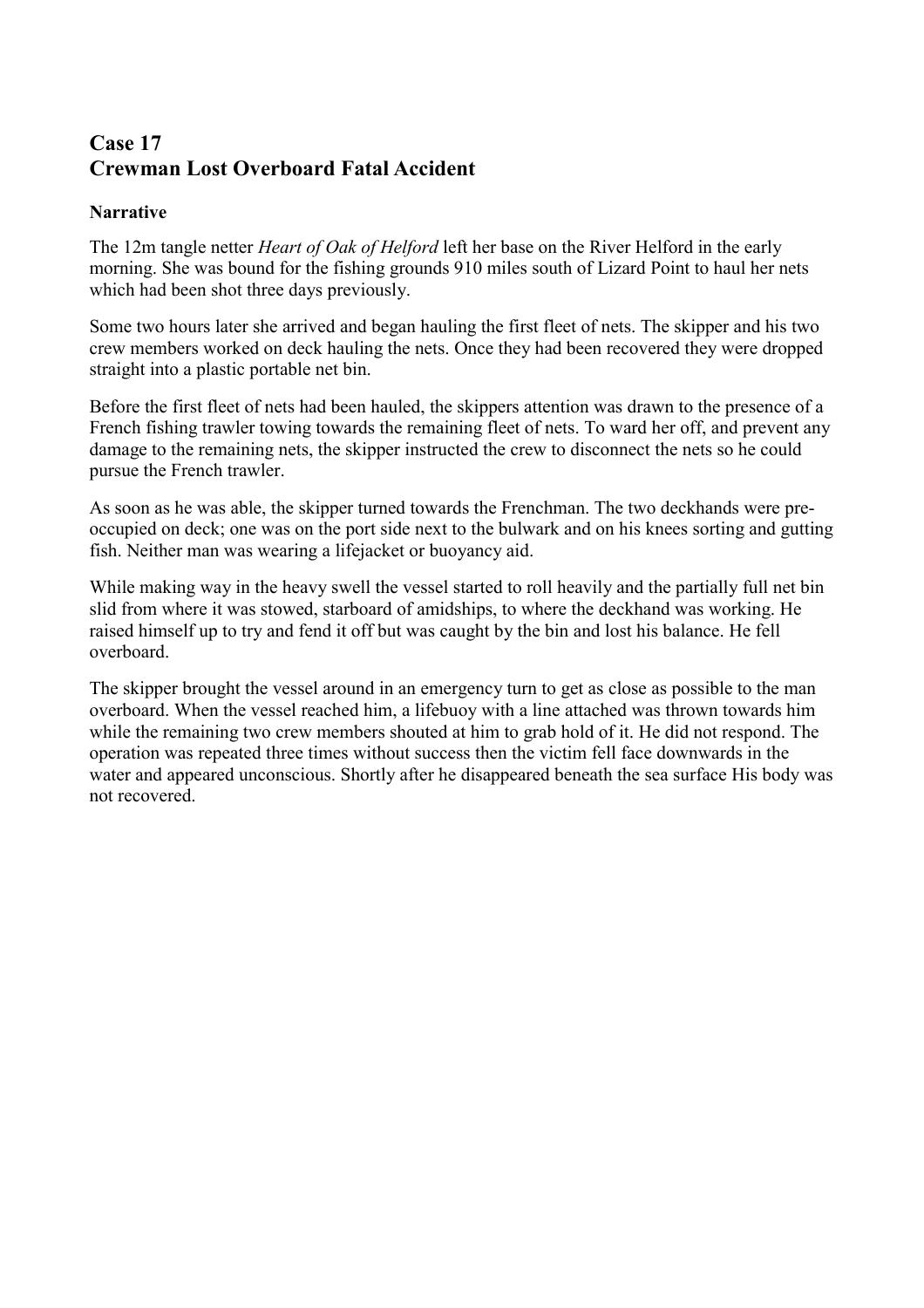

**Heart of Oak of Helford**

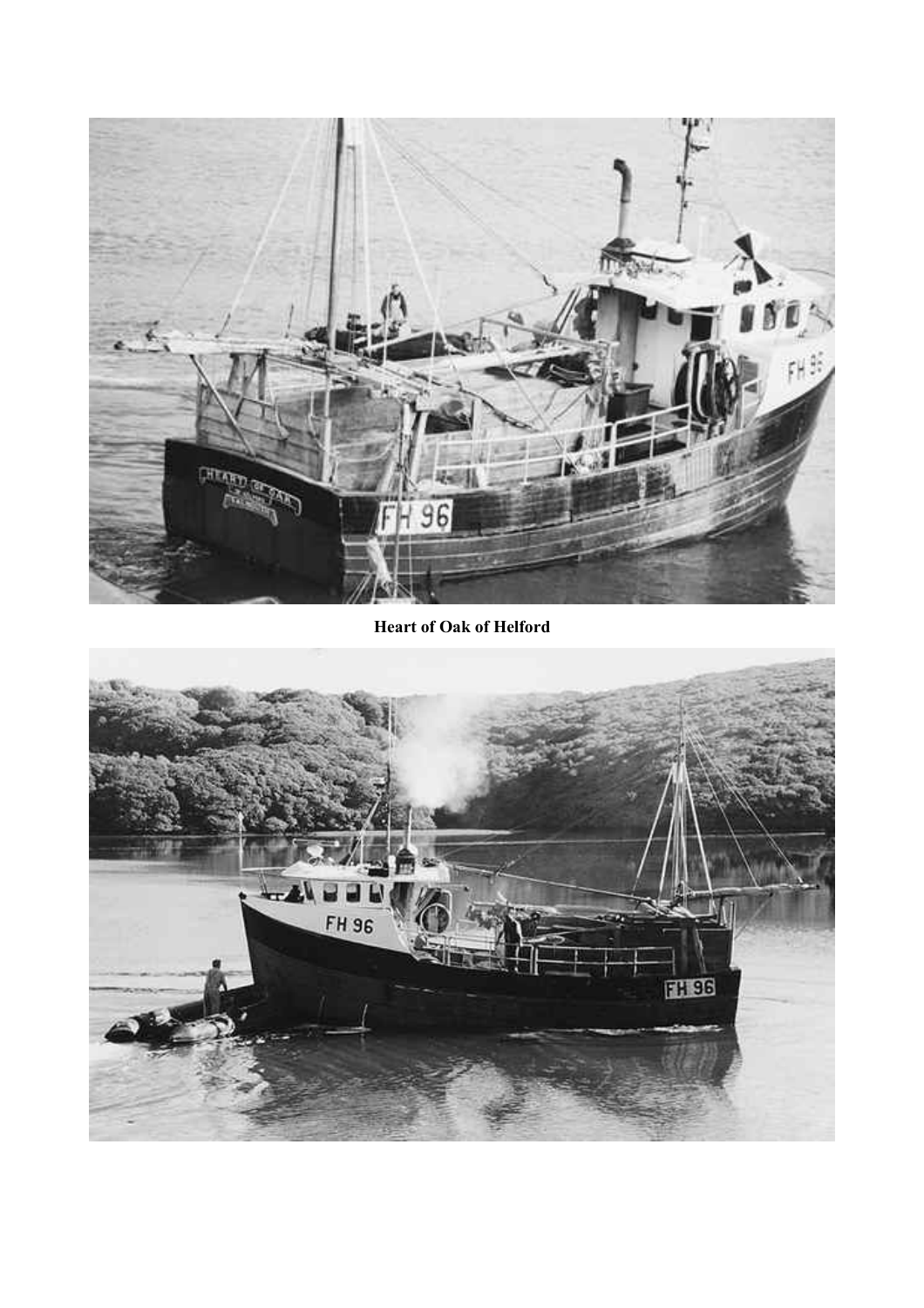#### <span id="page-35-0"></span>**The Lessons**

**1. The first lesson in basic seamanship is to make sure all loose gear is stowed securely when at sea. This should be done before sailing but, if for any reason it cannot, steps to do so must be taken before facing any situation where rolling can be anticipated or the vessels movements are likely to be unpredictable. Securing for even the shortest time underway is common sense.** 

**2. Lifejackets were available to the crew but, as so often happens in the industry, were not worn because they were considered too bulky to work in. Few, very few, fishermen would ever consider wearing a lifejacket, but there are many varieties in production today that are comfortable to wear, are practical and save lives. If you drown, you will be leaving behind your mates, family and a community to mourn. Why make them suffer?**

**3. A man overboard is one of the most frightening and alarming events to happen at sea. The first and most obvious lesson is dont let it happen in the first place. The second is to ensure the man can remain afloat with his face above water until he can be rescued, the third is to keep him in sight at all times and the fourth is to recover him with the minimum delay. The MAIB investigates many instances where people appear lifeless within two or three minutes of going over the side. Although there have been one or two cases where people have remained alive for much longer, the average time for survival is measured in minutes and can be significantly less than the theoretical tables would indicate.** 

**4. The problem a skipper has to face is deciding how to recover the man from the water, especially when he is face down and possibly unconscious. Throwing a lifebuoy to, and shouting at, a victim has limited prospects of success. He will almost certainly be in a state of shock, probably hyperventilating, losing body temperature fast and will, almost certainly, be exhausted within seconds. He will not be in a position to do much to help himself. The surviving crew must therefore go to his assistance.** 

**5. The essentials for man overboard recovery are speed of action, a means of hauling him on board without the victim having to do anything, an anticipation that he will be twice as heavy and awkward as expected, and the provision of first aid and help as quickly as possible. If all of these actions can be met, there is a chance the victim will survive. If not, the outcome could be similar to what happened in this incident. But how do you get him on board?** 

**6. The only person who can decide the best way is the skipper. He will know his boat and his crew. The thoughtful one will consider the matter and make the necessary preparations. Assuming the vessel can be manoeuvred near the man the overriding priority is to get a line or, better still, a strop under his arms. Achieving this will not be easy and could provide the basis for a useful discussion in the main cabin. Options vary from putting another man in the water (is there a wetsuit onboard?) to climbing down a ladder. It is then necessary to hoist the man so he can be pulled over the bulwarks or through an opening in them without injuring him further. It follows that the point of purchase must be higher than the highest point he has to be lifted to. If for any reason the man can help himself, it is a bonus. It should never be taken for granted it will happen on the day. Dedicated retrieval equipment should also be available.**

**Footnote**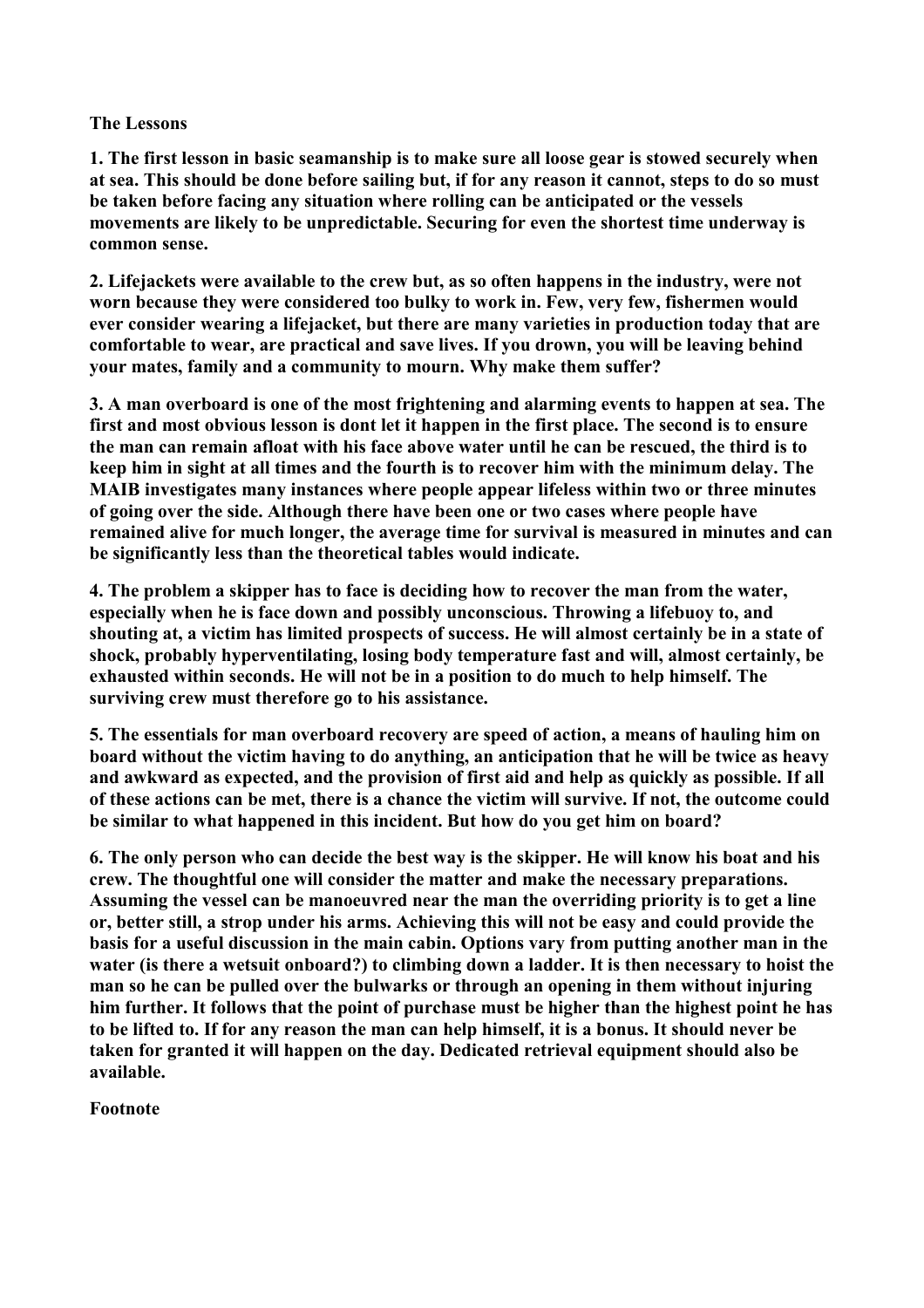Since this unfortunate accident, the owners of the vessel have fitted aluminium rails round the working deck and the crew now wear single chamber self-inflating lifejackets at all times when working on deck.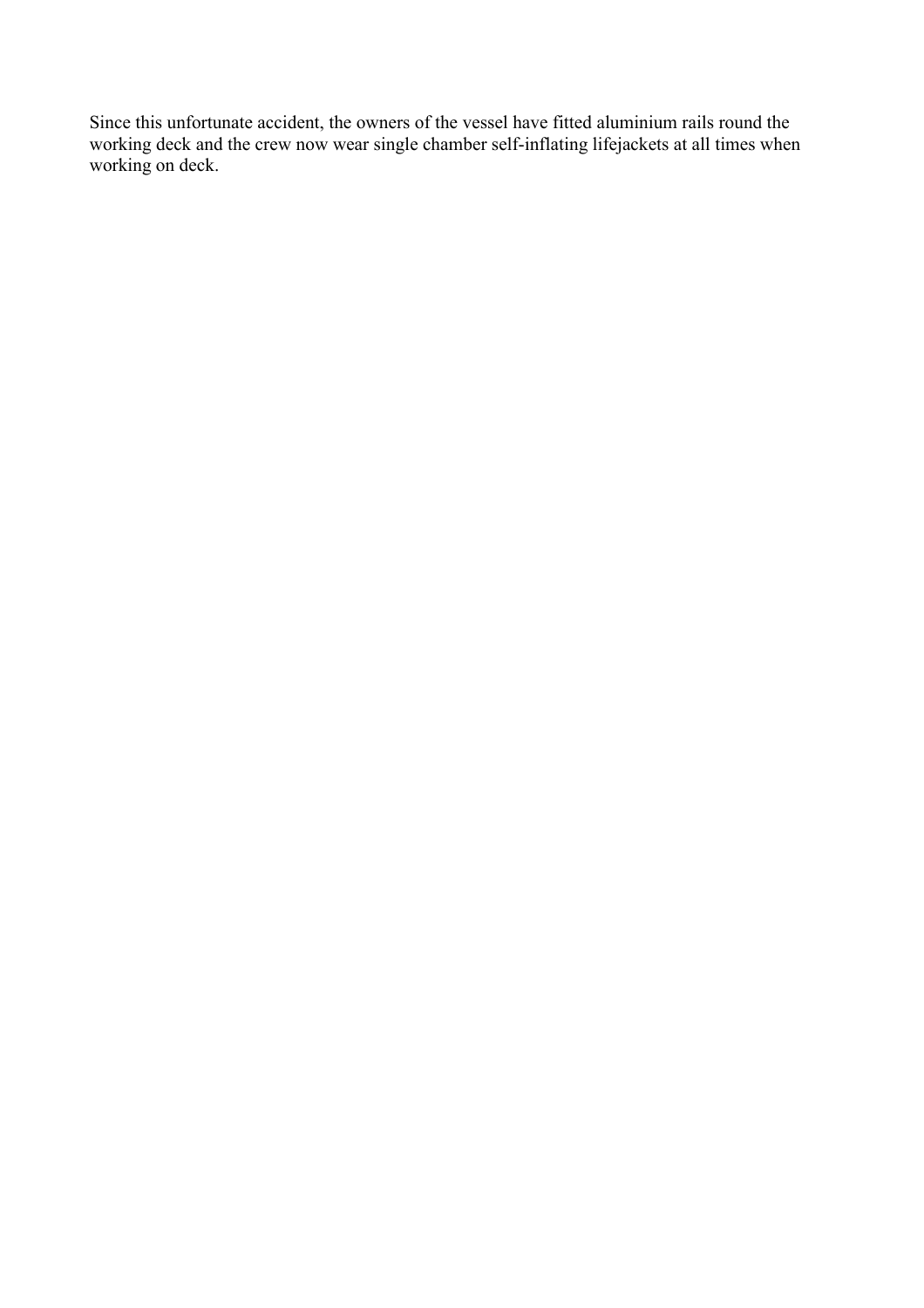## <span id="page-37-0"></span>**Case 18 Explosion aboard Fishing Vessel causes Injury**

## **Narrative**

An explosion occurred in the 24m long stern trawler *Egalite* during repair work to insulation in the fish room. One of the crew suffered burns to his face and right hand.

The repair work involved applying expanding foam from an aerosol can. The crew had not appreciated that the gases from an aerosol can be inflammable and will slowly build up in a confined space. It then only needs a spark to ignite it and cause an explosion. This occurred when a cigarette lighter fell from someones pocket as the owner bent down to pick up a can. Without warning the gases ignited and the explosion occurred.

### **The Lessons**

**1. Ensure good ventilation of spaces where spray application maintenance work is being carried out.** 

**2. In circumstances where danger of explosion might occur all potential sources of ignition should be removed. Any aerosol can which contains a flammable warning on the label (a black flame on a yellow/orange background) and is used in a confined space is a potential hazard.**

**3. A conscious appraisal should be made of what constitutes a possible source of ignition. Some are obvious such as smoking, an open flame or hot spots in a machinery space. Others are less so, matches, an electrical switch being made, or a cigarette lighter that falls out of someones pocket.**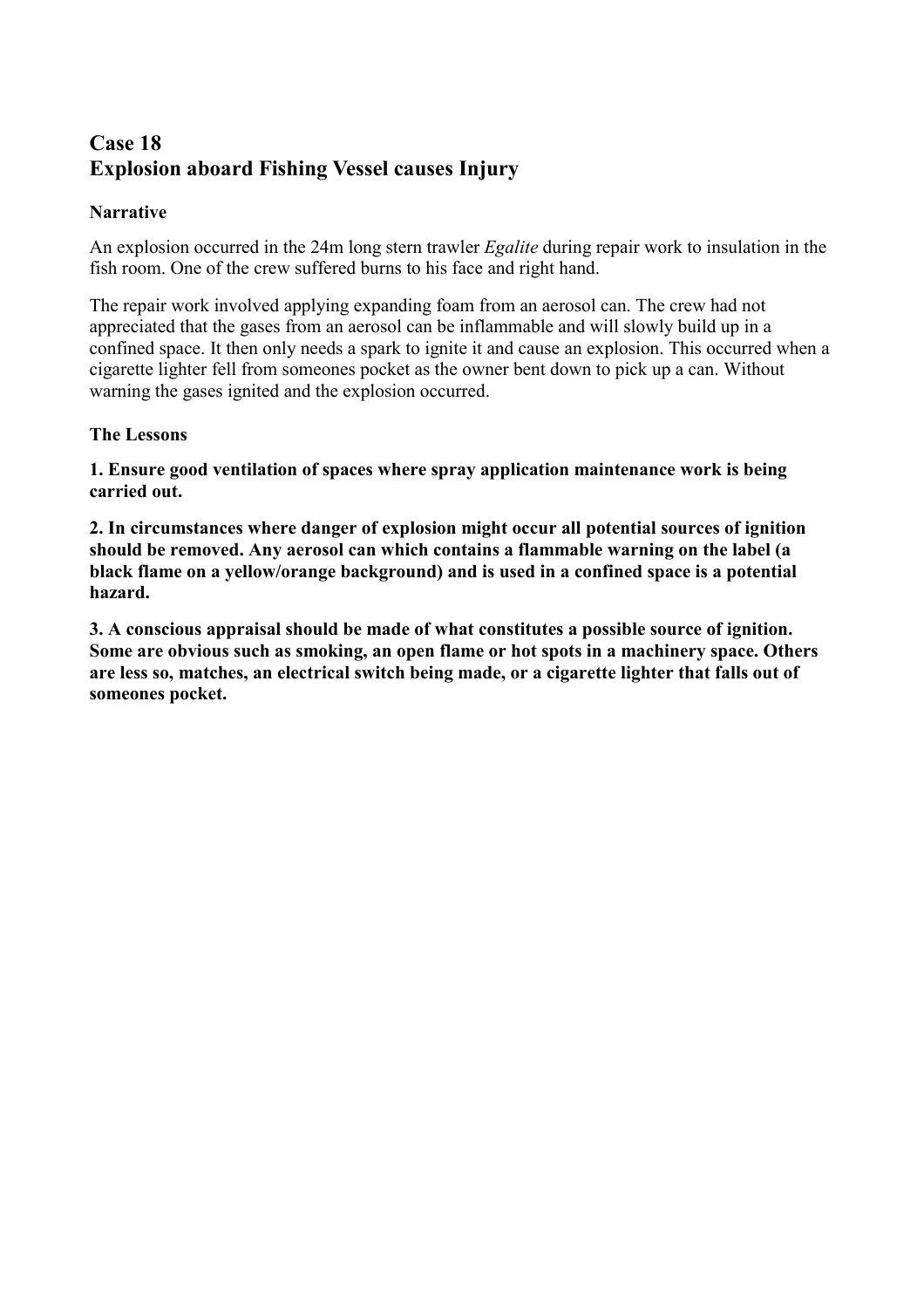## <span id="page-38-0"></span>**Case 19 Valve Jams Open and Vessel Sinks**

### **Narrative**

*Fairline*, PD235, was a 23.9m pair trawler, constructed of steel and operated by a crew of six.

The vessel had been fishing for several days in waters east of Shetland with her partner vessel when the main engine high temperature alarm sounded. The skipper reduced engine speed to idling and the engineer went below to investigate. He closed the sea water inlet valve and checked the strainer by removing the cover. Finding it clear he opened the sea inlet valve again in the expectation that the water pressure would remove the blockage. It didnt. He then pushed a compressed air line into the strainer and inlet pipe and opened the air valve. Air was admitted and successfully cleared the blockage. Sea water began to flow through the strainer and into the engine room.

To stem the flow of water so he could refit the strainers cover, the engineer began to close the sea inlet valve but, after two turns, it stuck. He applied extra leverage but this broke the valves spindle which meant he couldnt use the handwheel. He then tried a gripping wrench but this, too, didnt work. Sea water continued to pour into the engine room through the 75mm diameter sea water inlet. He then attempted to refit the strainers cover, but water pressure made this difficult and it dropped into the bilges and could not be recovered.

While all this activity was going on in the engine room the partner vessel was asked to contact the coastguard and request assistance. By now all *Fairlines* bilge pumps were being used in an attempt to control the level of flooding.

A coastguard helicopter arrived on scene with additional pumps but gave first priority to evacuating the crew. Four were taken off, leaving the skipper and engineer on board to cope with the problem. Before the pumps could be transferred, a problem developed on the aircraft forcing it to leave. The skipper and engineer were quickly evacuated and the helicopter headed for an offshore platform to carry out repairs.

Although *Fairlines* partner vessel attempted a tow, *Fairline* sank about an hour later.

### **The Lessons**

**1. Because the vessel was lost, it has not been possible to find out why the sea inlet valve failed to close. This incident clearly demonstrates, however, how important it is that a sea inlet valve works properly and can be shut when problems arise with other parts of a sea water system. Careful examination of these valves when a vessel is slipped is vital.**

**2. The possible consequences of opening an underwater fitting without any form of backup to contain flooding should be carefully thought through.** 

**3. Rescue helicopters are often able to provide pumps in situations like this but their first priority is saving life. This was done and six people were successfully rescued.**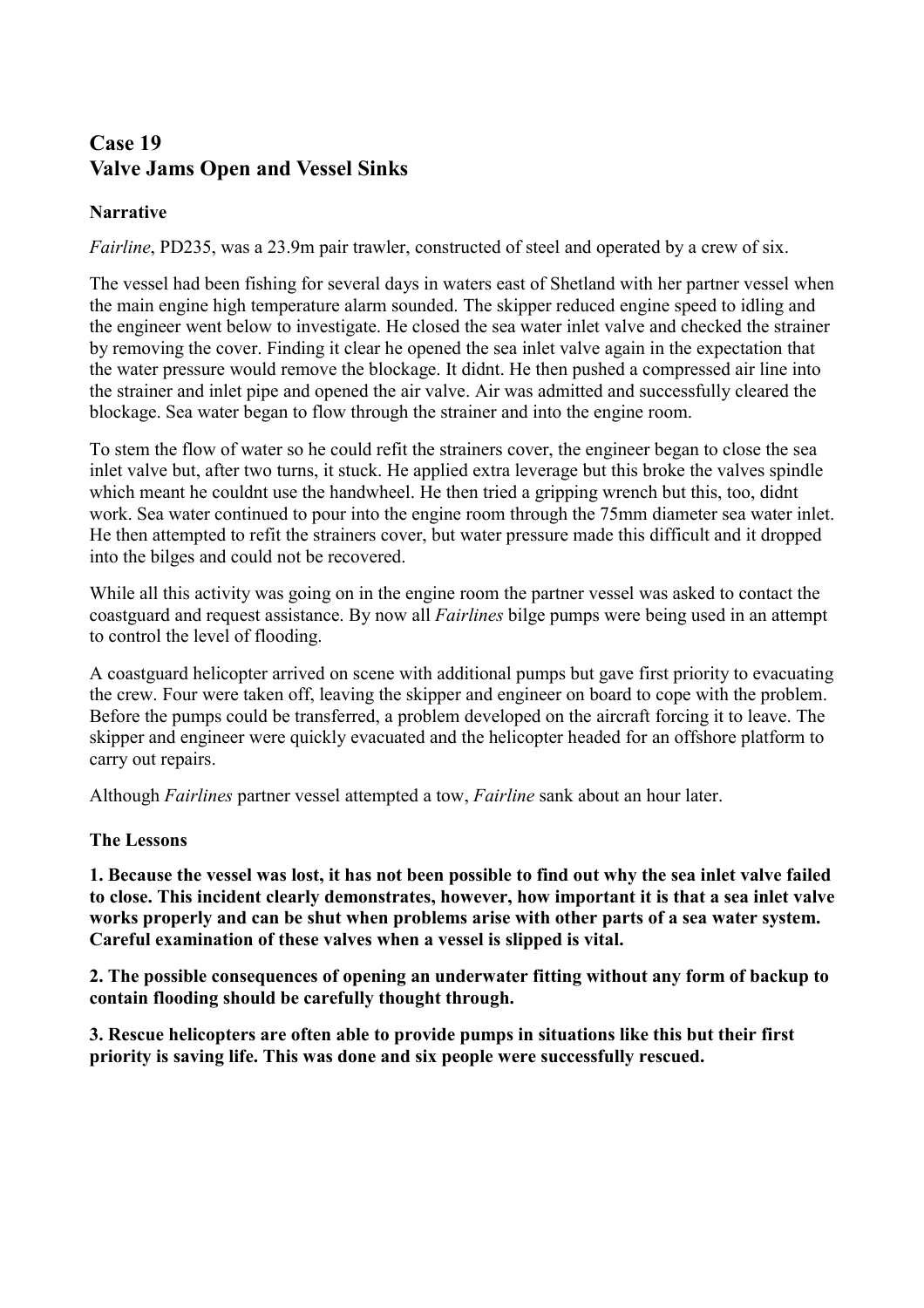## <span id="page-39-0"></span>**Case 20 Mistaken Identity**

### **Narrative**

*Arctic Corsair*, a trawler of 53.85m registered length, grounded in Isfjorden, Spitzbergen, on 16 September 1998.

The vessel left Longyearbyen at 0430 and proceeded to sea. The skipper, who was alone in the wheelhouse, cleared Adventfjorden and set a course of 260° on the autopilot towards a position off Erdmannodden on the north side of the fjord. He intended to alter course to port when 2.5 miles off it and head towards the open sea leaving Festningen Island on the south side of the fjord 2.5 miles to port.

While approaching his intended alteration point and using radar as his primary means of navigation, the skipper misinterpreted the echoes on his radar and thought the land ahead of him was Erdmannoden. He altered course when he assumed he was in the appropriate position, came round to port as planned and, soon afterwards, went aground. He then discovered that the land ahead that he had assumed was Erdmannoden was in fact the next, and much higher, headland some 2.5 miles to the west of it. He ran aground on well charted rocks.

No courses were drawn on the chart and no positions were plotted. The skipper navigated by radar alone with occasional reference to the chart. Two radars were operating; one on 3 miles and the other on 32 miles range. A watch alarm was not fitted.

The vessel had been in port since 1320 to clear a fouled propeller. Since 0600 the previous morning the skipper had only managed to sleep between 0140 and 0345. He was keen to resume fishing as soon as possible and decided to sail before dawn. The mate had been on duty throughout the night and the skipper decided to take the first watch to allow the mate to get some sleep. The vessel also carried a qualified second mate who had been asleep since 2100.

Although company standing instructions required a lookout to be posted, the skipper did not normally do so.

The grounding ruptured two fuel oil tanks and caused extensive damage to the hull but there was no evidence of pollution and flooding was restricted to double bottom tanks.

Following the accident, the master was tested for alcohol by the Norwegian authorities. It proved negative.

The management company has since issued a memorandum to each of its vessels highlighting the lessons to be learned from the accident. The company intends to provide its officers with specific training in leadership skills and to enhance their watchkeeping skills by seconding them to vessels other than trawlers.



Click on the thumbnail to view the accompanying chart (195 KB)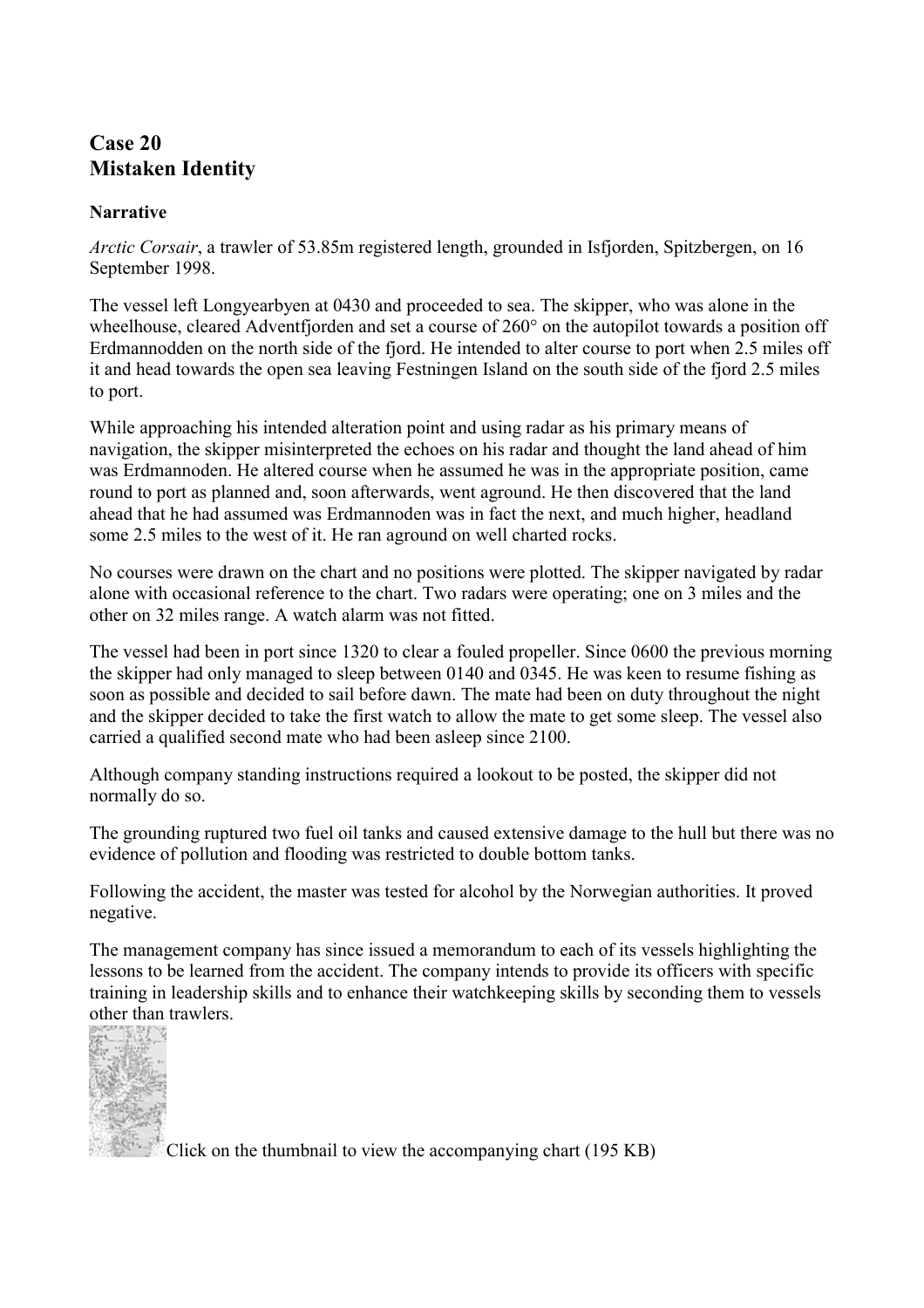#### <span id="page-40-0"></span>**The Lessons**

**1. The root cause of the accident was the lack of a proper passage plan. The distance from Longyearbyen to the open sea is about 35 miles. Isfjorden itself is deep and about 7 miles wide at its narrowest. One or two places on the southern shore, including Festningen, are marked by lights. Spitsbergen is not exactly on a main shipping lane and there is only one British Admiralty chart that covers the entire territory known as Svalbard. Nevertheless, study of this chart shows that it is possible to plan a passage to sea through Isfjorden keeping at least three miles clear of danger and without steering for any headland.** 

**2. By any normal reckoning it was a very straightforward passage. Before sailing, courses should have been drawn on the chart, dangers highlighted, minimum soundings identified, the ranges of lights marked and parallel indexes calculated. The range scales of radars should have been selected with care.** 

**3. The lack of any passage planning was aggravated by the skippers total reliance on radar as his prime means of navigation. Had he used any one other skill, the chances of his not going aground would have significantly increased and would probably have been avoided. Had he used all the tools necessary for responsible navigation his passage to sea would have been without incident. So what didnt he do? Not only did he fail to draw a course on the chart but he never plotted a fix. Without a fix, no DR was calculated. He relied totally on radar detecting land ahead. Without parallel indexes he never gave himself an opportunity to check his displacement to one side of the channel or the other. The fjord shoals towards either shore but there is no record of him having used the echo sounder. It would have warned him that he was on the wrong side of the 100 fathom line.** 

**4. A second contributory cause was the choice of radar range scales; one was too high to be of practical use and the other too low to identify the land in sufficient time. An intermediate range scale would have enabled detection of the adjacent headlands and an opportunity for the skipper to recognise his error. Radar is only an aid to navigation, and misidentfying land echoes is one of the oldest mistakes in the book. All conscientious navigators cross-check the positions obtained with a secondary source. If this cannot be done, veer on the side of caution and assume the vessel is in the position nearest to danger. And take the appropriate action.**

**5. Although there is no evidence to suggest the skipper fell asleep, a tired man can never be as alert as the one who is properly rested. The risks involved in putting to sea when short of sleep and without any navigational planning were very high indeed. The possibility of a lone watchkeeper falling asleep where there is no watch alarm fitted can never be discounted. Without the provision of a dedicated lookout there is always the risk that whoever is on watch will be reluctant to spend too much time attending to basic navigation.** 

**6. The second mate was rested and could have taken the watch. The skipper could have delayed sailing.**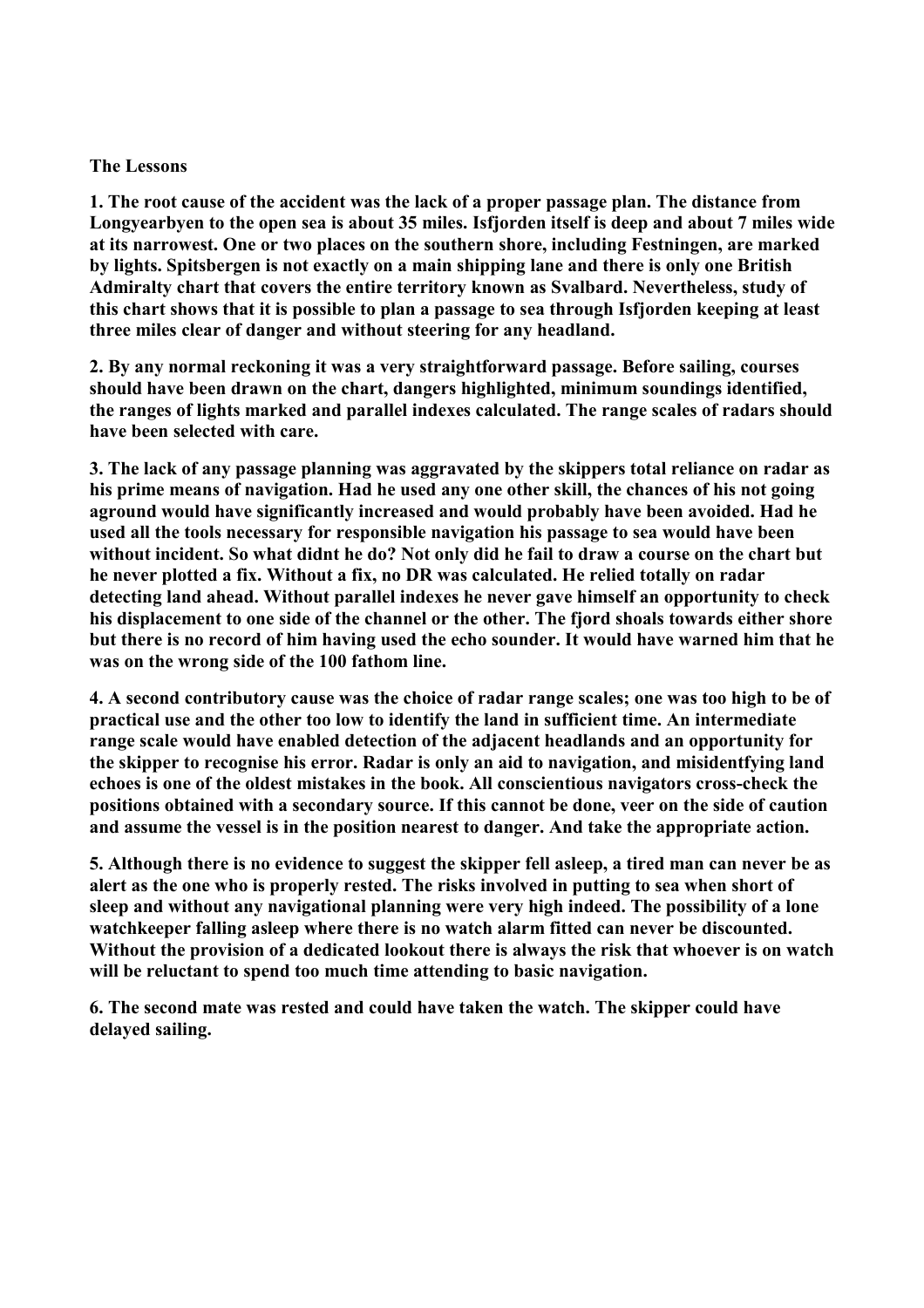## <span id="page-41-0"></span>**Case 21 Two Recent Flooding Cases Vessels Saved by the Bilge Alarm**

## **Narrative I**

This 19m long wooden fishing vessel *Helenus* touched bottom. A short time later the bilge alarm in the fish hold went off prompting the crew to inspect the hold. It was flooding. The rate of water ingress was greater than the bilge pumps could handle so the coastguard were contacted for assistance and the vessel headed for the nearest port. Watertight bulkheads either side of the fish hold restricted the extent of flooding and the vessel made port safely. She was met by a fire brigade tender and pumped dry.

The cause of the flooding was damaged planking from the earlier contact with the seabed.

#### **Narrative II**

In a severe gale the bilge alarm went off on the 30m long steel beam trawler *Noordpool*. It was found that the engine room was flooding from the fractured casing of the main engine driven cooling pump. An auxiliary driven bilge pump was started. Since the vessel was close to a lee shore it was imperative that the main engine was kept running but, to limit the rate of flooding, it was slowed down.

When the flooding reached the main engine flywheel, water began to be sprayed around the compartment. The engine was shut down and the valve to the sea water inlet closed to stop the flooding. This provided the engineers with an opportunity to investigate why the bilge pumping was so ineffective.

By now the vessel had begun to drift onto the lee shore The coastguard was alerted and a RNLI lifeboat and rescue helicopter were launched to assist.

The engineers discovered that the bilge pump was sucking in air from the fish hold which was known to be dry. Although the bilge line valve to the fish hold had been isolated so that the engine room bilges could be pumped, debris inside the valve body prevented it from being closed fully. Once it had been cleaned the bilge pumping system was returned to full working order. This, together with a salvage pump from the lifeboat, managed to lower the water level in the engine room so that the main engine could be restarted. *Noordpool* was escorted safely to the nearest port by the lifeboat.

#### **The Lessons**

**1. Both cases illustrate the benefits of bilge alarms, functioning bilge pump systems and watertight bulkheads in limiting the severity of a flooding incident.**

**2. The second incident shows the importance of maintaining a vessels bilges free of rubbish so it cannot be drawn into the bilge system.**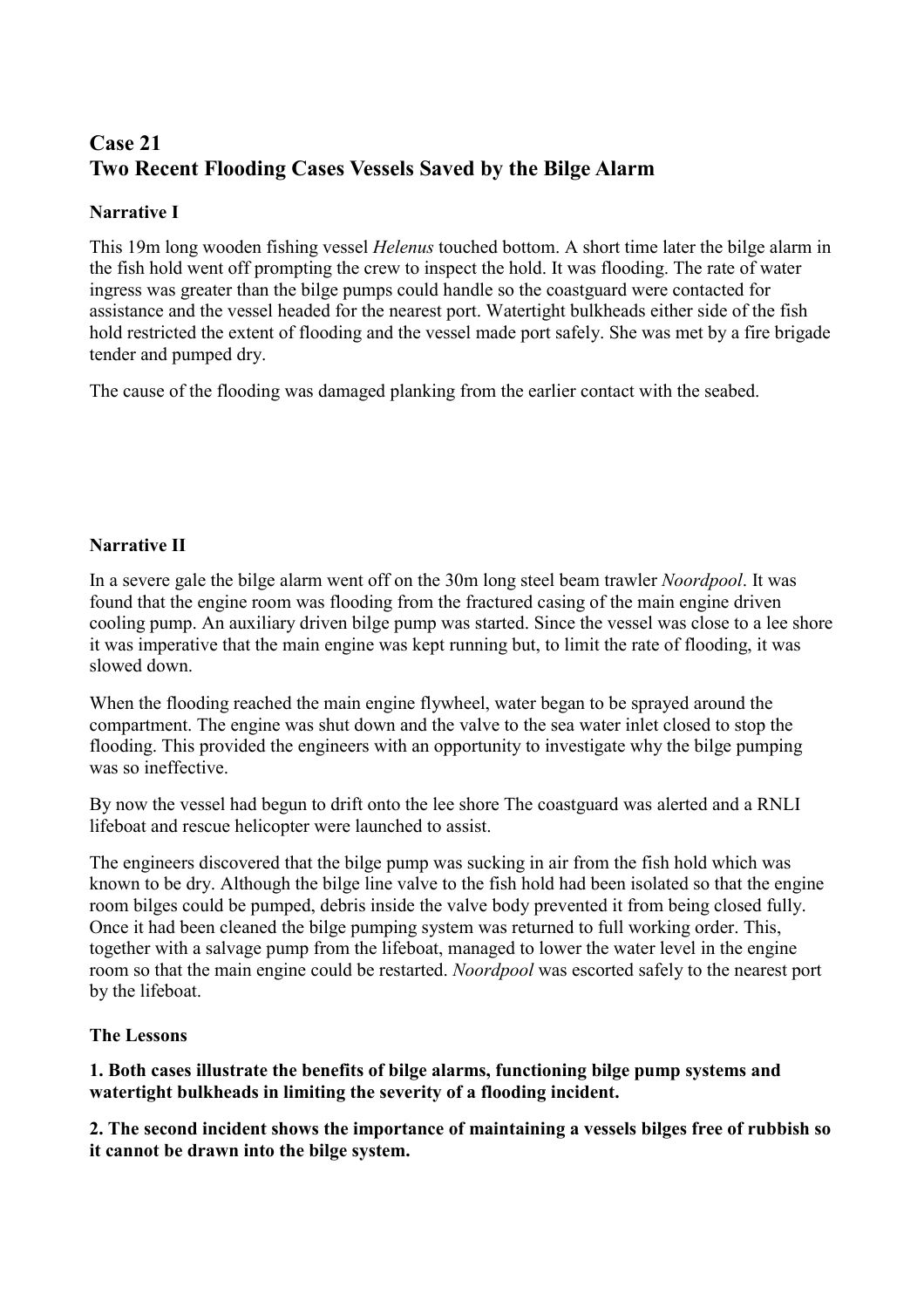**3. Valves on a bilge system must be regularly checked for correct operation.**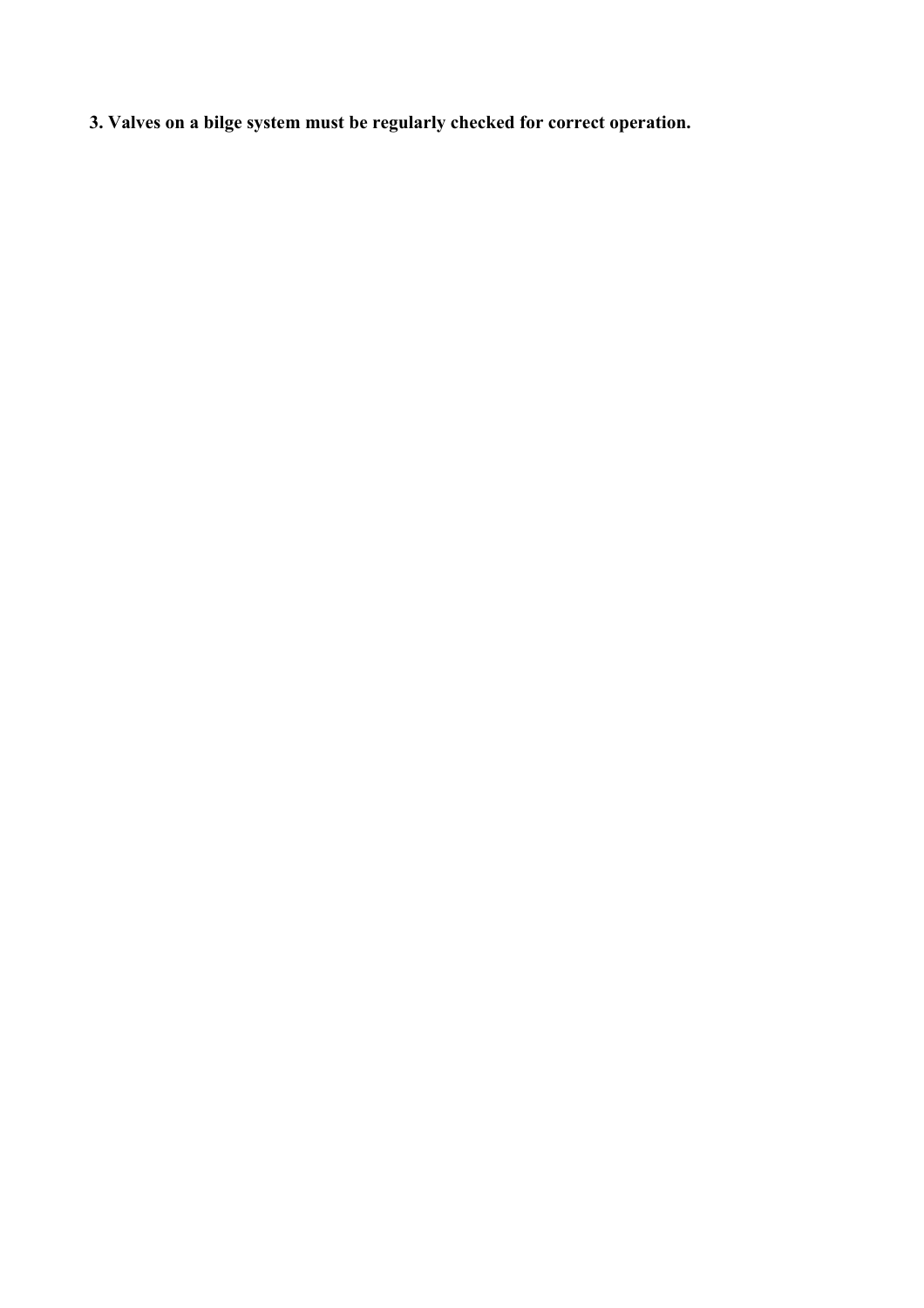## <span id="page-43-0"></span>**Case 22 Fishing Vessel Runs aground after Main Engine Failure**

## **Narrative**

The 24.5m fishing vessel *Aalskere* was returning to Kirkwall from the fishing grounds west of the Orkney Isles.

A course was set via the Westray Firth, round Kili Holm then south past Egilsay, Gairsay, and through the channel to Kirkwall. The vessels route through the Westray Firth was plotted on the video plotter.

The skipper took the first watch. The mate/engineer made the normal checks in the engine room on the oil/fuel pressures and levels and joined the skipper on watch in the wheelhouse. The remainder of the crew turned in for some sleep prior to reaching Kirkwall.

After rounding Kili Holm in a position approximately 0.5 mile south-east of Mae Ness Point on Egilsay, the main engine began to falter and, after a short period, stopped. The mate/ engineer went down below to investigate.

After informing the skipper that a problem with the fuel system was suspected he by-passed the water trap filter, changed over duplex filters on the in-line fuel supply and tried to restart the main engine. He was unsuccessful. He then proceeded to replace the three main engine filters. The skipper instructed the remainder of the crew to shackle up the trawl doors, and lower them to provide a form of anchor to offset the tidal stream which was setting the vessel onto Mae Ness point.

Before the planned actions were completed, *Aalskere* ran aground. Some 15 minutes had elapsed since the engine stopped.

There was no interior damage or flooding. Once the filters had been changed and the fuel system bled, the main engine was successfully restarted. Using astern power she was refloated with the aid of the Kirkwall lifeboat.

The filters had not been changed for seven weeks prior to the accident.



Select the thumbnail to view the accompanying chart (227KB)

## **The Lessons**

**1. Skippers navigating in confined waters rely on three things, accurate navigation, a good lookout and reliable engines. Remove any one of these ingredients and there is potential for the vessel to go aground. The damage in this instance was only minimal. Next time it could be much worse, so what went wrong?** 

**2. The main engine failed due to fuel starvation caused by dirty fuel oil filters. Always ensure that you have an adequate maintenance procedure in place which includes the regular**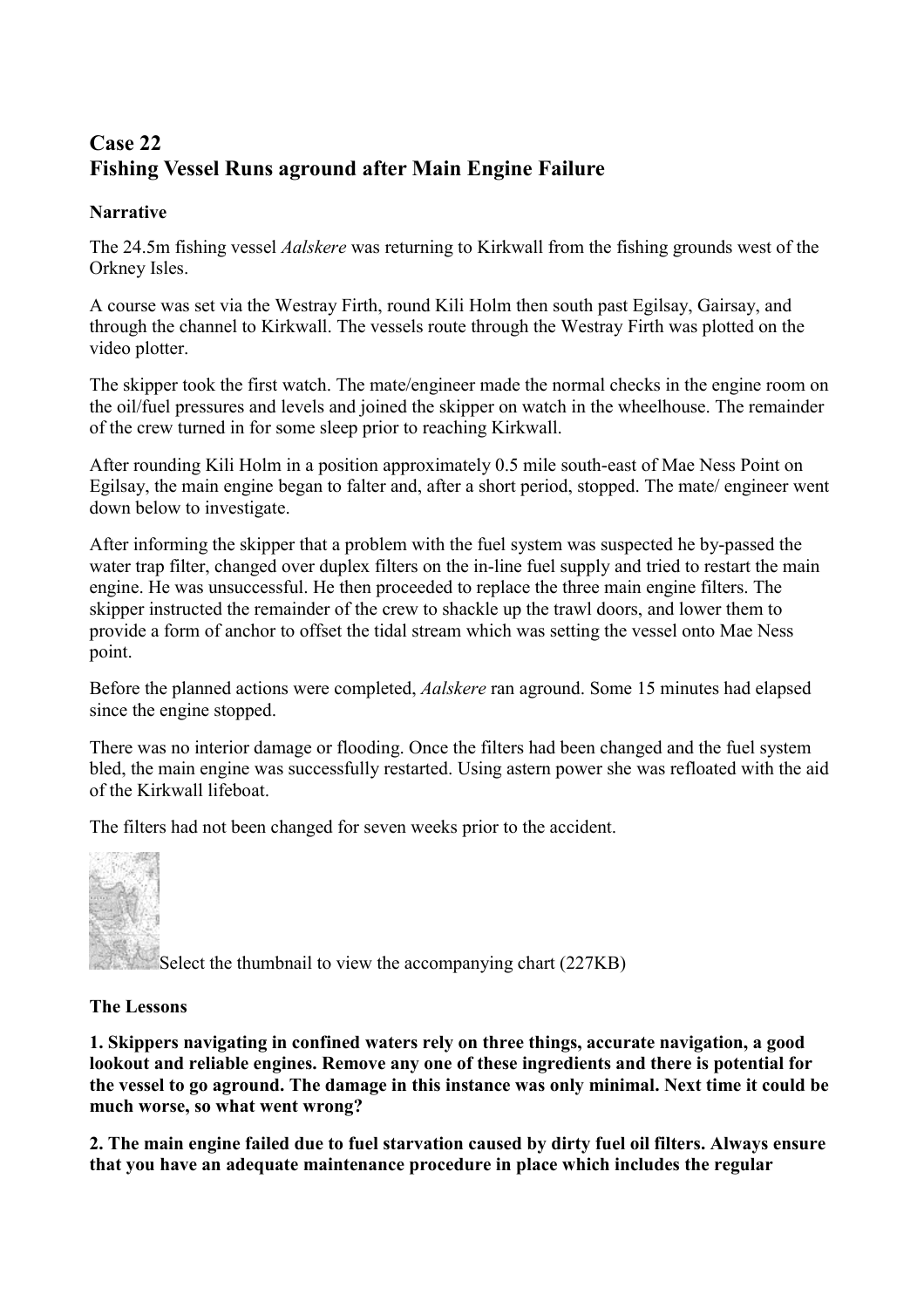<span id="page-44-0"></span>**changing of all main engine filters. It should also embrace the regular drainage of water and sludge from the main fuel oil storage tanks.** 

### **3. When navigating in narrow channels or close to the shore, good seamanship dictates the engine room be manned and the anchor ready for letting go.**

### **Footnote**

The MAIB is aware that in many fishing vessels the anchor is rarely, if ever, used. It is often found to be very well secured and obviously untouched over lengthy periods. Skippers should reflect that in extremis it is the one item of equipment that may prevent a vessel from drifting ashore. Before any anchor is used, skippers should know the length of cable attached and be sure the inboard end is properly connected in the chain locker.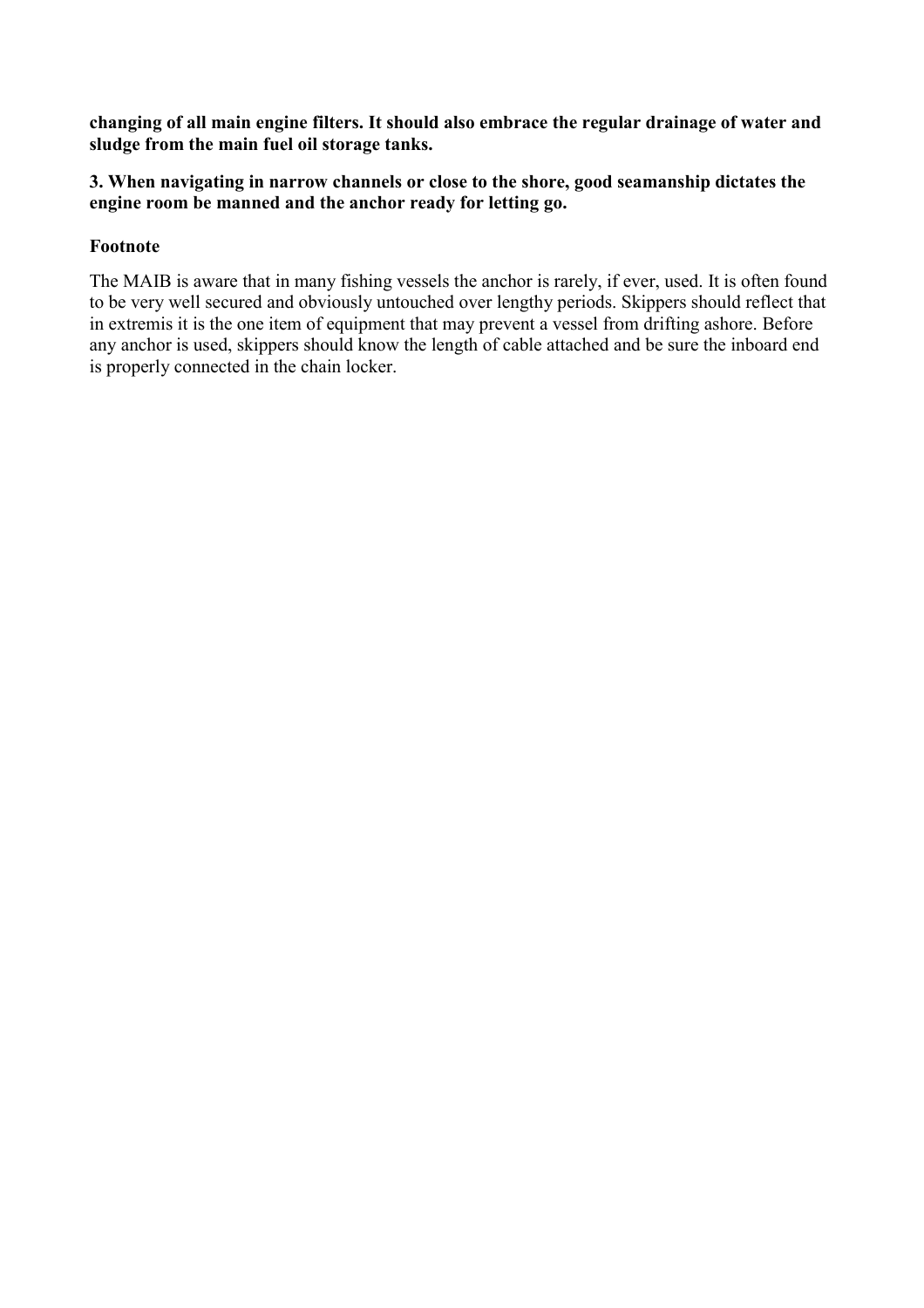## <span id="page-45-0"></span>**Case 23 Deckhands Injured whilst Shooting Pots**

## **Narrative I**

The 13m crabber *Bosloe* was re-shooting a fleet of pots when a bight from the back rope caught the leg of a deckhand as he was lifting the pots over the side.

The deckhand was dragged against the vessels bulwark as the bight of rope tightened.

The skipper immediately came full astern on the engine. While one crew member held onto the deckhand to prevent him going over the side, the fourth member of the crew cut the back rope with a knife kept handy for emergency purposes.

Although the deckhand was prevented from going over the side by the quick thinking of the skipper and crew, he sustained heavy rope burns to the lower leg.

The skipper made arrangements for an ambulance to meet the vessel on her immediate return to Plymouth.

After two operations on the deckhands lower leg, he was expected to make a full recovery.

### **Narrative II**

The 13m creel boat *Dunan Star* was also in the process of shooting pots from the starboard side when the back rope, stowed in the fish hold, whipped out so that a bight caught one of the deckhands around his ribs and neck

Normally a cover was kept over the fish hold to prevent this happening, but it was not being used on this occasion.

The deckhand was dragged against the vessels side as the bight tightened. The skipper put the main engine full astern while another crewman cut the back rope in time to prevent the deckhand going over the side.

The deckhand sustained heavy bruising and rope burns.

## **The Lessons**

**Shooting pots is hazardous.** 

**1. When shooting pots always stand clear of them and associated ropes. Pay particular attention to keeping your feet out of the bights of back rope.** 

**2. The operation is safer when the pots are stowed in rotation, with the back rope stowed separately and carefully so that it runs freely and without any snags.** 

**3. A readily available sharp knife played an important part in both incidents.**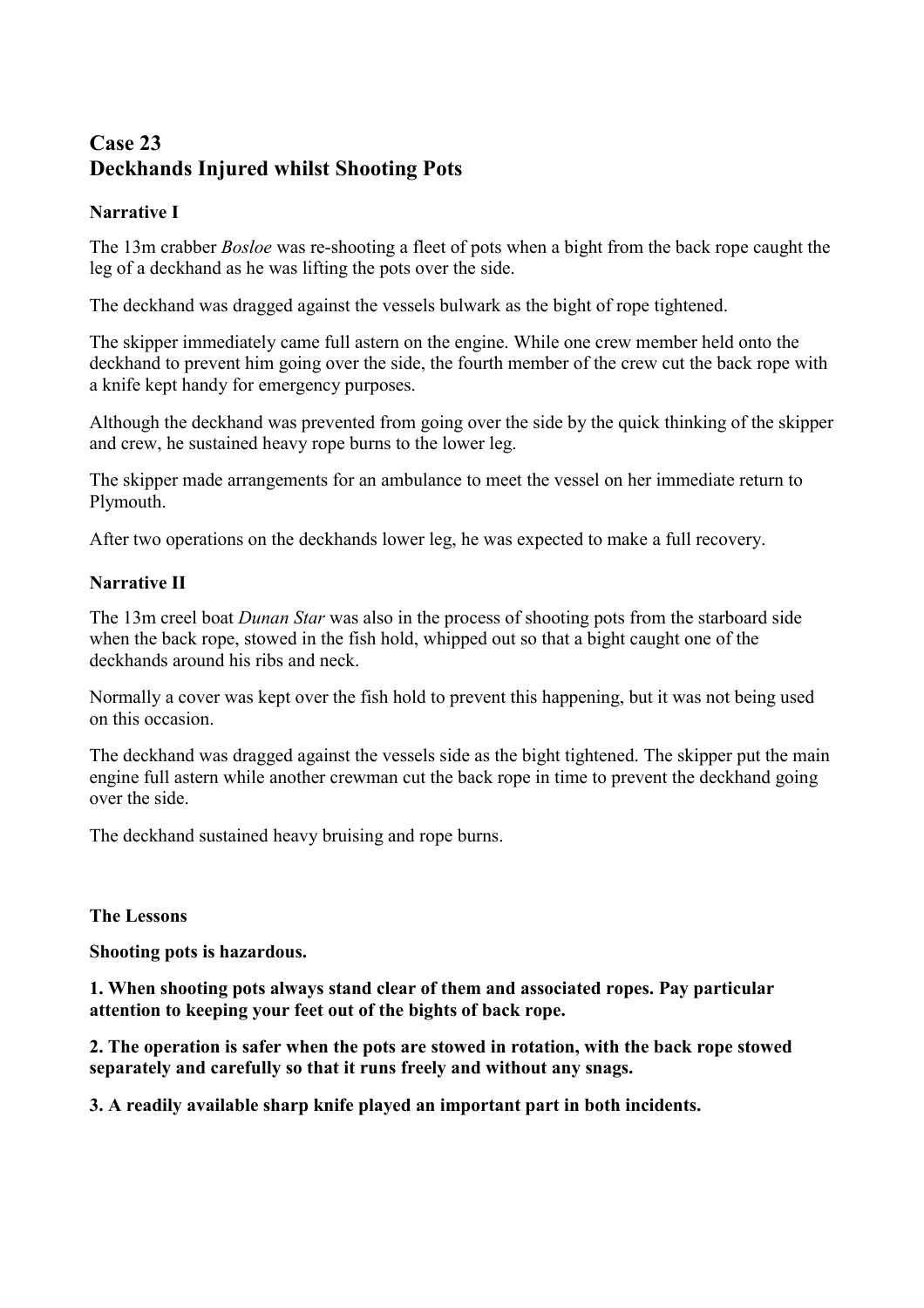#### <span id="page-46-0"></span>**Footnote**

The *Fisherman and Safety* booklet, free of charge and available from the Maritime and Coastguard Agency is a guide to the safe working practices for fishermen.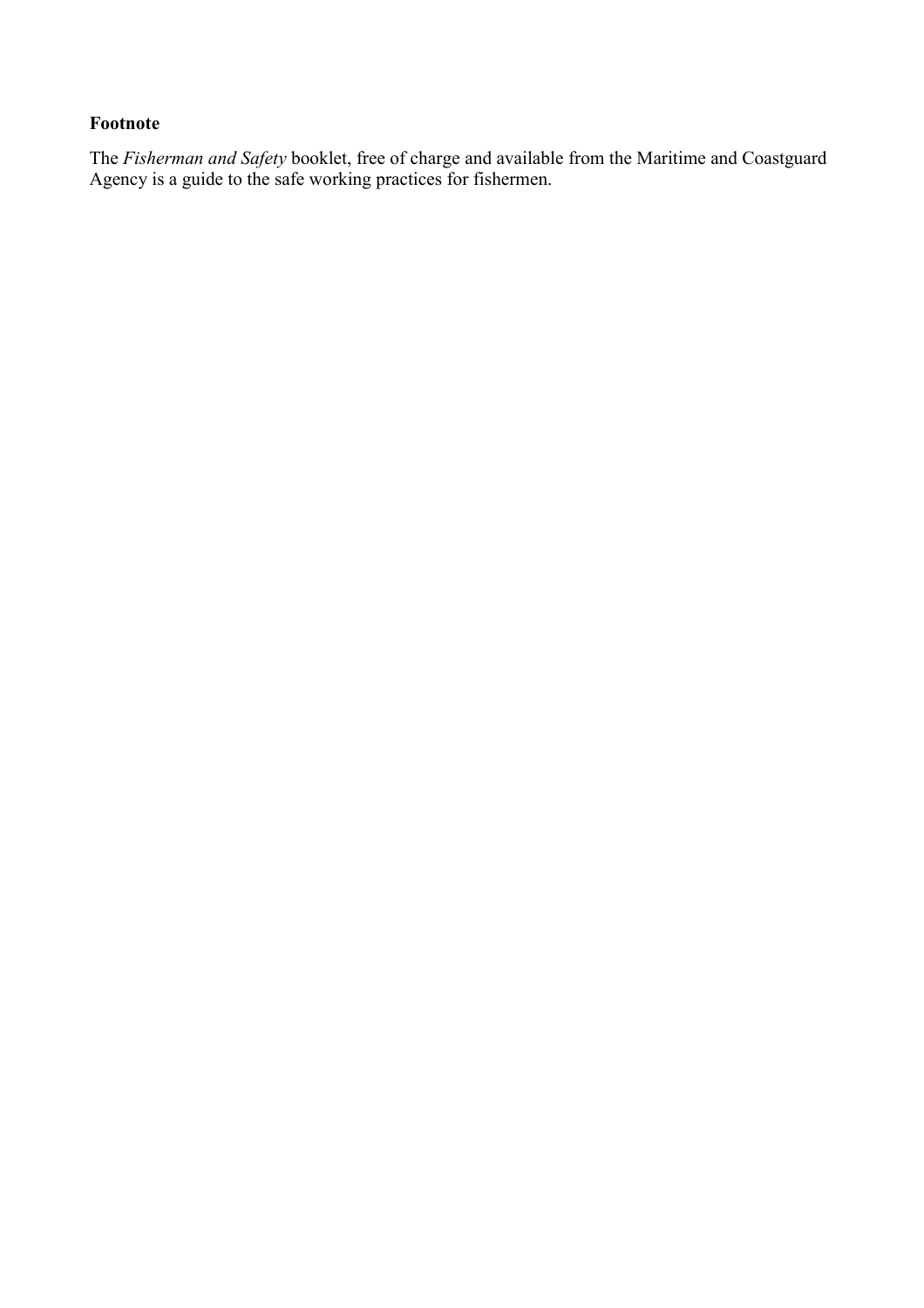## <span id="page-47-0"></span>**Case 24 Steering Failure**

### **Narrative**

While going about his normal business the skipper of the small fishing vessel *Gillian* S suddenly found he had no steering after the casting around the tiller arm had fractured. He had to be towed in by the lifeboat.

This 7.62m fishing vessel was approaching turbulent sea conditions off Portland Bill when the skipper decided to change from autopilot to hand steering. Shortly after he changed over, he became aware that control of the steering had been lost. He immediately notified the coastguard who arranged for the local lifeboat to tow him in. While waiting for the lifeboat, the skipper checked the steering gear and found that the cast aluminium alloy tiller arm secured to the top of the rudder post had developed a vertical fracture around the tiller keyway and that a large section of the casting had broken away. This allowed the key locking the tiller arm to the rudder post to come free leading to complete loss of rudder control.

After arrival in port, the aluminium alloy tiller arm casting was inspected and the following found:

- Mechanical damage running up the inside face of the casting for a distance of about 25mm and about 10mm wide (the approximate width of the key) with a tapering depth from zero at the base to 0.5mm at the top. This damage ran parallel to the keyway.
- A 10mm crack on the remaining body of the casting running along the bottom of the keyway and extending backwards through the main casting into the tiller arm itself.
- A narrow wedge shaped piece, approximately 48mm long and 15mm wide, had broken away. Discoloured edges where it met the side of the keyway suggested the cracks had developed from the base of the casting upwards, along the bottom corners of the keyway and into the body of the casting.
- A large triangular section of the casting had broken away. The top of the keyway side forming part of the triangular section had mechanical damage with heavy lip, surface cracking and indentations.
- Both the main body of the casting and the triangular section had significant sections of internal porosity adjacent to the working surface of the tiller arm/rudder post interface. In short there was a lot wrong.

There appear to be two parts to the story of this casting failure:

a. the development of a crack in the tiller arm, and

b. the fracture of the casting itself.

The mechanical damage seen in the bore of the main casting was most probably due to casting fragments breaking away from the keyway area and becoming wedged between the rudder stock and the casting.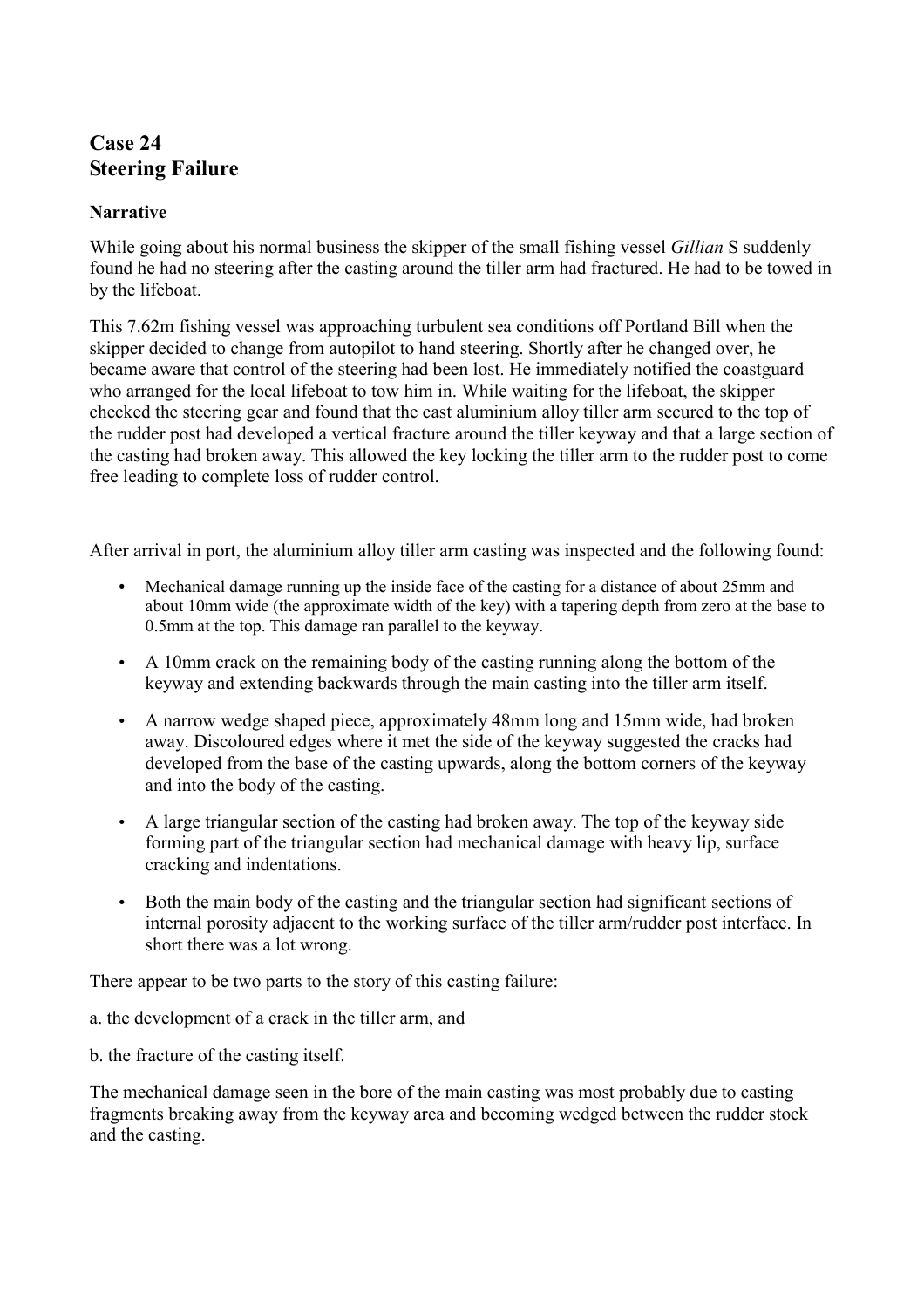<span id="page-48-0"></span>The origin of the crack in the tiller arm was most probably due to poor fitting of the tiller arm locating key in the keyway. This looseness of the key allowed the key edges to roll into the bore of the tiller arm setting up a wedge between the tiller bore and the rudder post. Once established, normal operational movements of the tiller and rudder would cause rapid local wear and increased stress levels.

The bore face of the tiller arm, although showing no visible evidence of casting porosity, had a number of in hole defects very close to the working face. It is likely that with high stress levels developing at this working face, material breakdown occurred with small particles breaking off and forming wedges between the rudder post and the bore face of the tiller arm.

A combination of a loose key and local weakness in the bore face due to porosity resulted in the failure of the casting due to increasing movement between rudder post and tiller arm. This increasing movement, and the rising stress levels brought about by this movement, eventually led to a torsional failure of the tiller arm casting.

### **The Lessons**

**1. The fitting of keys in keyways requires care and the use of good fitting practice. Keys should be a good fit in both the drive and driven keyways. They should be the correct length and thickness for the keyways, with the ends rounded and all surfaces smooth. The keyways should be undercut at the corners and all stress raisers removed.** 

**2. Keys and keyways are often seen as a small part of the whole but they are a vital part and failure here, often results in total failure of the machine and the loss of control.** 

### **Footnote**

This narrative has a distinctive engineering flavour to it and has been included to remind fishermen that like their big ship brethren, material defects can often occur at the most inconvenient moments. Most fishermen take a keen interest in the repair and maintenance of their craft. This incident should heighten their awareness of the problems caused by the poor fitting of a tiller arm locating key.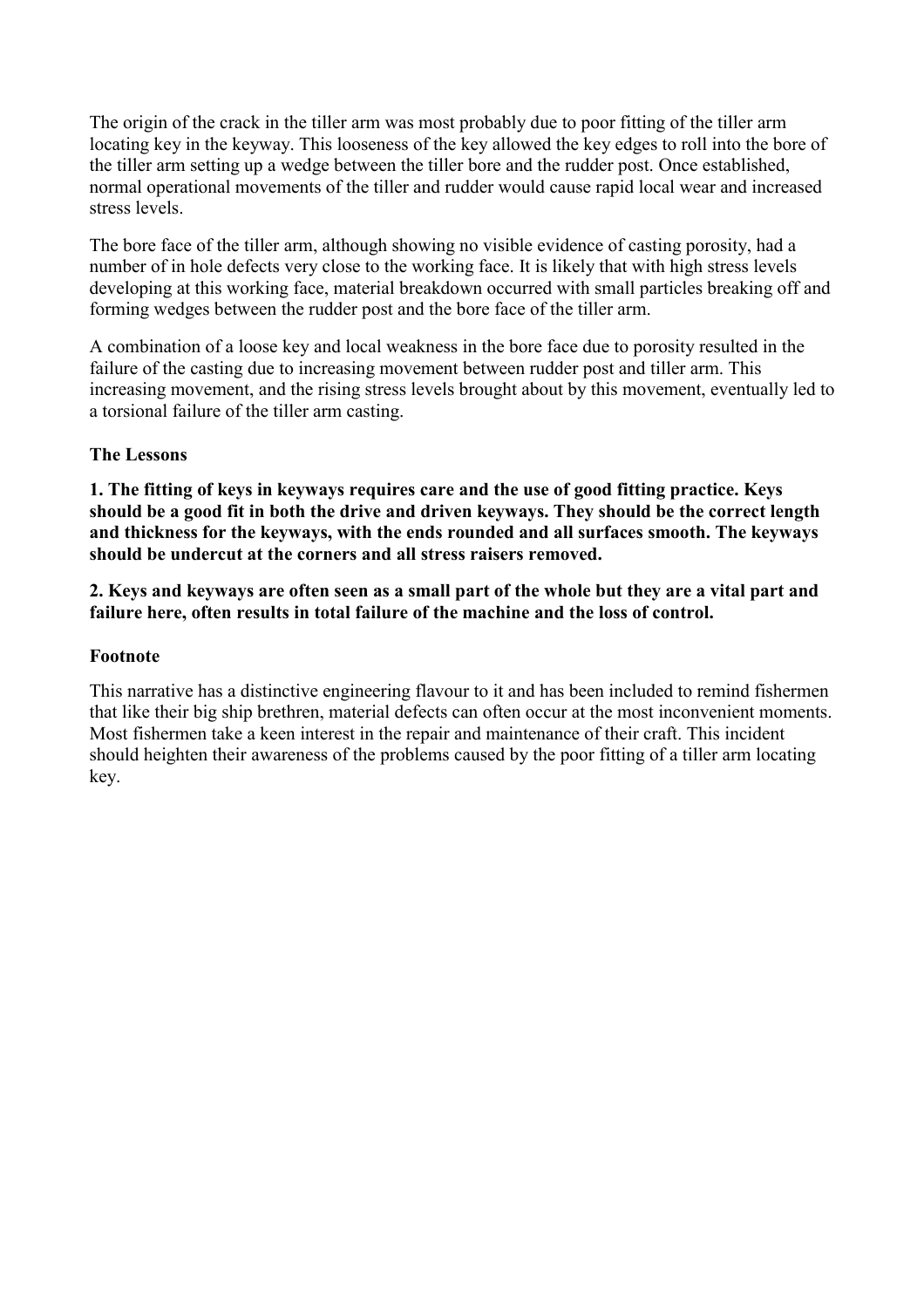## <span id="page-49-0"></span>**Case 25 Fishing Vessel Flooded during Bilge Pumping**

### **Narrative**

When hauling the prawn trawl on board, the skipper sensed that his 6m long steel fishing vessel *Val G* was down by the head: he was working in rough seas some 8 miles south of Ayr. The crew lifted the deck hatch to check the condition of the fish room and discovered it was flooded to a depth of about 1.6m. Watertight bulkheads either side of the fish room prevented the spread of the flooding. The coastguard were alerted and the Girvan and Troon RNLI lifeboats were launched to assist, as was a rescue helicopter. The vessel was towed into Troon and pumped dry.

The source of the flooding was the vessels own bilge pumping system which had been recently renewed. The skipper had set the valves with the intention of pumping out from the fish room, but in fact they had been inadvertently set to pump sea water in. A bilge alarm was fitted to the fish room and was in good working order. Unfortunately it had been switched off.

### **The Lessons**

**1. Do not switch off bilge alarms when going to sea. A basic pre-sea check is to ensure they are switched on and functioning correctly. A non-operational bilge alarm, or one that is not switched on could be the difference between a successful fishing trip and a disaster. At worst it could result in the loss of a boat and a means of earning money.** 

**2. In small vessels, it is essential that all crew members should know how to operate the bilge pumping system.** 

**3. This accident has once more demonstrated the value of watertight bulkheads in preventing the spread of flooding.**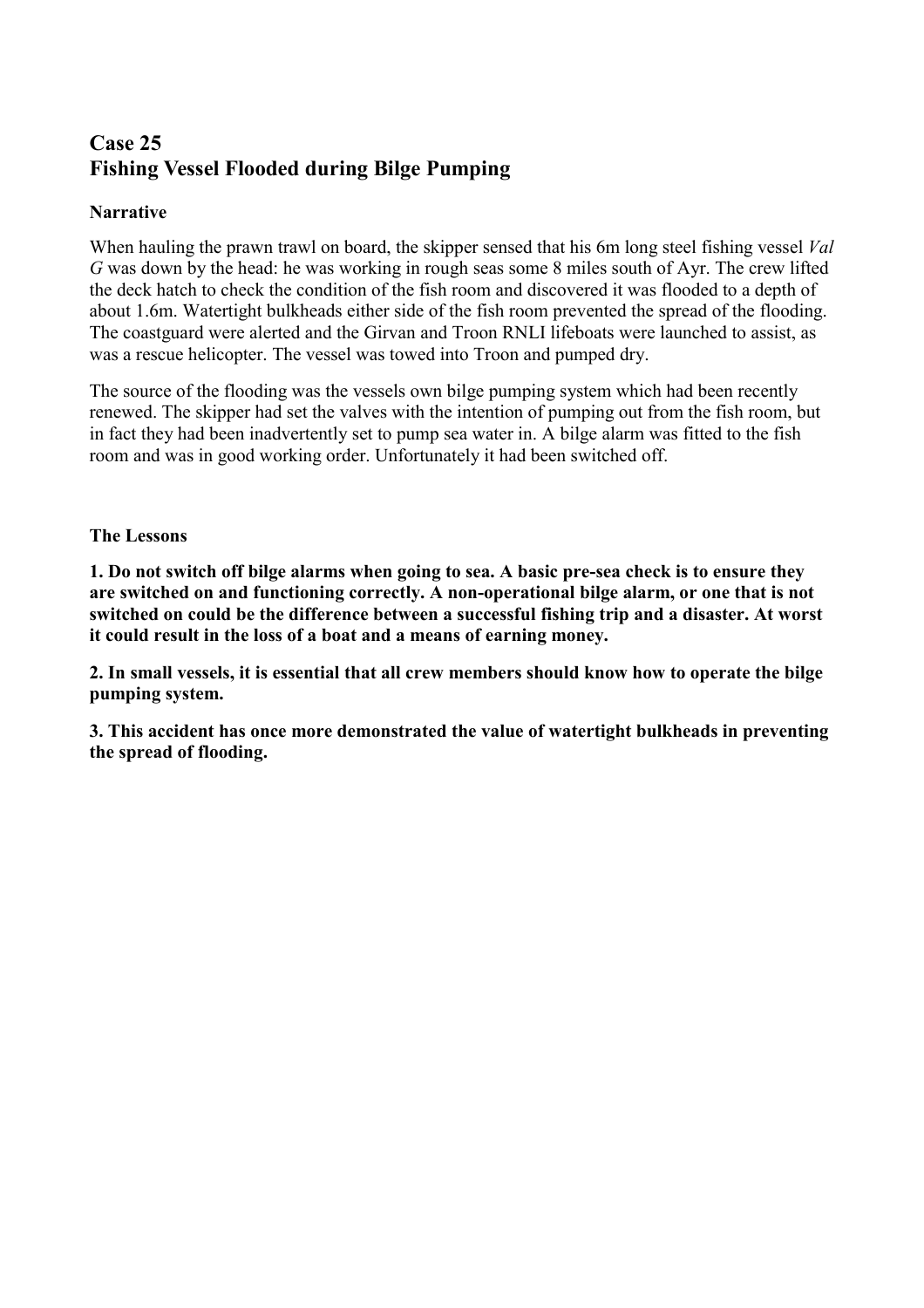## <span id="page-50-0"></span>**Part 3 Leisure Craft**

One of the most safety conscious sectors in the marine community are the leisure craft users. Whereas fishing newspapers rarely devote much space to safety matters except in the aftermath of a tragedy, the yachting and motorboat press devote page after page to safety. Much of it is pertinent, some of it is based on personal experience and all of it provides food for thought. Occasionally the yarns are very amusing. A touch of humour can be very effective in pushing a message home.

This is largely borne out by the relatively small number of serious accidents involving leisure craft. There are any number of small ones and there will be few yachtsmen who can put their hands on their hearts and say that his last time at sea was totally trouble free or that he didnt do something that in retrospect was pretty stupid but thankfully nobody was watching. Where the majority of leisure craft users are at a serious disadvantage over their professional colleagues, is in the accumulation of experience. The person who only goes sailing a few times each year can hardly hope to match the experience of someone who is at sea in all weathers year after year. Even the most experienced and well respected yachtsmen will be the first to admit they always learn something whenever they set sail. Every passage, race, potter or circumnavigation is a learning experience. The important thing is to learn from them.

The *Safety Digest* plays a small part in this process. It describes various accidents and deliberately reflects on certain features for people to think about and, hopefully, learn. It cannot possibly replace real life experience but it might prevent some of the more tragic accidents from repeating themselves.

If the leisure craft sector has a problem, it is with the near misses; the accidents that nearly happened but were somehow avoided at the last moment. In most circumstances the only visible consequence is probably a badly frightened helmsman, or a skipper pouring himself an extra large gin when he finally gets home. None of these near misses are particularly new but are exemplified by the helmsman who insists on crossing ahead of that large container ship bearing down on him in a narrow channel but knows full well he should have given way. Or the man working on deck at night trying to take in a reef but isnt clipped on or wearing a lifejacket. Or the man who thinks he can smell gas and switches on the cabin light so he can see better. Everyone of us has some experience he would rather forget about but it is vital we learn from them, and even better when the lessons stem from somebody elses misfortunes.

Safety briefings are an important feature of life afloat. Skippers are reminded that peoples lives may be placed in jeopardy if those embarked are not given a safety brief before getting under way. This will obviously have to be tailored to the experience and knowledge of those present, but at the very least everyone should know where the lifejackets are stowed and how to put them on. They should also be shown where to stow things so that personal gear doesnt get in the way or breaks loose the first time you go about. The greatest shortcoming in yachts that proudly feature accommodation for eight is that the readily available stowage space is about right for two. Other essentials in safety briefings is knowing where the fire extinguisher is, where the first aid kit is stowed and reminding people of that traditional marine adage, one hand for yourself and one for the boat.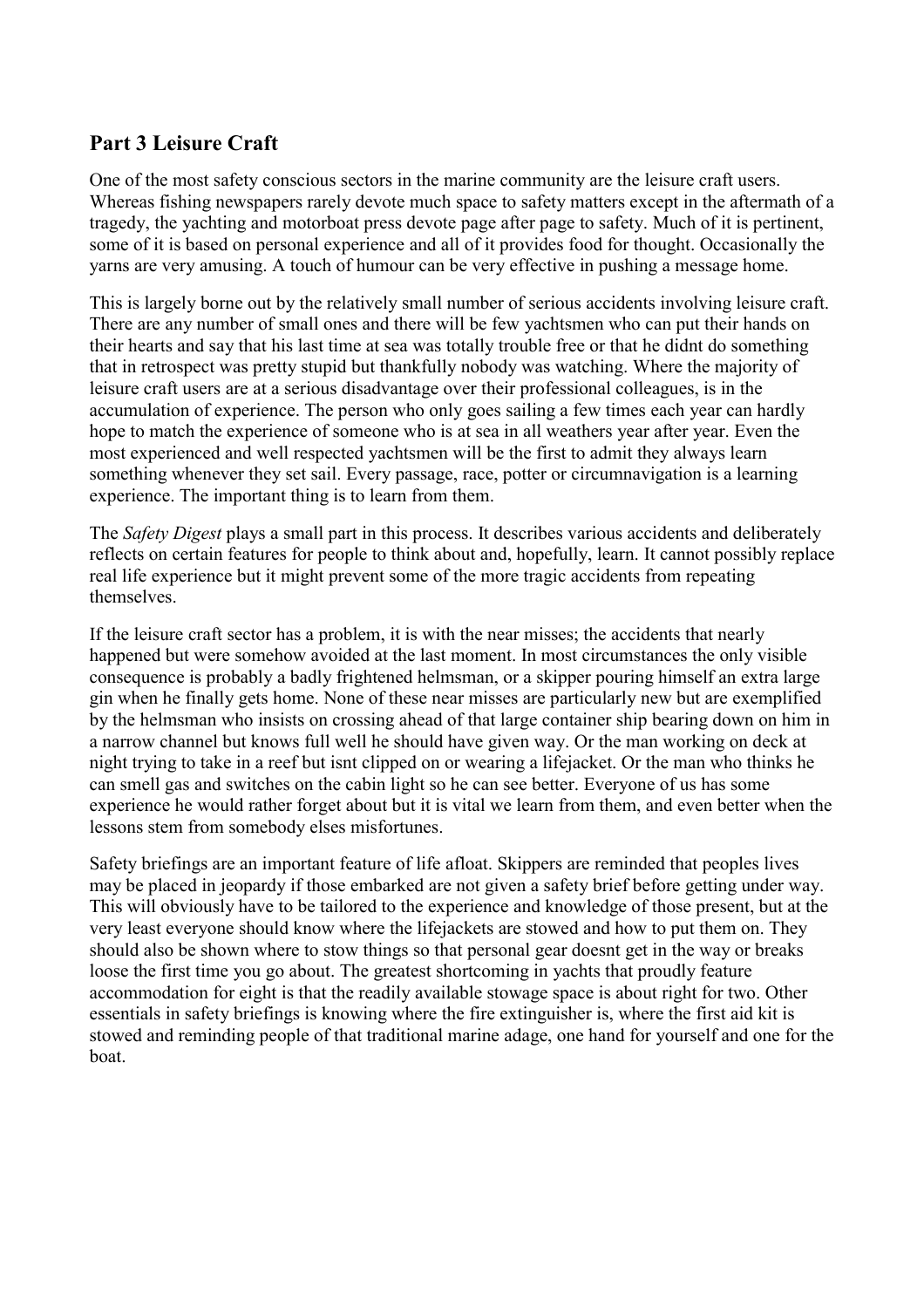## <span id="page-51-0"></span>**Case 26 Yacht Knocked Down in Bay of Biscay. One Man Lost**

### **Narrative**

The Beneteau Oceanis 390 *Ocean Madam* was on the final leg of a delivery voyage from Malta to Plymouth, UK, when she was knocked down twice in a severe gale while sailing across the Bay of Biscay in a force 9 severe gale. She recovered from the first knockdown but remained inverted after the second. Her skipper and one of the two crew members survived but the second was swept away and never recovered.

*Ocean Madam* was skippered by an experienced yachtmaster but her two crew had little previous sailing experience.

Before leaving her last port of call, La Coruña, weather forecasts had been received indicating strong to gale force winds, up to force 8 from the south-west in the Bay of Biscay. Once *Ocean Madam* was at sea BBC Radio shipping forecasts were taken. Winds up to severe gale force 9 were forecast in the northern part of the Bay of Biscay.

On their second evening at sea and when about 110 miles south-west of Brittany, conditions developed as forecast. Steep seas with wave heights of 79m were encountered with a southwesterly force 9 blowing. Occasional waves were observed to be coming from the east which created a confused sea.

With one of the crew at the helm, and under shortened sail in the dark, the yacht was laid flat by a wave. She righted immediately but the event alarmed both skipper and crew. The skipper took over the helm and retained one of the crew on deck to help him. An hour later the yacht was knocked down again but this time she inverted and failed to recover. Once he realised she was not going to right itself, the skipper extricated himself from the submerged cockpit and found his way to the surface where he managed to cling to the transom-mounted boarding ladder.

After an indeterminate period the yacht righted herself and this enabled the skipper to climb back on board. On regaining the cockpit he discovered that the yacht had been dismasted and that he was alone. There was no sign of the crewman who had been on watch with him. When last seen he been wearing a lifejacket and safety harness and had been clipped on. There was no indication of harness failure so it is assumed he had unclipped himself when trapped under water.

The off-watch crewman came on deck after seeing water pouring into the cabin through the open hatch. The situation was aggravated by the washboards falling out.

The two survivors could hear shouts from the man overboard but were confronted with an inflated liferaft that was flailing around in the wind and required securing. This became their immediate priority. In the meantime the crewman activated the yachts EPIRB while the skipper donned his lifejacket.

The only way to secure the liferaft in the extremely difficult conditions was for the two men to climb into it and make it fast. With both men in the liferaft another wave broke over them and the painter parted before it could be secured. Within seconds they were being swept away. Although any realistic chance of saving the missing man had now passed, they hoped it could still be achieved. Before anything further happened another wave broke over them and capsized the raft.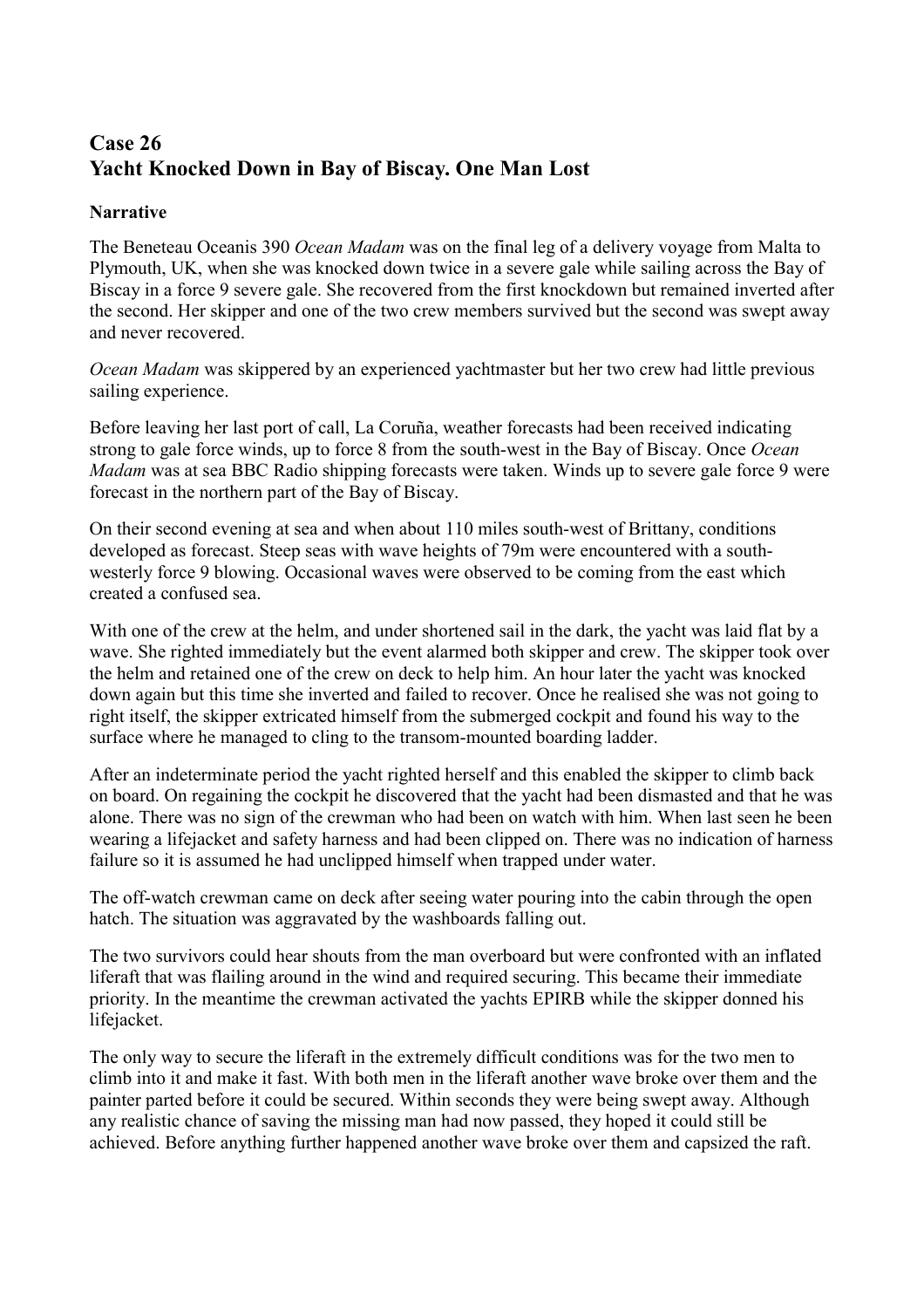<span id="page-52-0"></span>Attention then turned to survival. They had great difficulty trying to right the capsized liferaft and were finally forced to climb onto it with it upside down. It capsized again.

They managed to get back on board and spent the next few hours trying to keep warm. They also set off several flares to try and attract the attention of what they thought were passing ships. Meanwhile the EPIRB had successfully operated to alert the French SAR authorities. In the early hours of the morning a fixed wing aircraft found them and at 0530 they were rescued by a French air-sea rescue helicopter.



The missing crewman was never found.

#### **Lessons Learned**

**Introduction**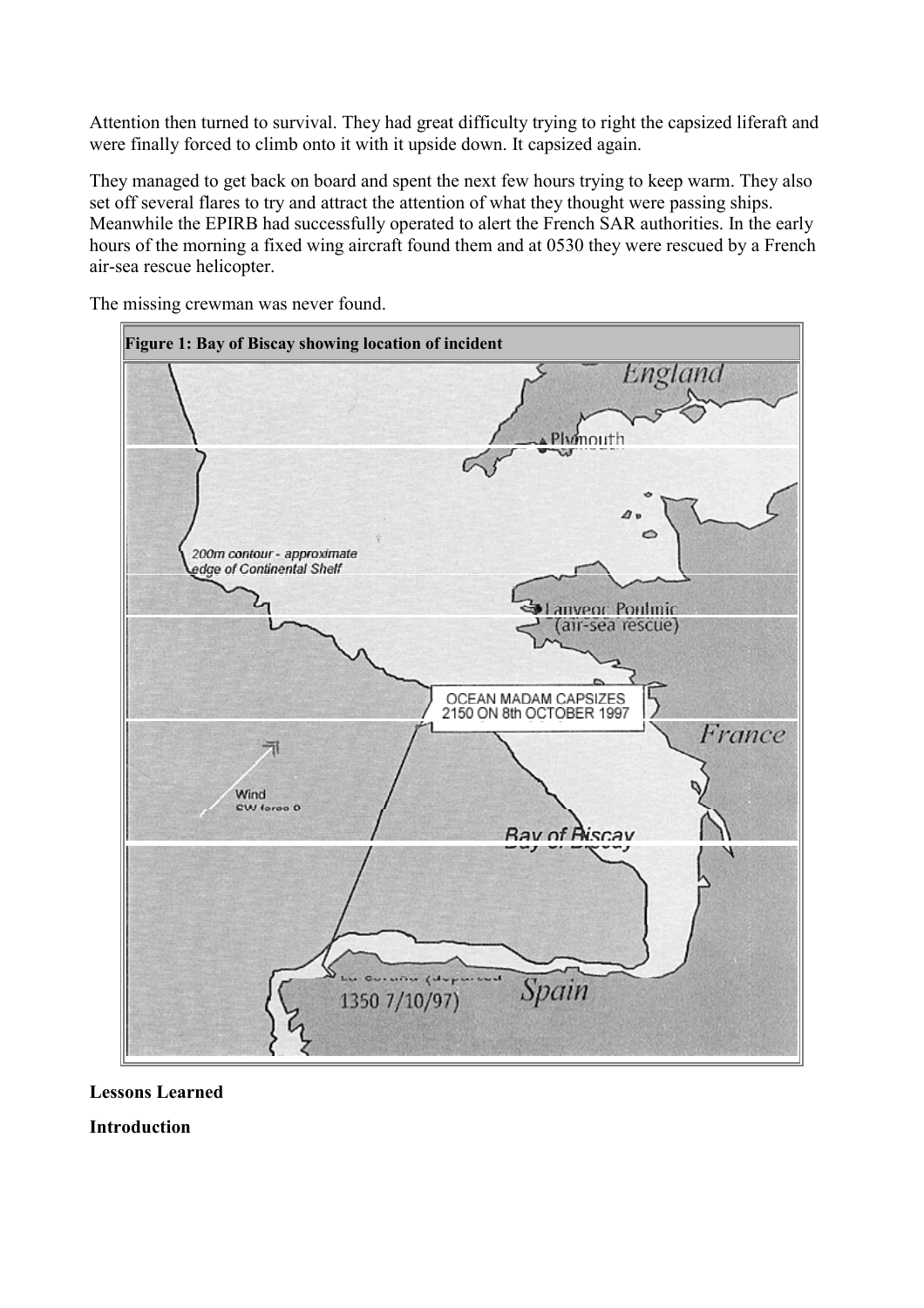**Any death at sea prompts questions as to whether it could have been avoided. Such questions become more pointed when the events are associated with a leisure activity. Sailing involves many risks and a voyage in bad weather attracts more risks than most. The cause of this accident was bad weather but there were many underlying factors which contributed to the final outcome. As in all accidents there are several lessons to be learned both in the lead up to the capsize and in the hours that followed.** 

#### **The Lessons**

**1. The ability to survive in heavy weather is dependent on three factors; a suitable boat, thorough preparation and an experienced and well worked up crew. Providing all three criteria can be met, there are no overwhelming reasons why sailors should not confront these conditions. But as soon as any one of these requirements is ignored, overlooked or underestimated, the risks escalate. If all three are disregarded then the attempt becomes dangerous and the consequences potentially tragic.**

**2. In deciding whether a boat is capable of standing up to bad weather, there is little to replace practical experience of the actual craft and a sensible appraisal of what it is capable of. This must be supported by an understanding and knowledge of equipment carried and the boats handling characteristics. Once the shelter of the land is left behind, a skipper is placing great trust in the boats design, her rigging, maintenance and watertight integrity. Any small boat is subjected to immense forces in heavy weather and if anything unexpected gives, disaster can follow.**

**3.** *Ocean Madams* **skipper knew the boat and had already sailed several hundred miles in varying weather conditions on this voyage without cause for concern. He did not, however, know enough about her stability to predict her performance in the heavy weather likely to be encountered in an autumn gale in the Bay of Biscay. Yachts are designed for particular conditions and should not be deliberately placed in situations for which they are unsuitable. There is a world of difference between a craft suitable for summer cruising and one designed to cross oceans in all weathers.** 

**4. If the stability characteristics of a modern high displacement sailing yacht are unknown, err on the side of caution. Breaking waves in high sea states can be extremely dangerous to this type of craft.** 

**5. The decision to sail is always the skippers. He should not be influenced by perceived peer group pressures but must make a realistic judgement based on sound knowledge. If there is no need to sail when bad weather is forecast, there is nothing to be lost by delaying the departure until conditions improve.** 

**6. Weather forecasting continues to improve but skippers have, ultimately, to make their own judgement based on the best possible data. This includes an analysis of a series of weather reports, in depth study of the sailing directions and local information. Many yachtsmen think of weather in terms of wind strength and the Beaufort Scale. The very experienced sailor goes one further and thinks of it in terms of sea state. A force 9 severe gale in the Solent is one thing; it is something completely different in the shallow seas of the North Sea or the open wastes of the Southern Ocean. High seas can come from different directions; not just the one forecast. This unpredictability is one of the factors that makes them so dangerous. Significant wave height is one thing, the maximum height is another; it can be substantially higher.**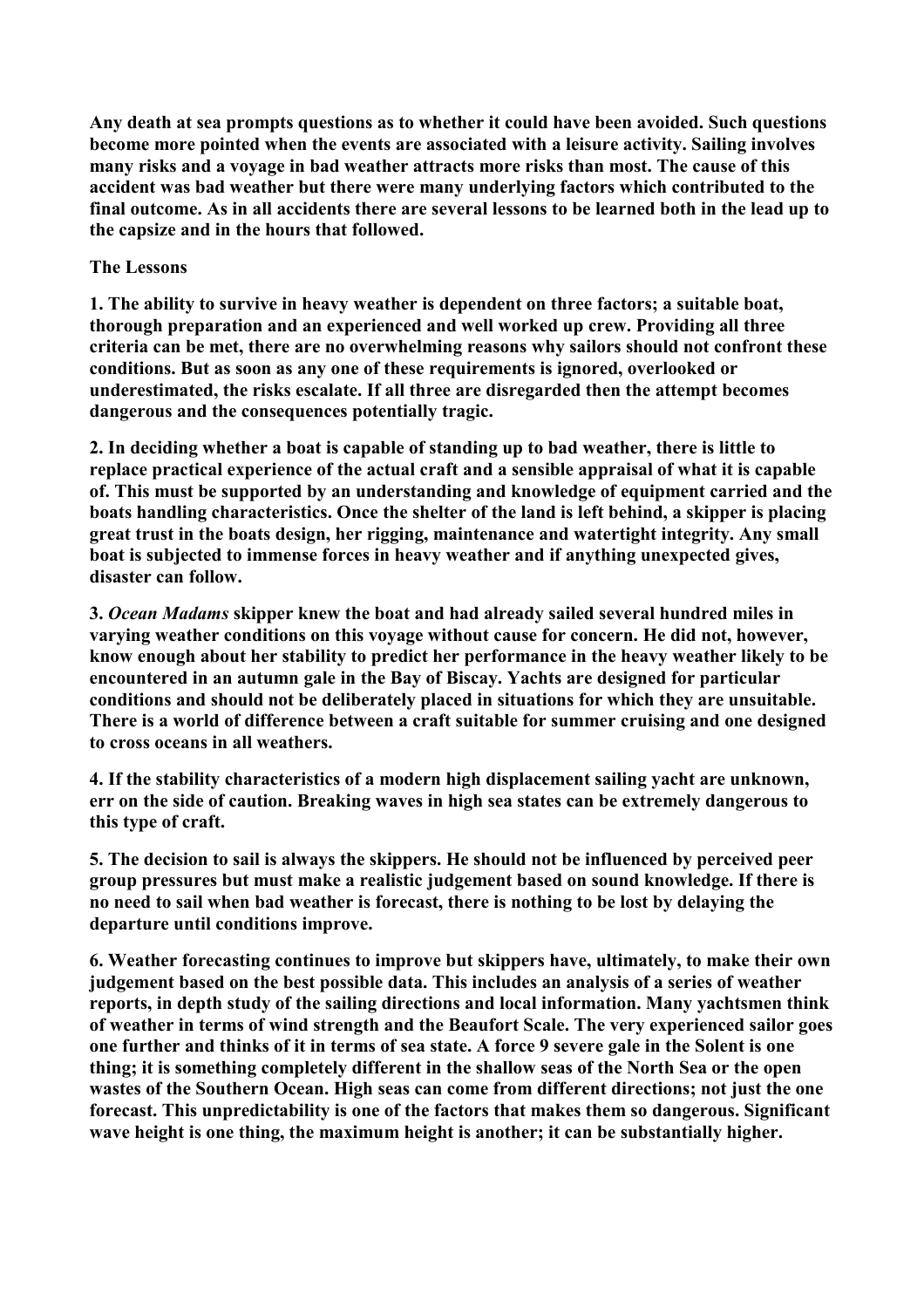**7. The skippers greatest asset is a good crew. A well worked up team who get on well together is a pearl beyond price. Leading such a crew is a great challenge and very rewarding. It is as important a function as an in-depth knowledge of the sea and sailing and can be overlooked. Once mutual trust begins to break down, or inexperience creeps in and tiredness takes a hand, the problems escalate. Handling a yacht in rough weather makes huge demands on a crew, especially when their experience of such conditions is either very limited or nonexistent. If too much is expected of them, they are unlikely to be sufficiently effective. The problems can also escalate if the crew is short handed or they succumb to sea sickness.** 

**8. Handling a boat well in heavy weather can only come with experience. It is not something you acquire from books, but there is a mass of available literature with some extremely good advice that should not be overlooked. Skippers will devise their own systems and check lists to prepare for, and conduct, heavy weather sailing. Such checks will have two underlying themes; keeping sea water out of the boat and the crew in it. The fitting of washboards falls into one category, the wearing of lifejackets and safety harnesses is in the other.** 

**9. EPIRBs should be registered correctly with the Maritime and Coastguard Agency, and a double check made to ensure it has been done if someone else is doing it for you.** 

**10. The two survivors in this accident had a reason to climb into the liferaft. Under normal circumstances it is invariably more sensible to stay on board. Yacht hulls usually survive the worst the weather can do.**

**11. Among the most important items of kit carried on board any vessel, including yachts, are those relating to lifesaving. It is too easy to assume that because they are on board they will work when required. Every owner should have a system for ensuring that all lifesaving equipment is thoroughly checked and any requisite servicing is meticulously carried out by the dates due. They should check that flares are in date and kept dry, that jackstays are maintained in good working order, that lifejackets are in good condition and that the effects of UV light do not weaken the fabric of equipment carried on the upper deck. Danbuoys should not disintegrate when removed from their stowage.** 

**12. When planning the contents of a grab or panic bag, give careful thought to the circumstances under which it might be opened. It wont be on the kitchen table at home or the skippers bunk in harbour. It is much more likely to occur in a tossing liferaft in rough weather in the middle of the night, when you are almost certainly feeling distraught, shaken and very distressed. You might even be injured or even very ill. The question to be answered is: what will I need and what am I likely to want first?** 

**13. The skipper of** *Ocean Madam* **had attended a sea survival course. The MAIB is seeing evidence that attendance on this course is proving to be a life saver literally. It is very highly recommended.** 

**14. Keep the registration details of EPIRBs up to date with HM Coastguard. This can be achieved via a simple fax.**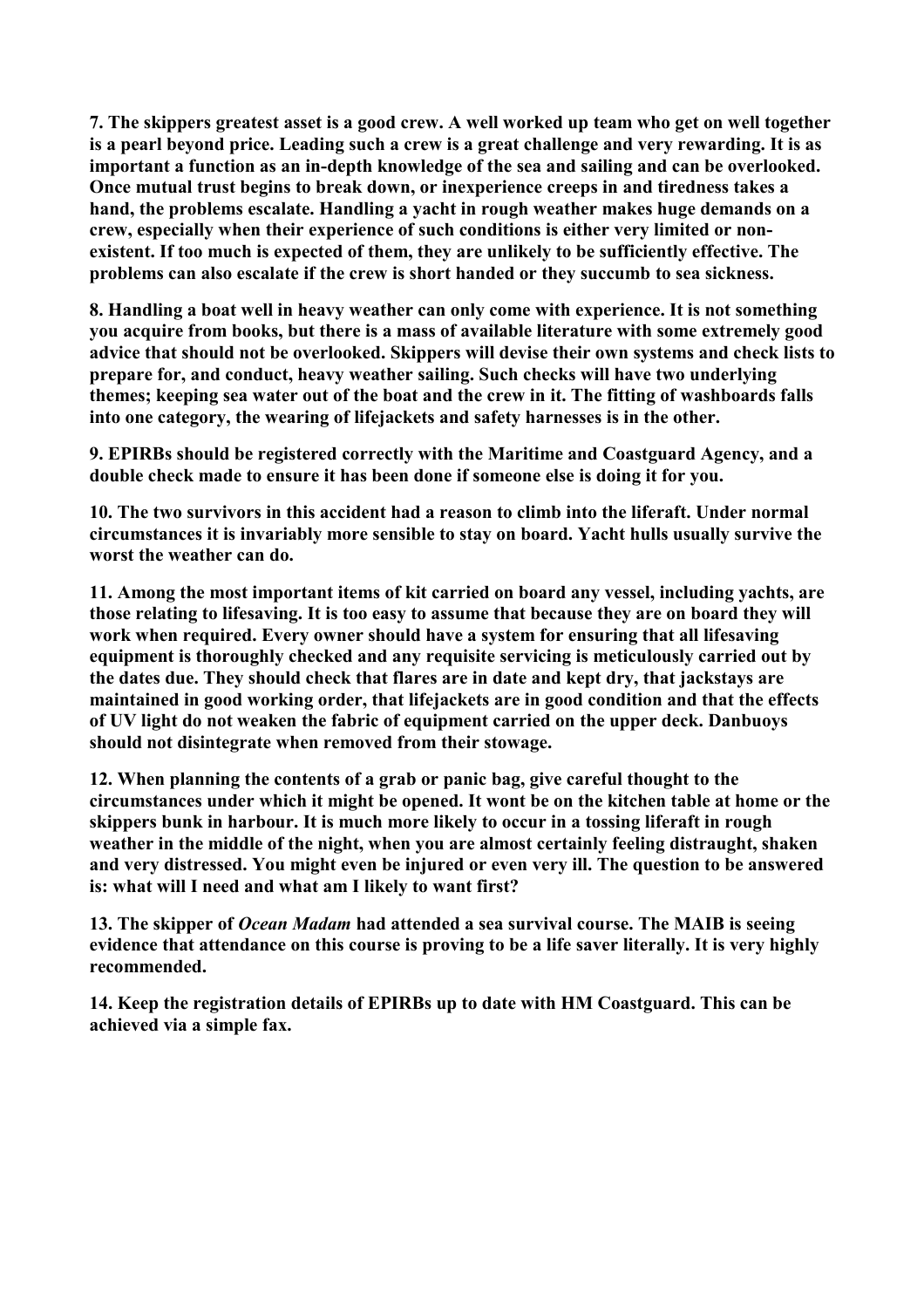## <span id="page-55-0"></span>**Case 27 Four Die in Narrow Boat Accident**

## **Narrative**

The narrow boat *Drum Major* was transiting the Leeds and Liverpool canal during the afternoon of 19 August 1998 with eight people on board. Four were disabled with learning difficulties and were sitting in the lounge area of the accommodation. The rest were social service carers who operated and controlled the boat through the locks.

During their return cruise to the boatyard, *Drum Major* entered Steg Neck lock near Gargrave in preparation to descend in what should have been a perfectly normal, and familiar, operation. However on this occasion she was joined by another similar sized boat. She lay alongside the left hand side of the broad lock with the other boat lying next to her on the other side. In accordance with established practice, care was taken to ensure the rudder was clear of the top gate and the cill that lay beneath it.

Both paddles were opened to release water from the lock and the level started to go down. Shortly afterwards it was realised *Drum Majors* bow fender (commonly known as a turks head) had caught in the narrow gap between the balance beam and the top of the gate. As the water level continued to be lowered, frantic efforts were made to release the fender. They failed and she became suspended by the bow. She assumed an increasing bow up angle until the stern was sufficiently depressed to allow water to start pouring in over the stern and into the accommodation.

As soon as they became aware of what was happening, immediate steps were taken to stop the lock draining and to open the gate paddle at the top end of the lock to refill it. The water released by this action poured into the stern deck but within seconds the suspended bow slipped from the lock gate allowing *Drum Major* to fall heavily into the lock and create a wave that swept through the boat. The surge of water sank her. The four disabled people on board became trapped inside and were drowned before they could be rescued.

### **The Lessons**

**1. The procedures for taking a narrow boat through a lock are straightforward and anyone using inland waterway canals should be familiar with them once they have done it a few times. Of the many precautions they need to take when descending, boat handlers should be aware of the need to keep the boat clear of the top end gate and its cill. These precautions were taken on this occasion but less attention was paid to what was happening at the other end. Keep an eye on both ends when ascending or descending in a lock.** 

**2. This accident draws particular attention to the need to check that the bow fender is clear of the adjacent gate and cannot be caught as the level is lowered. Before any paddle is opened to empty a lock, a positive check must be made that it is clear before, and immediately after, they are fully opened. If there is a problem, the paddles must be shut as fast as possible.**

**Drum Major in Steg Neck Lock**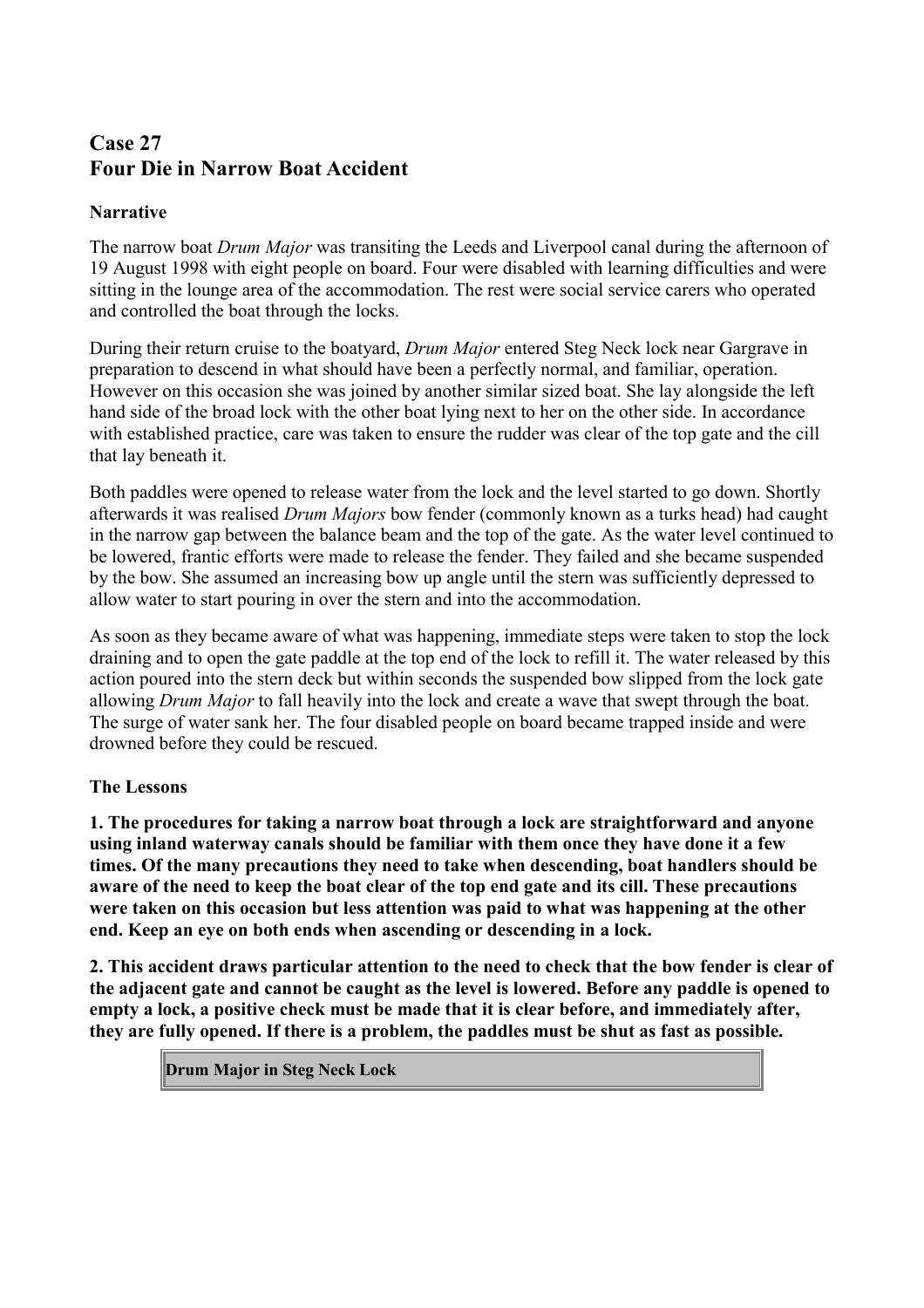

**Drum Major fender caught on the lock gate**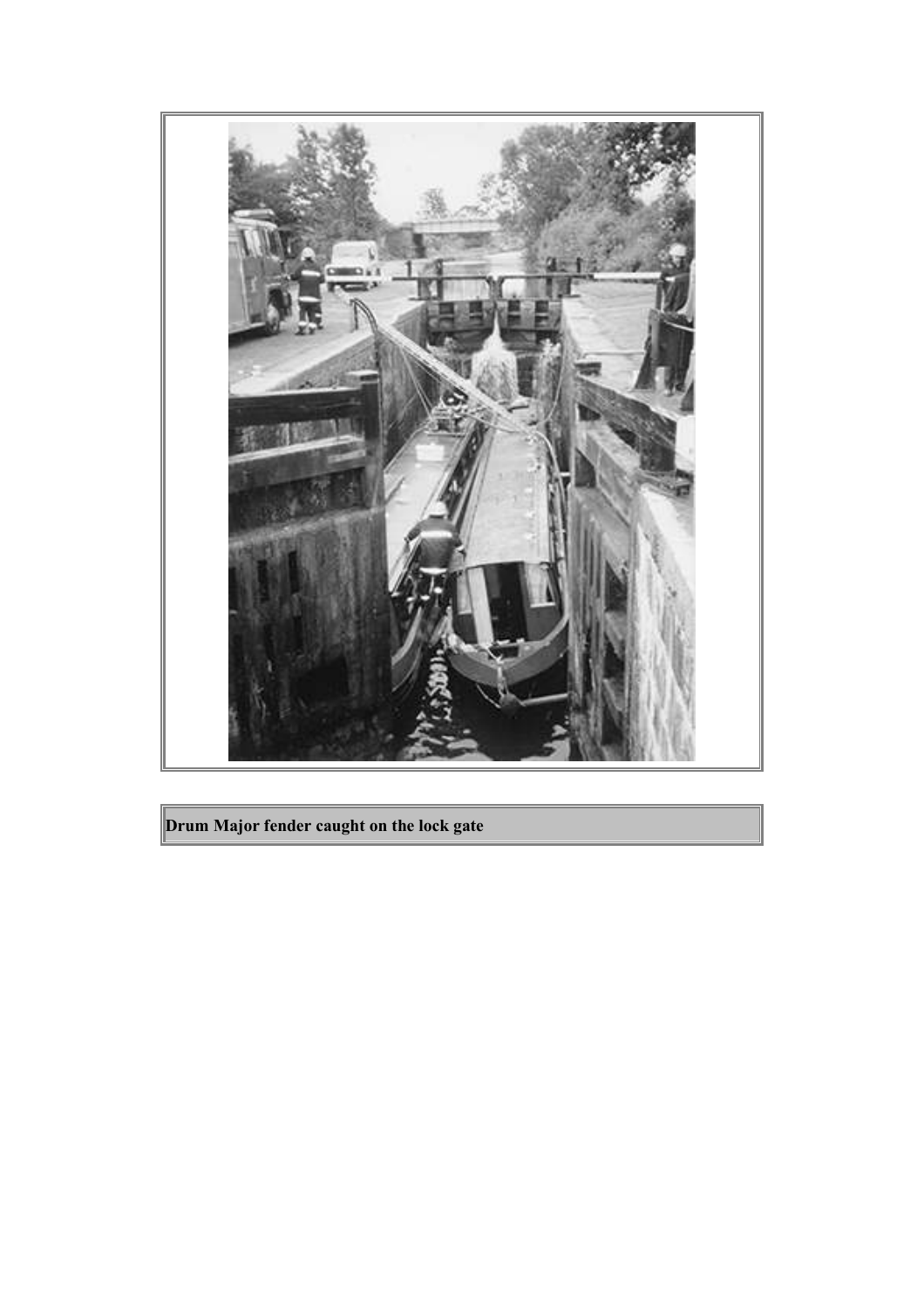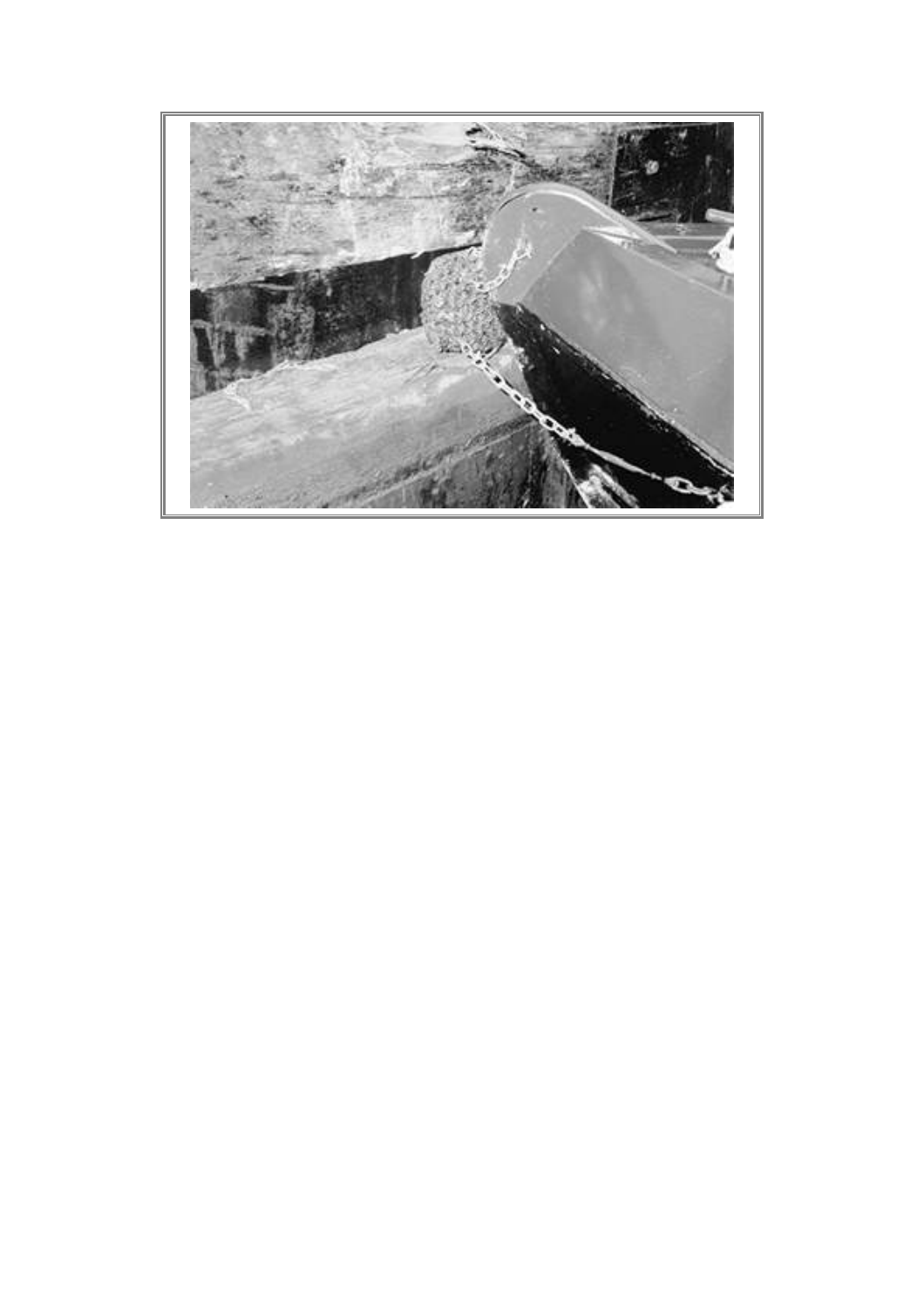# <span id="page-58-0"></span>**Appendix A**

| Investigations commenced in the period 01/05/99 30/09/99 |                                    |                                         |                                   |                  |                                  |
|----------------------------------------------------------|------------------------------------|-----------------------------------------|-----------------------------------|------------------|----------------------------------|
| Acciden   Vessel<br>t                                    | Date of Name of                    | <b>Type of</b><br><b>Vessel</b>         | Flag                              | <b>Size</b>      | <b>Type of Accident</b>          |
|                                                          | 03/05/99 Edinburgh<br>Castle       | Cruise                                  | UK                                | 32,753<br>gt     | Accident to<br>Personnel         |
| 14/05/99 Wahoo                                           |                                    | Small<br>Commercial<br>Sailing          | UK                                | 9.2m             | Accident to<br>Personnel         |
|                                                          | 18/05/99 Sea Centurion Royal Fleet | Auxiliary                               | UK                                | 21,104<br>gt     | Accident to<br>Personnel         |
|                                                          | 29/05/99 Unnamed<br>Dory           | Pleasure Craft UK                       |                                   | 4.34m            | Foundering                       |
|                                                          | 06/06/99 Willem B                  | Tug                                     | Netherland $ 42 \text{ gt} $<br>S |                  | Accident to<br>Personnel         |
|                                                          | $07/06/99$ Purbeck II              | Fishing<br>Vessel                       | UK                                | 11.03m           | Accident to<br>Personnel         |
|                                                          | $13/06/99$ Toisa Puffin<br>Luc     | Offshore<br>Supply<br>Fishing<br>Vessel | <b>Bahamas</b><br>UK              | 282 gt<br>16.95m | Collision                        |
| 25/06/99 P&O SL                                          | Calais                             | Ro-Ro<br>Passenger                      | UK                                | 26,433<br>gt     | Dangerous<br>Occurrence          |
| 30/06/99  Lord                                           | Trenchard                          | Sail Training                           | UK                                |                  | 25.03 $gt$ Explosion Vessel      |
| 03/07/99 Random                                          | Harvest                            | Small<br>Commercial<br>Motor            | UK                                | 9.86m            | Flooding                         |
|                                                          | $16/07/99$ Dea Fighter             | Offshore<br>Supply                      | <b>UK</b>                         |                  | 1,022 gt Dangerous<br>Occurrence |
| $17/07/99$ Purdy                                         |                                    | Small<br>Commercial<br>Motor            | UK                                | 10 <sub>m</sub>  | Accident to<br>Personnel         |
| 03/08/99 Sharona                                         |                                    | Fishing<br>Vessel                       | UK                                |                  | 18.75m Foundering                |
|                                                          | 06/08/99 Radiant Star<br>Ш         | Fishing<br>Vessel                       | UK                                |                  | 24.38 $m$ Foundering             |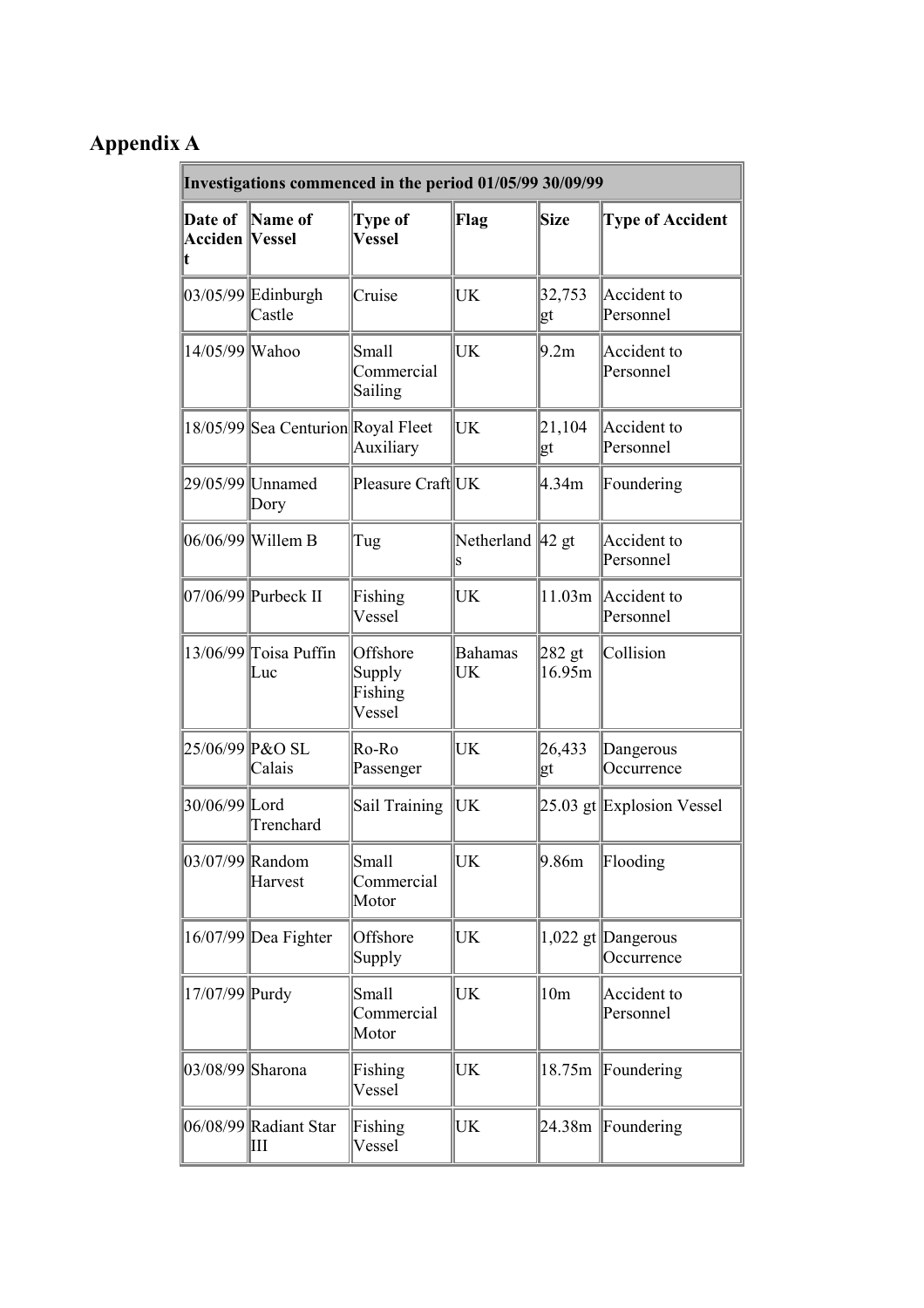|                | $\ 07/08/99\ $ Bluebell of<br>Warsash<br>Unknown | Pleasure Craft  UK<br>Unknown                   |                                                                      |                       | $10.44m$ Collision  |
|----------------|--------------------------------------------------|-------------------------------------------------|----------------------------------------------------------------------|-----------------------|---------------------|
|                | 15/08/99 Fraoch Ban                              | Fishing<br>Vessel                               | UK                                                                   |                       | 15.12m $\ C$ apsize |
|                | 31/08/99 Donna M                                 | Fishing<br>Vessel                               | UK                                                                   | 8.80m                 | Capsize             |
| 01/09/99 Sonia |                                                  | Gen Cargo                                       | St Vincent $\ 4,659 \text{ gt}\ $ Flooding<br>$\&$ the<br>Grenadines |                       |                     |
|                | $02/09/99$ Union Arbo<br>Philomena               | Gen Cargo<br>Multi deck<br>Fishing<br>Vessel    | <b>Bahamas</b><br>UK                                                 | 1,522<br>gt<br>27.30m | Collision           |
|                | 10/09/99 Jasper III                              | Fishing<br>Vessel                               | UK                                                                   |                       | $24.20m$ Foundering |
|                | $16/09/99$ Wilson Flyer                          | $\blacksquare$ Pleasure Craft $\blacksquare$ UK |                                                                      | 4.2m                  | Capsize             |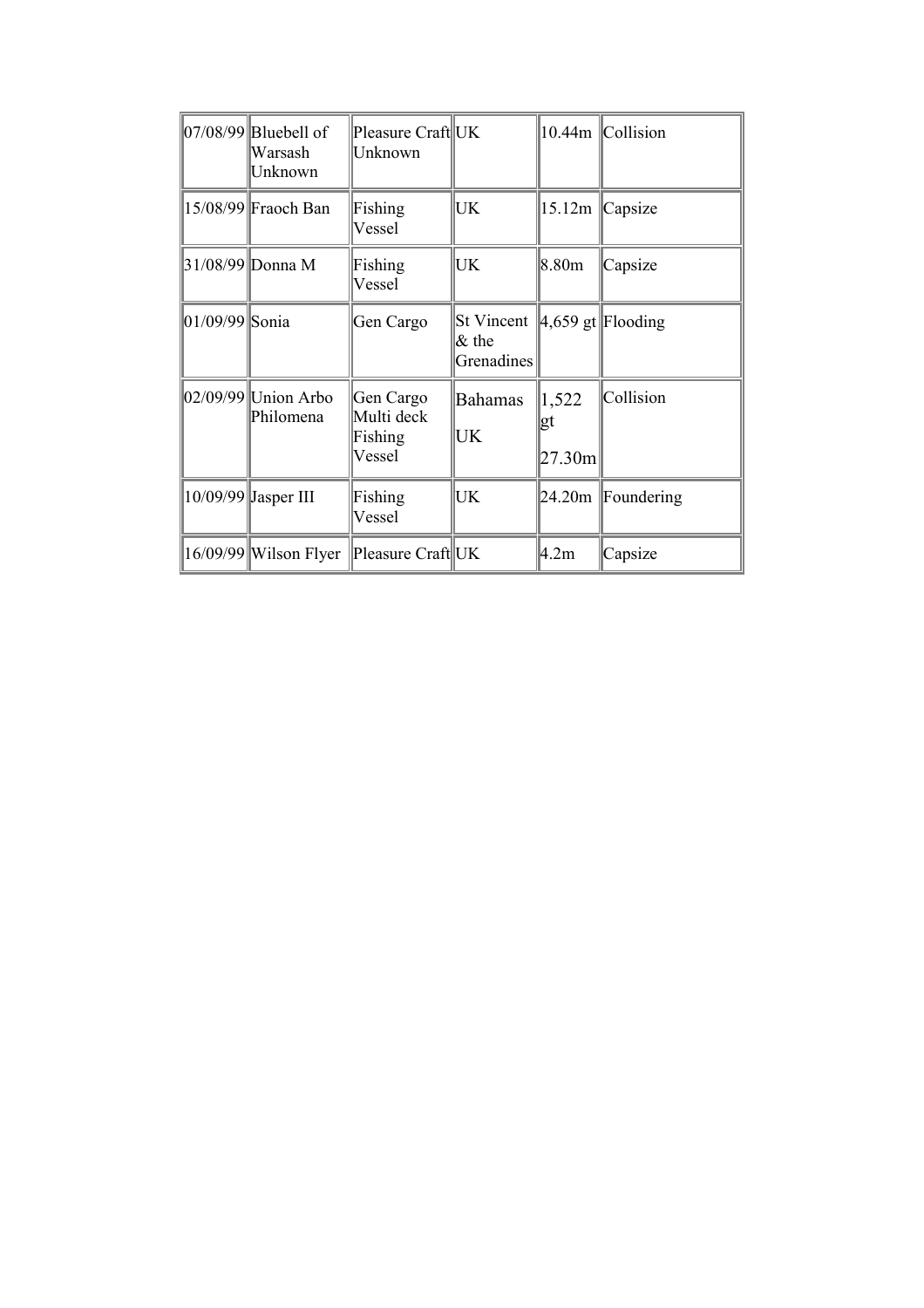## <span id="page-60-0"></span>**Appendix B Inspectors Inquiries**

An Inspectors Inquiry is the highest level of investigation carried out by the MAIB. Reports arising from such Inquiries are normally submitted to the Secretary of State for the Environment, Transport and the Regions within twelve months of the date of the incident.

Such reports are published, subject to the approval of the Secretary of State.

The following accidents are at present subject to Inspectors Inquiries and will be submitted to the Secretary of State:

| <b>Name of Vessel</b>  | <b>Brief Details</b>                                           |
|------------------------|----------------------------------------------------------------|
| <b>Island Princess</b> | <b>Passenger Cruise Ship; Economiser Accident</b>              |
| Rema                   | <b>Coastal General Cargo Vessel; foundered in North</b><br>Sea |
| Multitank Ascania      | Fire on chemical tanker in Pentland Firth                      |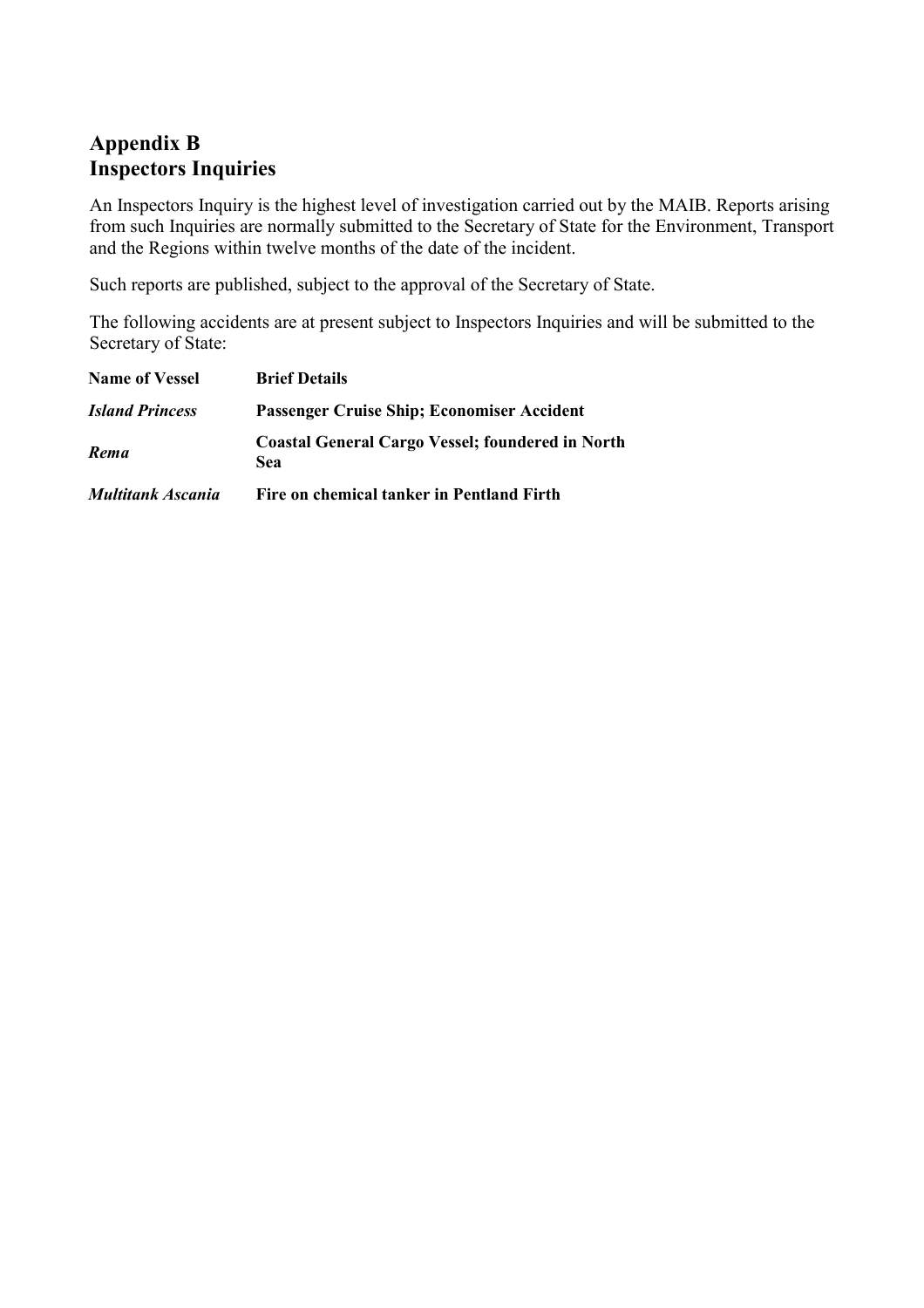## <span id="page-61-0"></span>**Appendix C Reports issued in 1999**

*Sapphire Sinking of fishing vessel on 1 October 1997 with loss of four lives*  Published 18 March 1999 ISBN 1 85112 107 2 £10

*Gaul Report on the underwater survey of the stern trawler and supporting model experiments*  Published 16 April 1999 ISBN 1 85112 171 4 £20

*Sand Kite Collision of dredger with the Thames Flood Barrier on 27 October 1997*  Published 24 April 1999 ISBN 1 85112 108 0 £20

*MAIB Safety Digest 1/99*  Published May 1999

*Margaretha Maria Sinking of fishing vessel between 11 and 17 November 1997 with loss of 4 lives*  Published 22 July 1999 ISBN 1 85112 109 9 £12

## *MAIB Annual Report 1998*

Published 3 August 1999 ISBN 1 85112 184 6 £16

#### *Green Lily Grounding of cargo vessel on 19 November 1997 with loss of one life*  Published 11 August 1999 ISBN 1 85112 183 8

£12

The publications home page contains information on how and where you can obtain publications produced by the Department for Transport.

A list of Stationery Office stockists and distributors outside the UK appears in Appendix D.

### **SAFETY DIGEST**

Copies of this publication can be obtained, free of charge, on application to the Marine Accident Investigation Branch (Mrs J Blackbourn 023 8039 5500).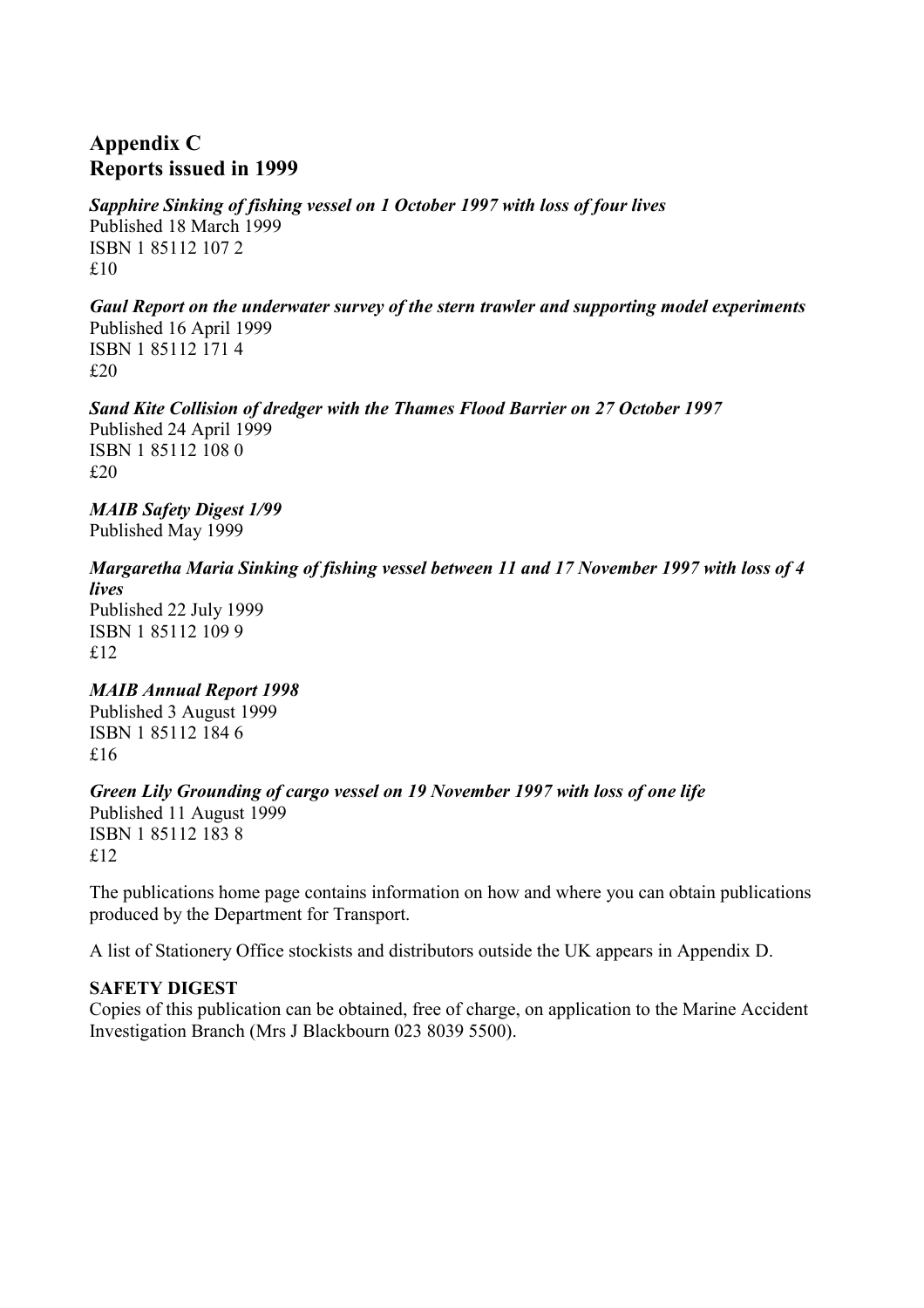## <span id="page-62-0"></span>**Appendix D Stationery office stockists and distributors overseas**

If there is no agent in your country and you have difficulty placing an order, please write to: **Stationery Office Books, PO Box 276, London, SW8 5DT, England** 

| Argentina               | <b>Hong Kong</b> South Africa |                                                      |
|-------------------------|-------------------------------|------------------------------------------------------|
|                         |                               | Carlos Hirsch Swindon Book Technical Books (Pty) Ltd |
| Florida 165             | Company                       | 10th Floor                                           |
| Galeria                 | 13 15 Lock                    | Anreith Corner                                       |
| Guemes                  | Road                          | Hans Strijdom Avenue                                 |
| Escritorio 454- Kowloon |                               | Cape Town 8001                                       |
| 459                     |                               | (PO Box 2866)                                        |
| <b>Buenos Aires</b>     |                               | Cape Town 8000)                                      |

| Australia         | <b>Iceland</b> | <b>Sweden</b>                                                                                                                                                                                                                                                                                                                                                           |
|-------------------|----------------|-------------------------------------------------------------------------------------------------------------------------------------------------------------------------------------------------------------------------------------------------------------------------------------------------------------------------------------------------------------------------|
| Hunter            | Boksala        | Fritzes Fackboksforetaget                                                                                                                                                                                                                                                                                                                                               |
| Publications      | Studenta       | PO Box 16356                                                                                                                                                                                                                                                                                                                                                            |
| 58a Gipps         |                | The University S-103 27 Stockholm                                                                                                                                                                                                                                                                                                                                       |
| <b>Street</b>     | Bookshop       |                                                                                                                                                                                                                                                                                                                                                                         |
| Collingwood       | Haskola        |                                                                                                                                                                                                                                                                                                                                                                         |
| Victoria 3066     | <b>Islands</b> |                                                                                                                                                                                                                                                                                                                                                                         |
|                   | 0101           |                                                                                                                                                                                                                                                                                                                                                                         |
|                   | Reykjavik      |                                                                                                                                                                                                                                                                                                                                                                         |
| <b>Bangladesh</b> | India          | Switzerland                                                                                                                                                                                                                                                                                                                                                             |
| $V \sim$          |                | $D_{\alpha}$ procentative $\overline{X}$ $\overline{Y}$ $\overline{Y}$ $\overline{Y}$ $\overline{Y}$ $\overline{Y}$ $\overline{Y}$ $\overline{Y}$ $\overline{Y}$ $\overline{Y}$ $\overline{Y}$ $\overline{Y}$ $\overline{Y}$ $\overline{Y}$ $\overline{Y}$ $\overline{Y}$ $\overline{Y}$ $\overline{Y}$ $\overline{Y}$ $\overline{Y}$ $\overline{Y}$ $\overline{Y}$ $\$ |

| Karim         |               | Representative: Wepf & Co AG |
|---------------|---------------|------------------------------|
| International | Viva          | Eisengasse 5                 |
| GPO Box No    | Marketing     | Bassel 4001                  |
| 2141          | 4327/3 Ansari |                              |
| Yasin Bhavan  | Road          | Librairie Payot              |
| 64/1 Monipuri | Daryaganj     | 1 rue de Bourg               |
| Para          | New Delhi     | CH 1002, Lausanne            |
| Tejgaon       | 110002        |                              |
| Dhaka-1215    |               | Staheli International        |
|               |               | <b>Booksellers</b>           |
|               |               | Bahnhofstrasse 70            |
|               |               | 8021 Zurich                  |
|               |               |                              |

Buchhandlung Hans Huber Marktgasse 59 3000 Berne 9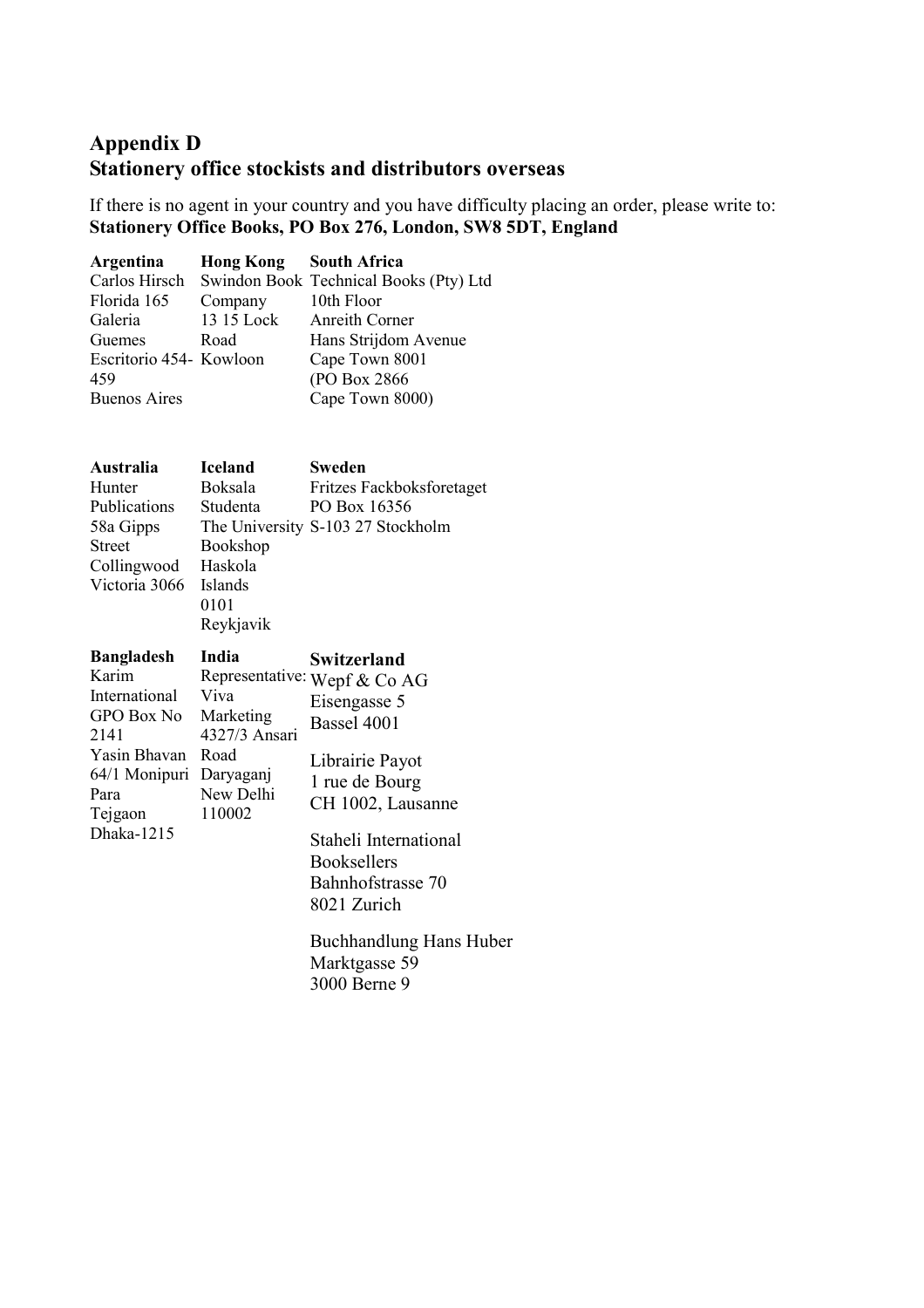| <b>Belgium</b><br>Jean de Lannoy Maruzen Co<br>Avenue du Roi Ltd<br>202<br>Koningslaan<br>1060 Brussels                 | Japan<br>3 10<br>Nihonbashi 2-<br>Chome<br>Chuo-ku,<br>Tokyo 103<br>(PO Box 5050<br>Tokyo Int.,<br>$100-31)$                                                                | <b>United Arab Emirates</b><br><b>All Prints Distributors</b><br>PO Box 857<br>Abu Dhabi<br>Al Mutanabbni Bookshop<br>PO Box 71946<br>Abu Dhabi |
|-------------------------------------------------------------------------------------------------------------------------|-----------------------------------------------------------------------------------------------------------------------------------------------------------------------------|-------------------------------------------------------------------------------------------------------------------------------------------------|
| Canada<br>See USA                                                                                                       | Jordan<br>Jordan Book<br>Centre Co Ltd<br>University<br>Street<br>PO Box 301<br>(Al-Jubeiha)<br>Amman                                                                       | <b>USA &amp; Canada</b><br>Distributor:<br>Unipub<br>4611/F Assembly Drive<br>Lanham<br>MD 20706-4391                                           |
| <b>Cyprus</b><br><b>Bridgehouse</b><br>Bookshop<br><b>Bridge House</b><br><b>Byron Avenue</b><br>PO Box 4527<br>Nicosia | Korea<br>Representative:<br>Information &<br>Culture<br>Korea<br>Suite 1214,<br>Life Combi<br><b>Building</b><br>61-4 Yoido-<br>dong<br>Yungdeungpo-<br>ku<br>Seoul 150-010 |                                                                                                                                                 |
| <b>Denmark</b><br>Arnold Busck<br>Kobmagergade Bookshop Co<br>49<br>Copenhagen<br>1150                                  | Kuwait<br>The Kuwait<br>Ltd<br>Al-Muthanna<br>Centre<br>Fahed Al-<br>Salem St<br>PO Box 2942<br>13030 Kuwait                                                                |                                                                                                                                                 |
| <b>Far East</b><br>Distributor:<br>Toppan Co (S)<br>Pte Ltd<br>38 Liu Fang<br>Road<br>Jurong Town,<br>Singapore 2262    | Luxembourg<br>See Belgium                                                                                                                                                   |                                                                                                                                                 |
| Finland                                                                                                                 | Netherlands                                                                                                                                                                 |                                                                                                                                                 |